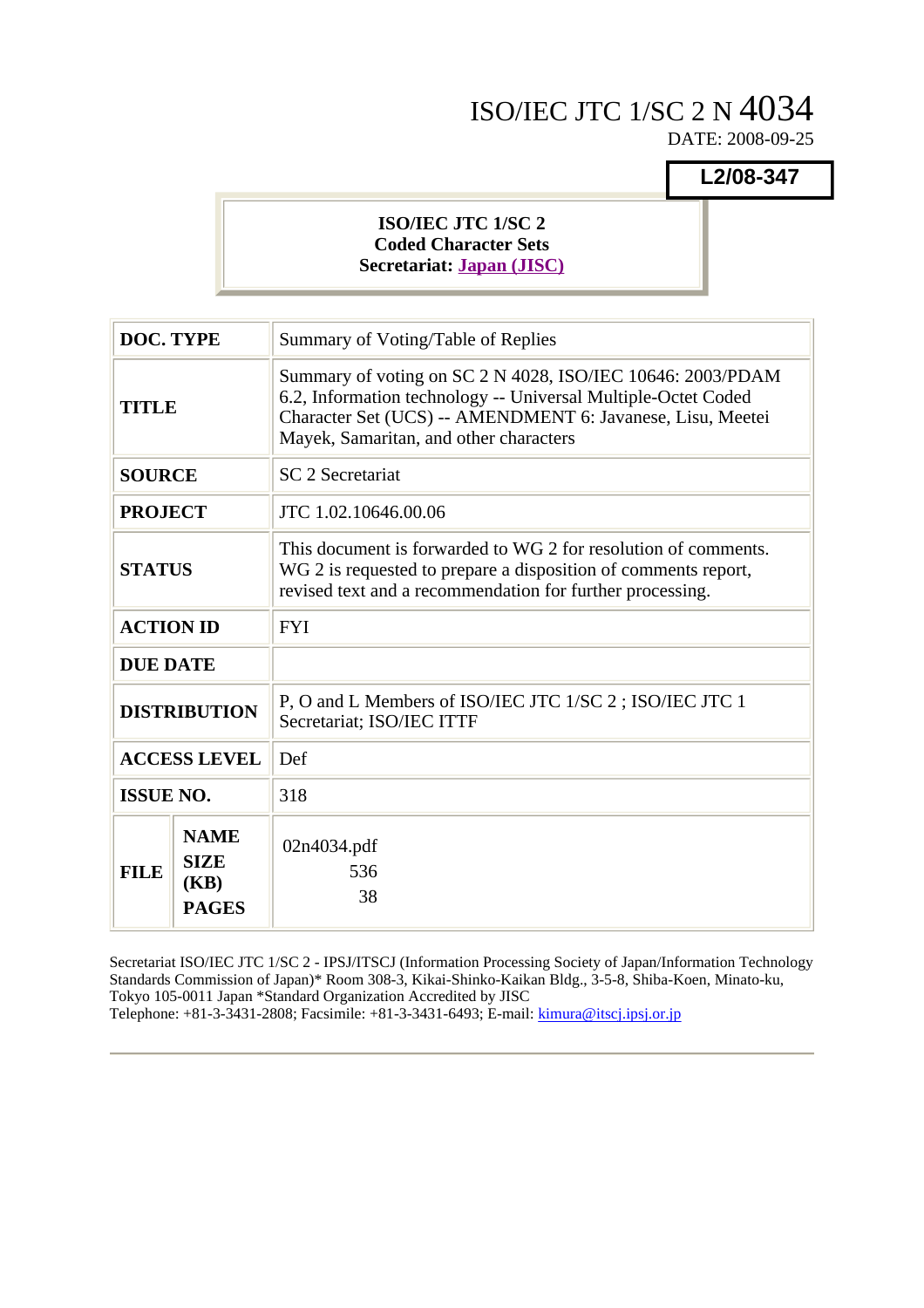# **Result of voting**

| <b>Ballot Information:</b> |                                                                                                                                                                                                   |
|----------------------------|---------------------------------------------------------------------------------------------------------------------------------------------------------------------------------------------------|
| <b>Ballot reference:</b>   | JTC 1/SC 2 N 4028                                                                                                                                                                                 |
| <b>Ballot type:</b>        | <b>CIB</b>                                                                                                                                                                                        |
| <b>Ballot title:</b>       | ISO/IEC 10646: 2003/PDAM 6.2, Information technology --<br>Universal Multiple-Octet Coded Character Set (UCS) --<br>AMENDMENT 6: Javanese, Lisu, Meetei Mayek,<br>Samaritan, and other characters |
| <b>Opening date:</b>       | 2008-06-24                                                                                                                                                                                        |
| <b>Closing date:</b>       | 2008-09-24                                                                                                                                                                                        |
| Note:                      |                                                                                                                                                                                                   |

| <b>Member responses:</b>      |                                                                                                                                                                                                                                                                                                                                                              |
|-------------------------------|--------------------------------------------------------------------------------------------------------------------------------------------------------------------------------------------------------------------------------------------------------------------------------------------------------------------------------------------------------------|
| Votes cast (20)               | Belgium (NBN)<br>Canada (SCC)<br>China (SAC)<br>Egypt (EOS)<br>Finland (SFS)<br>France (AFNOR)<br>Germany (DIN)<br>India (BIS)<br>Indonesia (BSN)<br>Ireland (NSAI)<br>Japan (JISC)<br>Korea, Republic of (KATS)<br>Norway (SN)<br>Poland (PKN)<br>Romania (ASRO)<br>Sweden (SIS)<br>Thailand (TISI)<br>Ukraine (DSSU)<br>United Kingdom (BSI)<br>USA (ANSI) |
| <b>Comments submitted (1)</b> | Italy (UNI)                                                                                                                                                                                                                                                                                                                                                  |
| Votes not cast (9)            | Greece (ELOT)<br>Iceland (IST)<br>Iran, Islamic Republic of (ISIRI)<br>Kazakhstan (KAZMEMST)<br>Korea, Dem. P. Rep. of (CSK)<br>Mongolia (MASM)<br><b>Russian Federation (GOST R)</b><br>Serbia (ISS)<br>Tunisia (INNORPI)                                                                                                                                   |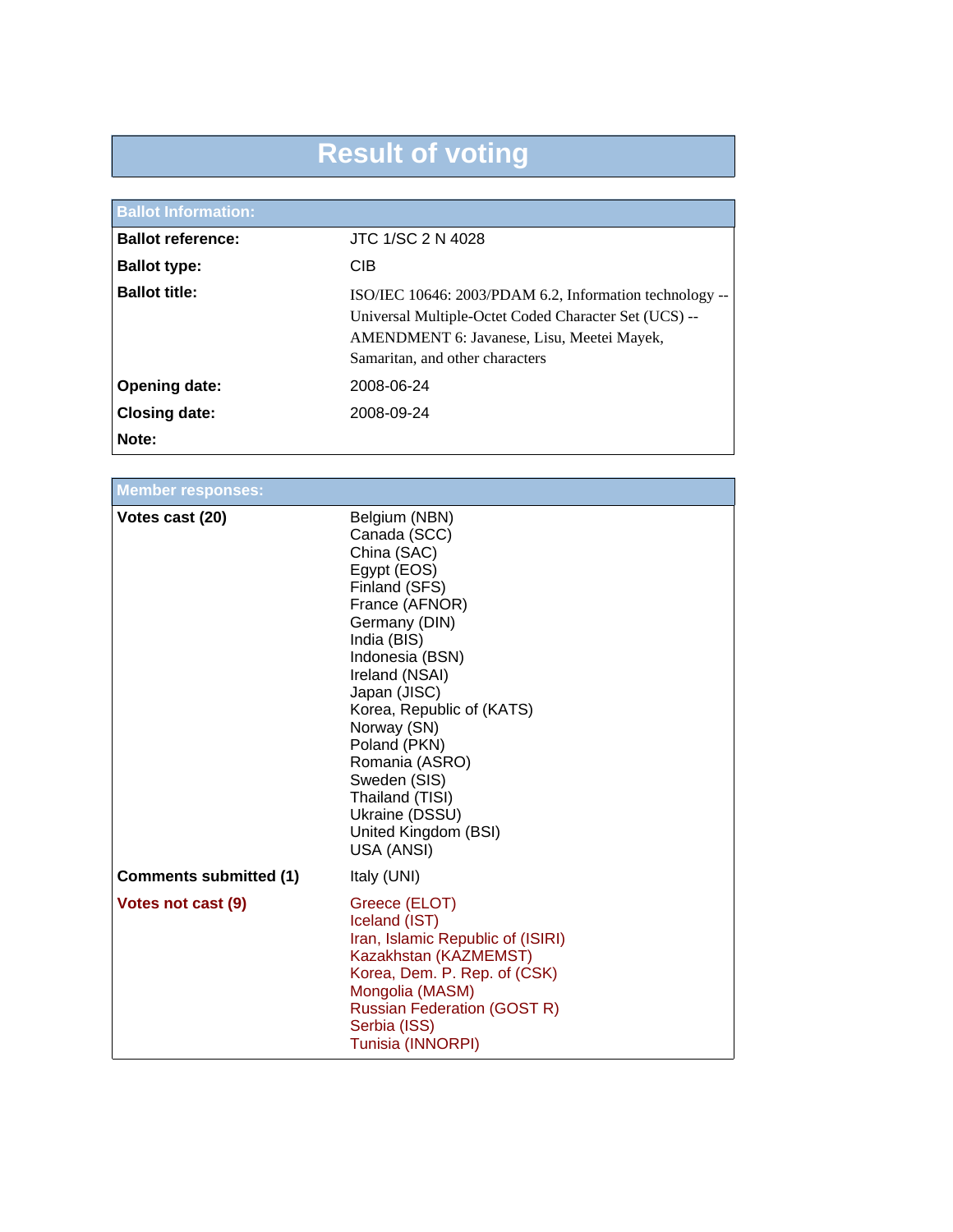|     | <b>Questions:</b>                                                                                                                                                    |  |  |  |  |  |  |
|-----|----------------------------------------------------------------------------------------------------------------------------------------------------------------------|--|--|--|--|--|--|
| Q.1 | "Do you agree with approval of the PDAM Text?"                                                                                                                       |  |  |  |  |  |  |
| Q.2 | "If you approuve the PDAM Text with comments, would you please indicate<br>which type ? (General, Technical or Editorial)"                                           |  |  |  |  |  |  |
| Q.3 | "If you Disappove the Draft, would you please indicate if you accept to<br>change your vote to Approval if the reasons and appropriate changes will be<br>accepted?" |  |  |  |  |  |  |

**Answers to Q.1: "Do you agree with approval of the PDAM Text?" 8 x Approval as presented Egypt (EOS) India (BIS) Indonesia (BSN) Norway (SN) Poland (PKN) Romania (ASRO) Thailand (TISI) Ukraine (DSSU) 6 x Disapproval of the draft China (SAC) Germany (DIN) Ireland (NSAI) Korea, Republic of (KATS) United Kingdom (BSI) USA (ANSI) 4 x Abstention Belgium (NBN) Finland (SFS) France (AFNOR) Sweden (SIS) 2 x Approval with comments Canada (SCC) Japan (JISC)**

**Answers to Q.2: "If you approuve the PDAM Text with comments, would you please indicate which type ? (General, Technical or Editorial)" 16 x Ignore Belgium (NBN) China (SAC) Finland (SFS) France (AFNOR) Germany (DIN) India (BIS) Indonesia (BSN) Ireland (NSAI) Korea, Republic of (KATS) Norway (SN) Poland (PKN) Romania (ASRO) Sweden (SIS) Thailand (TISI) Ukraine (DSSU)**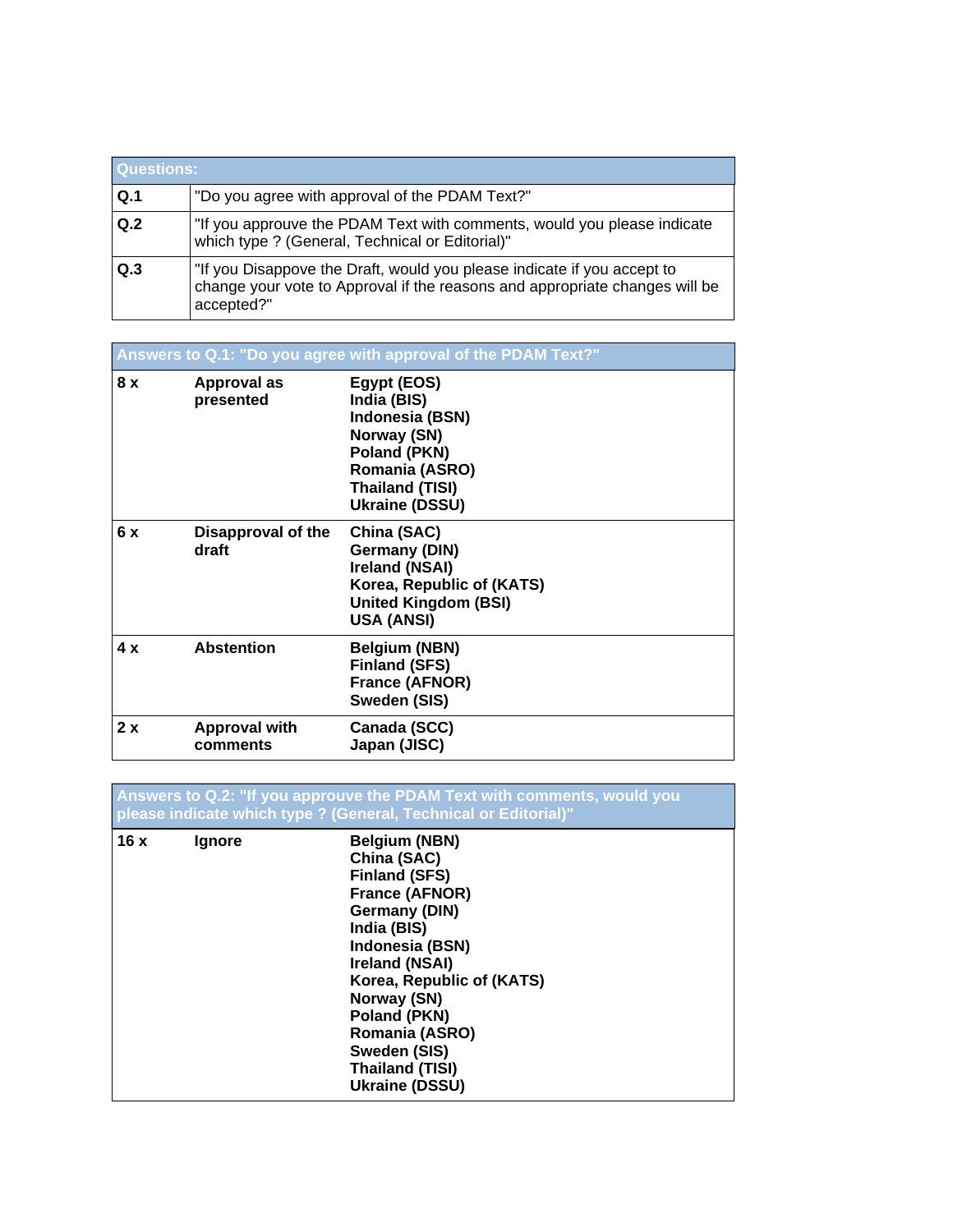|     |                  | <b>USA (ANSI)</b>                                          |
|-----|------------------|------------------------------------------------------------|
| 3x  | All              | Egypt (EOS)<br>Japan (JISC)<br><b>United Kingdom (BSI)</b> |
| 1 x | General          | Canada (SCC)                                               |
| 0 x | <b>Editorial</b> |                                                            |
| 0 x | <b>Technical</b> |                                                            |

**Answers to Q.3: "If you Disappove the Draft, would you please indicate if you accept to change your vote to Approval if the reasons and appropriate changes will be accepted?"**

| 13x | <b>Ignore</b> | <b>Belgium (NBN)</b><br>Canada (SCC)<br><b>Finland (SFS)</b><br>France (AFNOR)<br>India (BIS)<br>Indonesia (BSN)<br>Japan (JISC)<br>Norway (SN)<br>Poland (PKN)<br>Romania (ASRO)<br>Sweden (SIS)<br>Thailand (TISI)<br><b>Ukraine (DSSU)</b> |
|-----|---------------|-----------------------------------------------------------------------------------------------------------------------------------------------------------------------------------------------------------------------------------------------|
| 6x  | Yes           | China (SAC)<br><b>Germany (DIN)</b><br>Ireland (NSAI)<br>Korea, Republic of (KATS)<br><b>United Kingdom (BSI)</b><br><b>USA (ANSI)</b>                                                                                                        |
| 1 x | <b>No</b>     | Egypt (EOS)                                                                                                                                                                                                                                   |

| <b>Comments from Voters</b>                                  |                                                                                                                                                                                                                                                                                                                                                                                 |            |  |  |  |  |  |
|--------------------------------------------------------------|---------------------------------------------------------------------------------------------------------------------------------------------------------------------------------------------------------------------------------------------------------------------------------------------------------------------------------------------------------------------------------|------------|--|--|--|--|--|
| Member:<br>Comment:<br>Date:                                 |                                                                                                                                                                                                                                                                                                                                                                                 |            |  |  |  |  |  |
| Canada (SCC)<br><b>Comment</b><br>2008-09-22                 |                                                                                                                                                                                                                                                                                                                                                                                 |            |  |  |  |  |  |
|                                                              | While Canada does not have expertise on TANGUT, we understand there is some controversy<br>about its acceptance in the user community as is encoded in the PDAM6.2. If WG2, after due<br>consideration of the issues that is being presented by subject matter experts, decides on<br>postponement of TANGUT encoding to a future amendment, Canada will not have any objection |            |  |  |  |  |  |
| China (SAC)<br><b>Comment File</b><br>2008-09-24<br>03:13:39 |                                                                                                                                                                                                                                                                                                                                                                                 |            |  |  |  |  |  |
| CommentFiles/China(SAC).doc                                  |                                                                                                                                                                                                                                                                                                                                                                                 |            |  |  |  |  |  |
| Germany (DIN)                                                | <b>Comment File</b>                                                                                                                                                                                                                                                                                                                                                             | 2008-09-23 |  |  |  |  |  |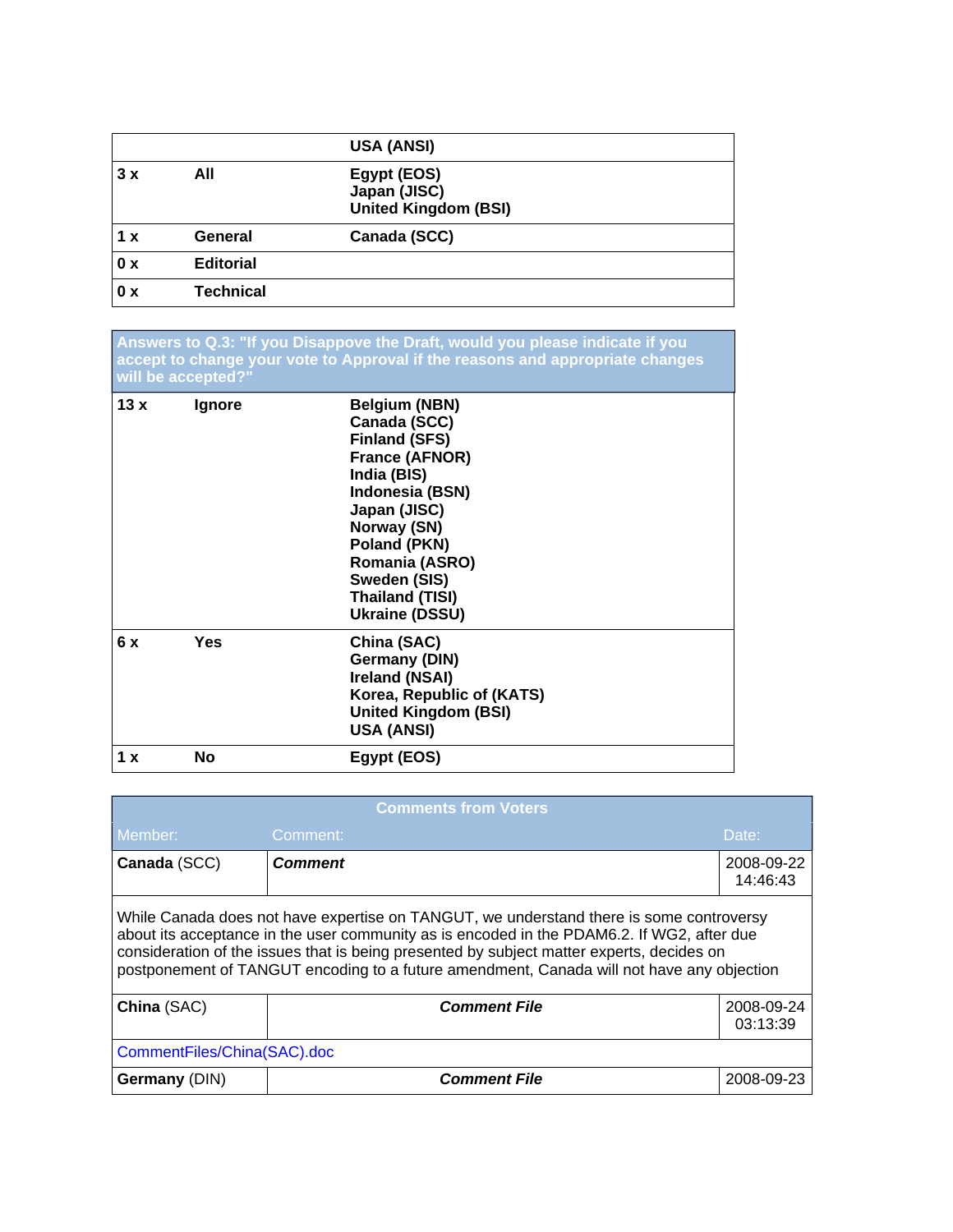|                                     |                                                                                          | 20:37:07               |
|-------------------------------------|------------------------------------------------------------------------------------------|------------------------|
| CommentFiles/Germany(DIN).txt       |                                                                                          |                        |
| Ireland (NSAI)                      | <b>Comment</b>                                                                           | 2008-09-23<br>17:39:16 |
| Ireland                             |                                                                                          |                        |
|                                     | Acceptance of these comments and appropriate changes to the text will change our vote to |                        |
| approval.                           |                                                                                          |                        |
|                                     | disapproves the draft with the technical and editorial comments given below.             |                        |
| Ireland (NSAI)                      | <b>Comment File</b>                                                                      | 2008-09-23<br>17:39:16 |
| CommentFiles/Ireland(NSAI).pdf      |                                                                                          |                        |
| Japan (JISC)                        | <b>Comment File</b>                                                                      | 2008-09-24<br>06:32:09 |
| CommentFiles/Japan(JISC).doc        |                                                                                          |                        |
| Korea, Republic of<br>(KATS)        | <b>Comment</b>                                                                           | 2008-09-23<br>03:31:23 |
| comment file is attached            |                                                                                          |                        |
| Korea, Republic of<br>(KATS)        | <b>Comment File</b>                                                                      | 2008-09-23<br>03:31:23 |
|                                     | CommentFiles/Korea, Republicof(KATS).doc                                                 |                        |
| <b>United Kingdom</b><br>(BSI)      | <b>Comment</b>                                                                           | 2008-09-19<br>14:58:56 |
| See comment file                    |                                                                                          |                        |
| <b>United Kingdom</b><br>(BSI)      | <b>Comment File</b>                                                                      | 2008-09-19<br>14:58:56 |
| CommentFiles/UnitedKingdom(BSI).doc |                                                                                          |                        |
| <b>USA (ANSI)</b>                   | <b>Comment</b>                                                                           | 2008-09-22<br>17:43:18 |
| Comments attached                   |                                                                                          |                        |
| <b>USA (ANSI)</b>                   | <b>Comment File</b>                                                                      | 2008-09-22<br>17:43:18 |
| CommentFiles/USA(ANSI).pdf          |                                                                                          |                        |
|                                     |                                                                                          |                        |

|         | <b>Comments from Commenters</b> |                |
|---------|---------------------------------|----------------|
| Member: | /Comment:                       | <b>NDate</b> : |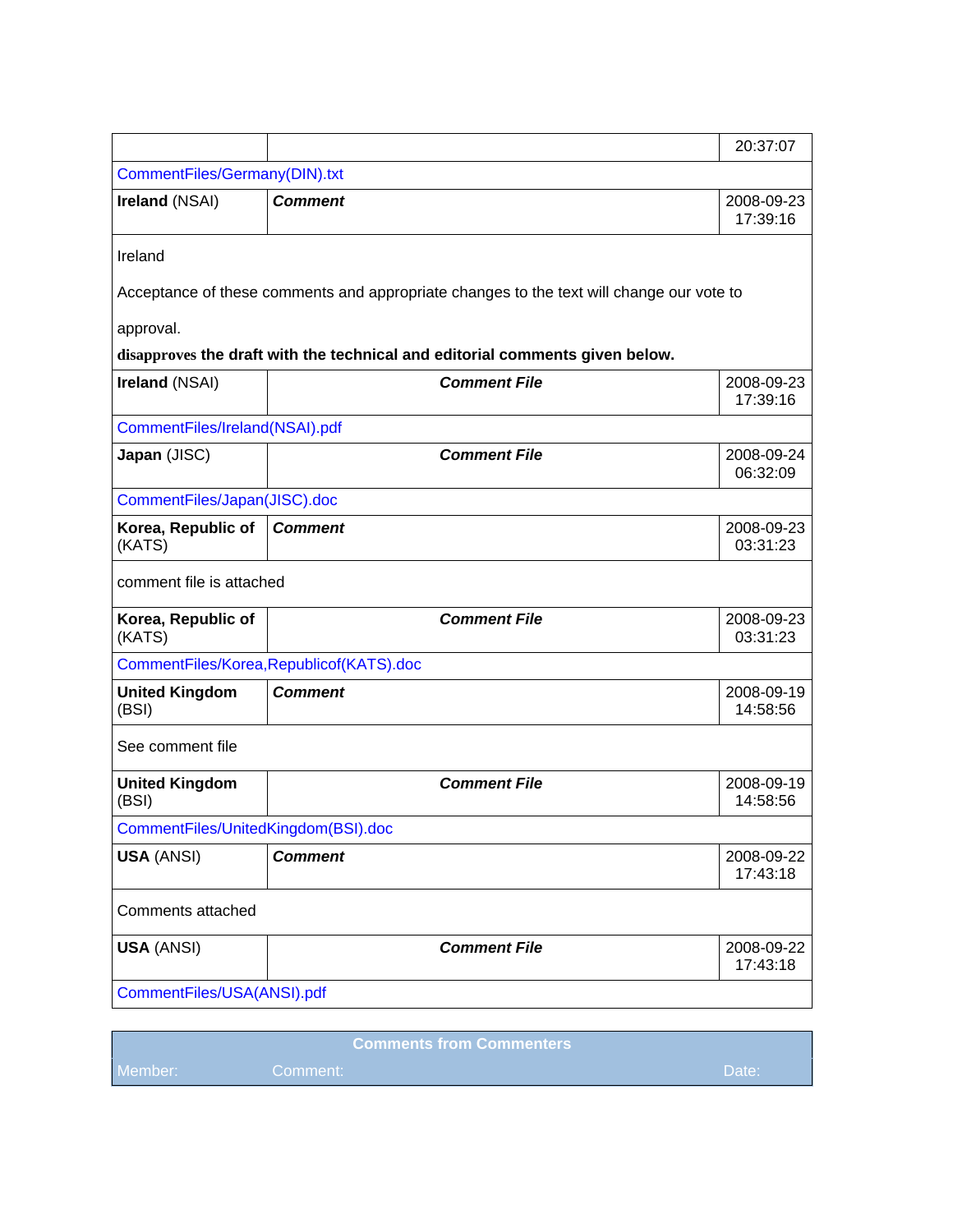| Italy (UNI) | <b>Comment</b> | 2008-09-24<br>13:08:23 |
|-------------|----------------|------------------------|
| no comment  |                |                        |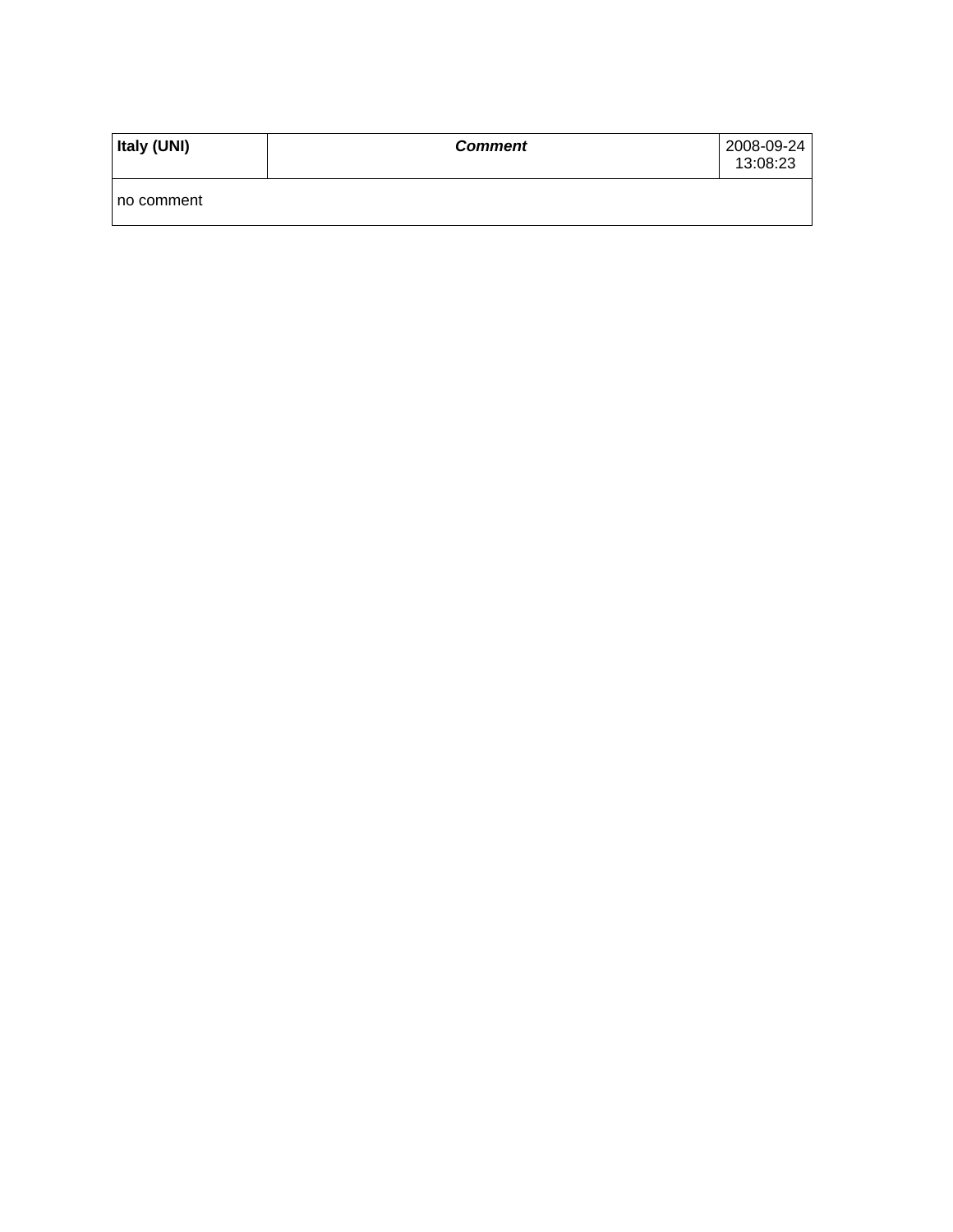China votes NO to SC2N4028 on ISO/IEC 10646: 2003 PDAM6.2. China will change her vote to YES if the following comments accepted.

1. Comments for 2 characters in New Tai Lue

Glyphs of U+19D2 NEW TAI LUE DIGIT TWO and U+19D4 NEW TAI LUE DIGIT FOUR should be corrected.

- The current glyph of U+19D2 is wrong, the correct glyph is  $\bigcup$ .
- $\bullet$  The current glyph of U+19D4 is hand writing style, the correct typography is  $\zeta$

Both current glyphs are not found in newspapers, books and other publications or information systems in use, in China, Tai Land or Myanmar.

2. Comment on Tangut

China supports the code charts of Tangut but requires to change the fonts to that provided by China which reflects the original forms of Tangut in history.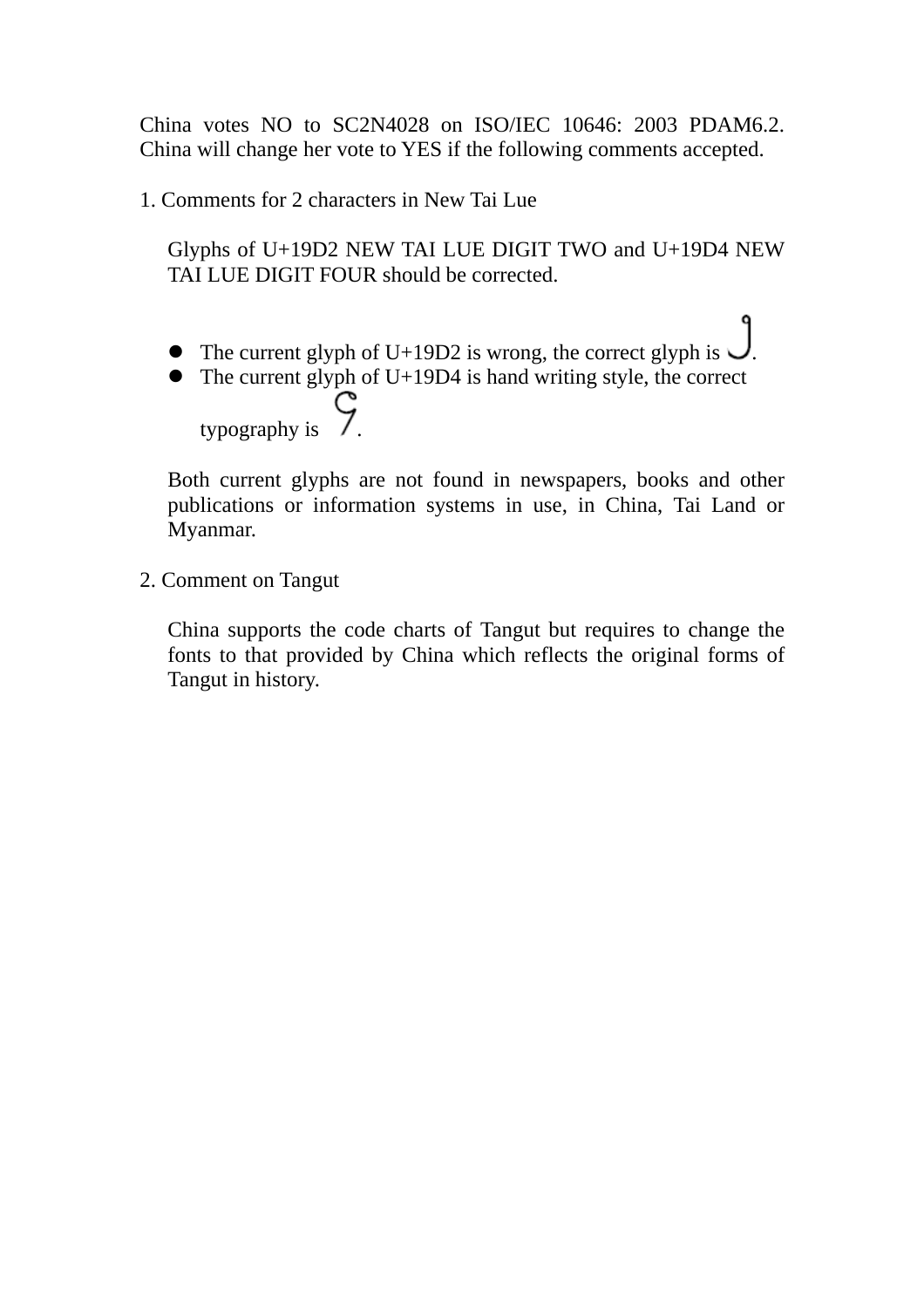The German National Body is voting "No with comments" on the following SC2 ballot:

#### SC2N4028

Information technology -- Universal Multiple-Octet Coded Character Set (UCS) -- AMENDMENT 6.2: Javanese, Lisu, Meetei Mayek, Samaritan, and other characters.

If T1 and T2 are accommodated, Germany will change its vote to Yes.

Technical Comments:

#### T.1. Tangut

While Germany appreciates the encoding of Tangut in principle, in its opinion the ongoing discussions on the Unicode mailing list show that there a consensus is not reached at this time about the experts to present an encoding which can gain broad acceptance by its user community. Therefore, Germany requires Tangut to be removed from Amendment 6.2 pending further study.

#### T.2 Japanese TV Symbols

Germany requires the following changes: 26CE TRAFFIC WARNING change to: HEAVY EXCLAMATION MARK SYMBOL 26D5 ALTERNATE ONE-WAY TRAFFIC change to: ALTERNATE ONE-WAY LEFT WAY TRAFFIC

26D6 BLACK TWO WAY TRAFFIC change to: BLACK TWO WAY LEFT WAY TRAFFIC 26D7 WHITE TWO WAY TRAFFIC change to: WHITE TWO WAY LEFT WAY TRAFFIC 26D8 BLACK LANE MERGE change to: BLACK LEFT LANE MERGE 26D9 WHITE LANE MERGE change to: WHITE LEFT LANE MERGE 26DA DRIVE SLOW change to: DRIVE SLOW SIGN 26DC CLOSED ENTRY change to: LEFT CLOSED ENTRY 26E0 RESTRICTED ENTRY 1 change to: RESTRICTED LEFT ENTRY 1 26E1 RESTRICTED ENTRY 2 change to: RESTRICTED LEFT ENTRY 2 26ED FACTORY change to: GEAR WITHOUT HUB 26EF LIGHTHOUSE change to: GEAR WITH BLACK CIRCLE INSIDE 26F4 BLACK BOAT change to: FERRY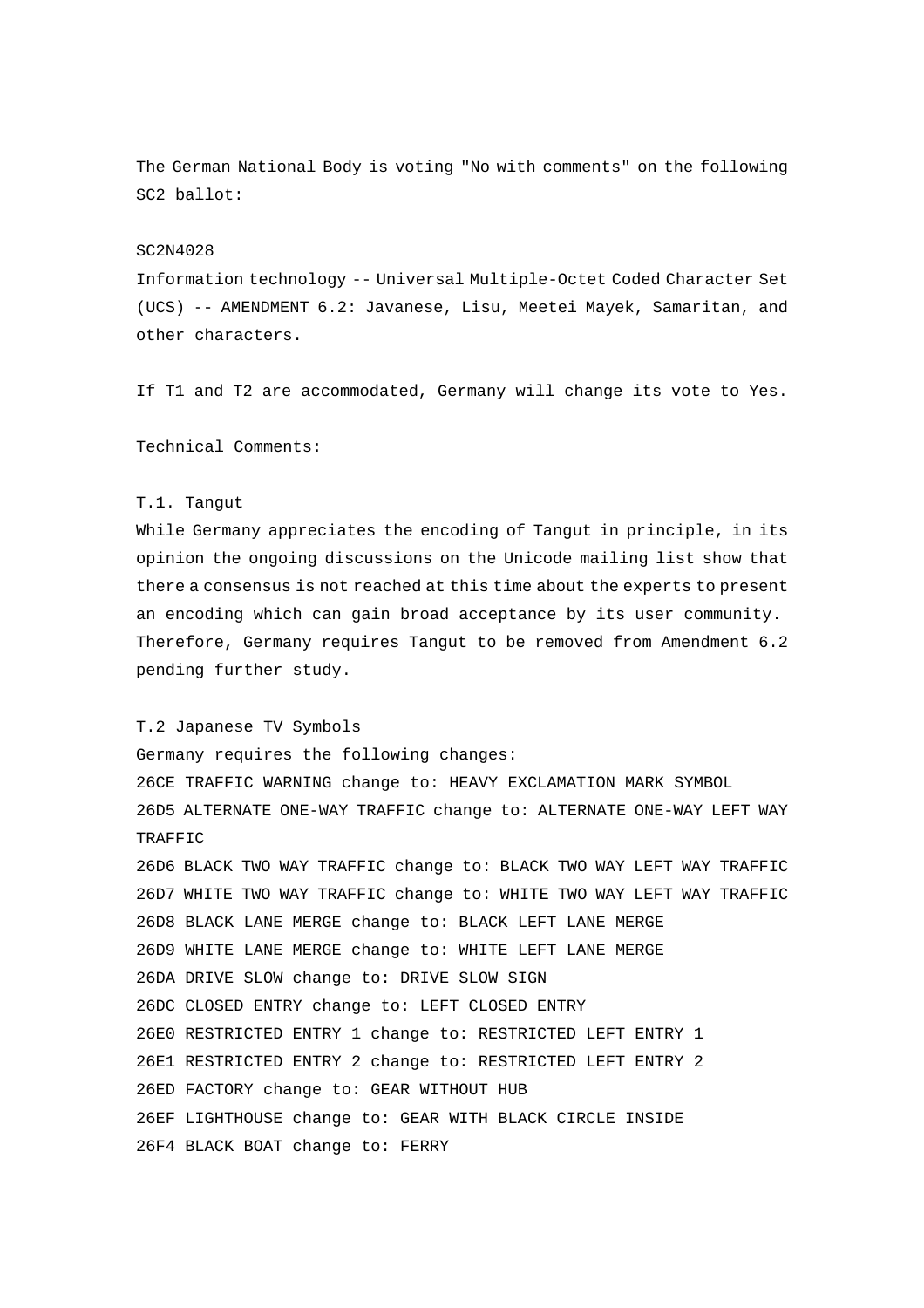26F5 WHITE SAILBOAT change to: SAILBOAT

26FC GRAVEYARD change to: HEADSTONE GRAVEYARD SYMBOL

This is in accordance with the comment T.6 of the U.S. national body as shown in the Unicode document L2/08-330, and with the decisions of the Unicode consortium taken at their UTC #116 meeting in August 2008, with one exception:

There, 26EF LIGHTHOUSE is requested to be changed to: BEACON.

Germany strictly opposes to the name BEACON in the same way as to the original name LIGHTHOUSE. Neither does the symbol show a lighthouse or beacon to a user without preconception, nor does the symbol resemble any symbol for lighthouse or beacon used internationally like e.g. in nautical maps. Se e.g. the following links showing beacon symbols on nautical maps, which all look totally different:

http://nauticalcharts.noaa.gov/mcd/chart1/aids/Q.pdf

http://mapserver.maptech.com/mapserver/nautical\_symbols/Q1.html

T.3. Miscellaneous Symbols

The German national body supports the addition of one character to the Miscellaneous Symbols Block:

26BD SOCCER BALL.

 This character is being added in this location as it fits semantically with other such symbols, such

as "baseball."

To accommodate this addition, the German national body suggests that the following two characters in the amendment be moved down by one code position:

26BD BASEBALL change to: 26BE

26BE SQUARED LOCK change to: 26BF.

This is in accordance with the comment T.9 of the U.S. national body as shown in the Unicode document L2/08-330, and with the decisions of the Unicode consortium taken at their UTC #116 meeting in August 2008.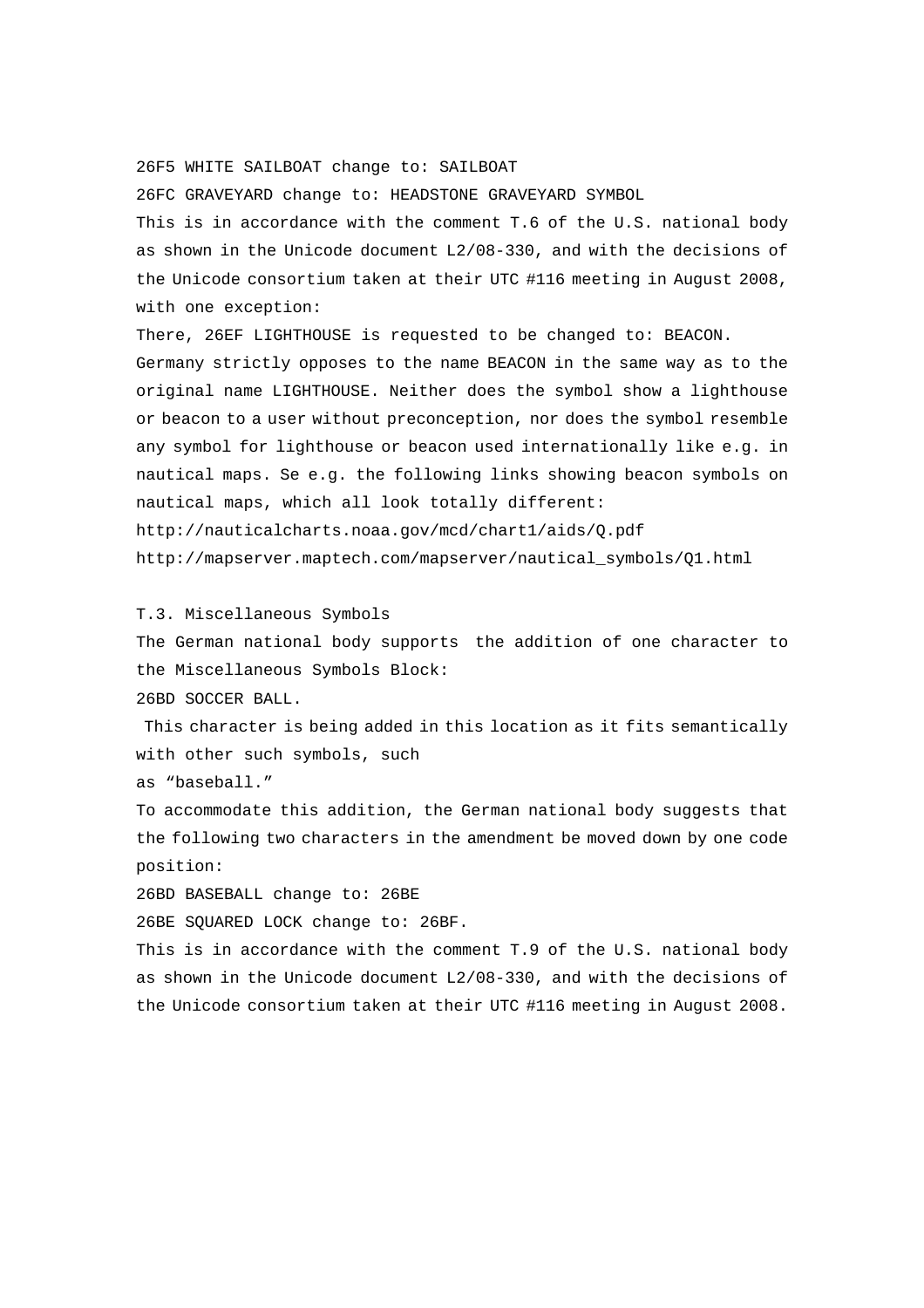# **Irish comments on PDAM-6.2 for ISO/IEC 10646:2003 Reference: SC2 N3988 Closes: 2008-09-24 Date: 2008-09-23**

Ireland **disapproves** the draft with the technical and editorial comments given below. Acceptance of these comments and appropriate changes to the text will change our vote to approval.

# *Technical comments*

- T1. **Page 4, Modifications to existing blocks** and **New blocks.** For "United Canadian Aboriginal Syllabics" twice here, read "Unified Canadian Aboriginal Syllabics".
- T2. **Page 7, Annex B.** The Meetei Mayek combining characters should be modified in accordance with the resolution of our T6 below.
- T3. **Page 8, Annex G.** A section describing the Tangut character naming convention should have been added here. See, however, our T11 below.
- T4. **Page 11, Row 090: Devanagari.** With reference to ISO/IEC JTC1/SC2/WG2 N3488R2 "Proposal to encode additional characters for Vedic in the UCS", Ireland requests that the character 0973 DEVANAGARI SIGN PUSHPIKA be moved to A8F8 and that the character 0974 DEVANAGARI CARET be moved to A8FA. Ireland also requests that the character DEVANAGARI VOWEL SIGN PRISHTHAMATRA E be added to 094E.
- T5. **Page 17, Row 0F0: Tibetan.** In order to acknowledge the international use of these characters, Ireland requests that the following names be used: 0FD5 RIGHT-FACING SVASTI SIGN, 0FD6 LEFT-FACING SVASTI SIGN, 0FD7 RIGHT-FACING SVASTI SIGN WITH DOTS, and 0FD8 LEFT-FACING SVASTI SIGN WITH DOTS. Ireland would not favour moving the characters to a generic symbols block or to a Vedic-specific block.
- T6. **Page 37, Row 1C8: Meetei Mayek.** With reference to ISO/IEC JTC1/SC2/WG2 N3473R "Proposed Encoding for Meetei Mayek Block" and to ISO/IEC JTC1/SC2/WG2 N3478R "Proposed Encoding for Meetei Mayek Extended Block", Ireland requests that the character set and code table in PDAM 6.2 be replaced by those in these two documents. This will create two separate blocks ("Meetei Mayek" beginning at ABC0 and "Meetei Mayek Extensions" beginning at AAE0), and involve the addition of one character (the new ABE2 MEETEI MAYEK LETTER I LONSUM). The names and character annotations are also changed by these two documents.
- T7. **Page 40, Row 1CD: Vedic Extensions.** With reference to ISO/IEC JTC1/SC2/WG2 N3488R2 "Proposal to encode additional characters for Vedic in the UCS", Ireland requests that the character set and code table in PDAM 6.2 be replaced by that in N3488R2. This involves the addition of characters at 1CD4, 1CE9..1CEC, moving the character at 1CF1 to 1CF2, and adding a new character at 1CF1.
- T8. **Page 72, Row A8E: Devanagari Extended.** With reference to ISO/IEC JTC1/SC2/WG2 N3488R2 "Proposal to encode additional characters for Vedic in the UCS", Ireland requests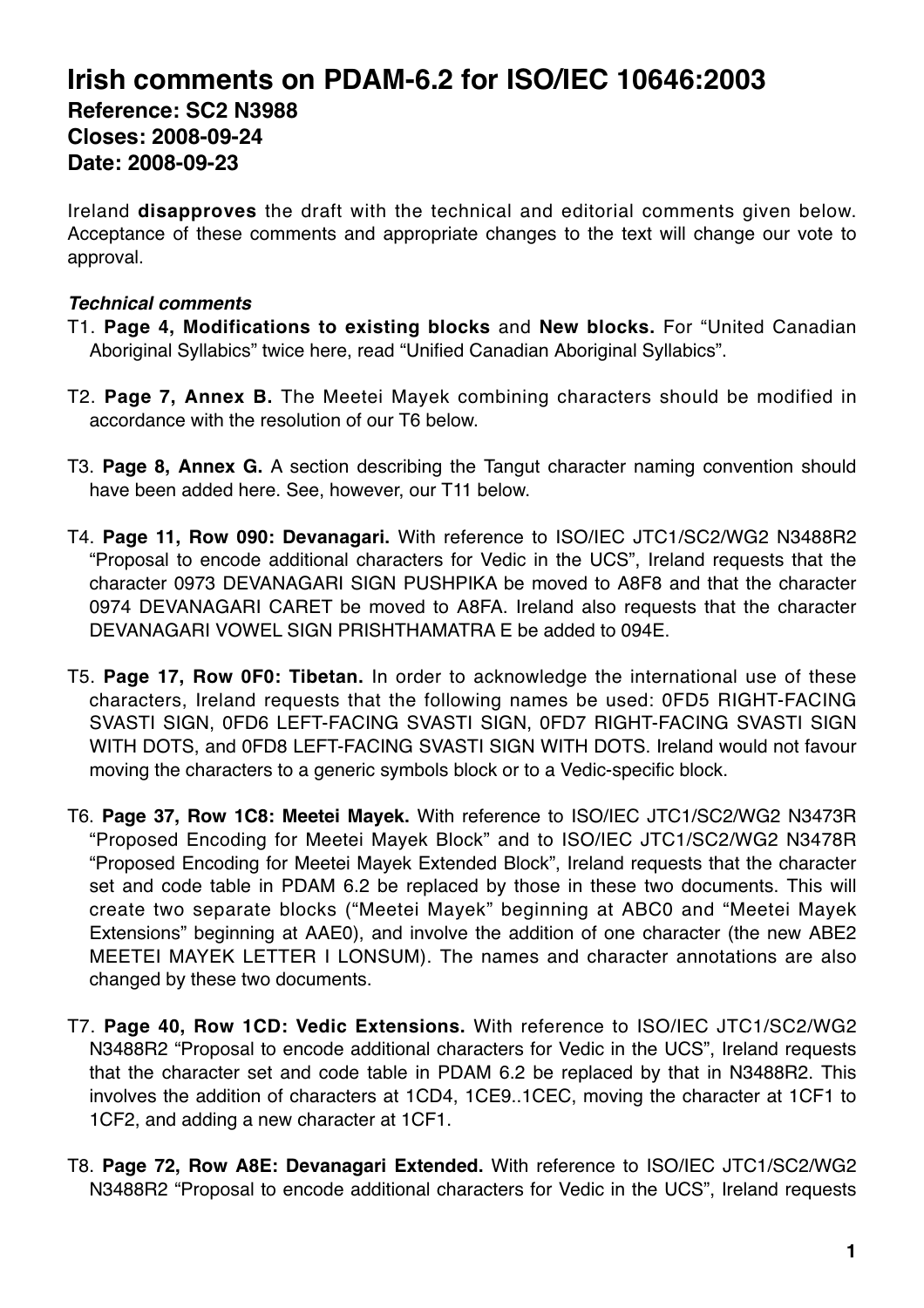## **Irish comments to PDAM-6.2 for ISO/IEC 10646:2004**

that the character set and code table in PDAM 6.2 be replaced by that in N3488R2. This involves the addition of characters at A8F8..A8FB.

- T9. **Page 77, Row AA6: Myanmar Extended-A.** With reference to ISO/IEC JTC1/SC2/WG2 N3492 "Extended Proposal to add Khamti Shan Characters to the Myanmar Blocks", Ireland requests that the character set and code table in PDAM 6.2 be replaced by that in N3492.
- T10. **Page 80, Row 10A6: Old South Arabian.** Ireland objects to the character names which have been proposed for the Old South Arabian script. Conventional names rather than raw Latin transliterations are the usual way in which Semitic script character names are given in the UCS. There is no reason for this precedent to be overturned. Moreover, even if transliterations were to be used, they should be the ones most commonly used. The proposed characters include (for instance)  $X$  T1,  $\S$  T2, and  $\mathbb I$  T3. But ordinary transliterations of Old South Arabian write t,  $t$ , and  $t$ —the use of digits proposed writing  $t^{\prime}$  would be contrary to common scholarly practice, as well as UCS practice. The same goes for the rest of the characters, for which a number of differing transliterations can be found, such as those of Faulmann 1880, Höfner 1943, Healey 1990, O'Connor 1996, Stein 2003, Nebes and Stein 2004, given here.

|                |                                         | F1880                     | H1943       | B1962                   | H1990 | 'C1996<br>Ö             | S2003 | <b>NS2004</b> |              |
|----------------|-----------------------------------------|---------------------------|-------------|-------------------------|-------|-------------------------|-------|---------------|--------------|
| D1             | 케                                       | d                         | d           | d                       | d     | d                       | d     | d             |              |
| D <sub>2</sub> | K                                       | δ                         | đ, <u>d</u> | ₫                       | d     |                         | d     | d             |              |
| D <sub>3</sub> | Ħ                                       | $\mathcal{Z}$             | đ, d        | ạ                       | ạ     | а                       | a     |               |              |
| G <sub>1</sub> |                                         | dž                        | g           | g                       | g     | g                       | g     | g             |              |
| G <sub>2</sub> | $\operatorname{\mathbb{T}}$             | γ                         | g           | Ī                       | g     | ģ                       |       | ġ             |              |
| H1             | ¥                                       | n                         | n           | n                       | n     | n                       | h     | h             | ה            |
| H <sub>2</sub> | $\mathfrak{P}$                          | h'                        | n           |                         |       |                         | n     |               | n            |
| H <sub>3</sub> | ዧ                                       | $\chi$                    |             |                         |       |                         |       |               | n            |
| S <sub>1</sub> | H                                       | $\boldsymbol{S}$          | S           | $\mathsf{s}^\mathsf{1}$ | Š     | $\mathsf{s}^\mathsf{1}$ | S     | $S_1$         | D            |
| S <sub>2</sub> | ζ                                       | Š                         | Š           | S <sup>2</sup>          | ś     | $S^2$                   | š     | $S_2$         | V)           |
| S <sub>3</sub> | $\mathbb X$                             | z                         | ś           | $S^3$                   | S     | $S^3$                   | ś     | $S^3$         | V            |
| S <sub>4</sub> | Å                                       | $\underline{\mathcal{S}}$ | s           | S                       | s     | s                       | S     | s             | $\mathbf{x}$ |
| T1             | χ                                       |                           |             |                         |       |                         |       |               | ת            |
| T <sub>2</sub> | $\rm I\hspace{-0.3mm}I\hspace{-0.3mm}I$ | ₫                         |             |                         |       |                         |       |               | 12           |
| T <sub>3</sub> | 8                                       | θ                         | t, p        |                         |       |                         |       |               | ת            |
| Z <sub>1</sub> | Χ                                       | θ                         | z           |                         |       |                         |       |               |              |
| Z2             | ኺ                                       | $\varrho$                 |             | Z.                      | Z.    | Z.                      | Ţ     | Z.            | ิเว          |
|                |                                         |                           |             |                         |       |                         |       |               |              |

The proposal given in N3395 is not consistent with current UCS practice. The *only* letters for which superscript or subscript digits are used are three of the four s's.

It has been Ireland's consistent position for many years that actual character names be used rather than transliteration names. In the case of Old South Arabian in particular, the use of transliteration character names obscures the relation of individual letters with the corresponding letters in related scripts, which works to the detriment of users of the UCS who may wish to relate the characters of different scripts.

However, Ireland does not believe that it should be difficult to resolve this issue. We note that a number of naming conventions have been proposed for Old South Arabian: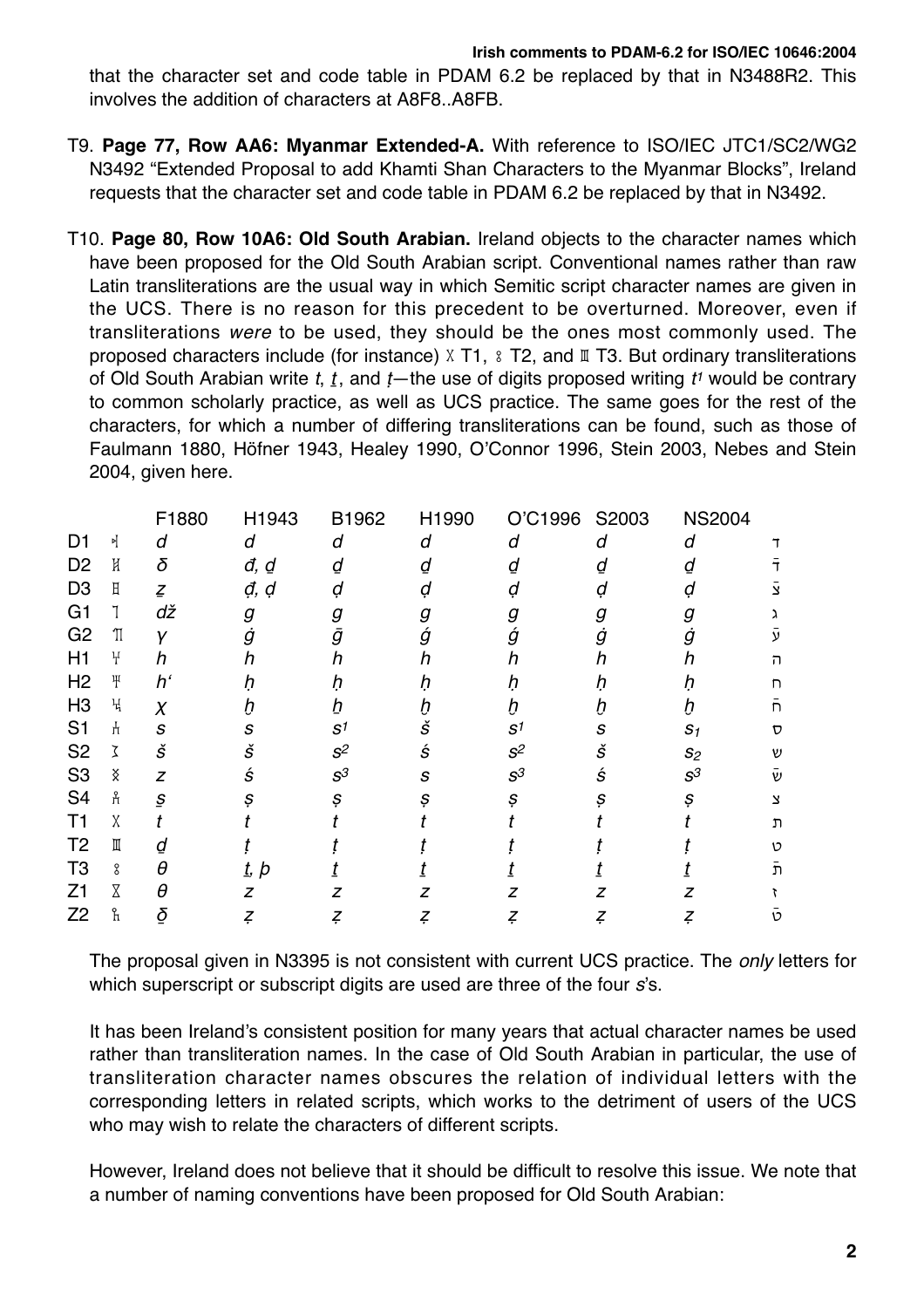#### **Irish comments to PDAM-6.2 for ISO/IEC 10646:2004**

- N3309 (2007-07-30) proposed to use Arabic-based character names.
- N3296R (2007-09-10) suggested that Arabic-based character names were anachronistic and proposed reconstructed Ethiopic-based character names.
- N3395 (2008-01-28) noted that scholars were not in the practice of using Ethiopicbased character names, but that in addition to Latin transliteration-based names, both North-West Semitic-based names, and Arabic-based names were in general use by scholars.

Ireland believes that, since North-West Semitic-based names are used by scholars, an acceptable compromise would be to use North-West Semitic-based character names, which are used for a number of scripts in the UCS already. Accordingly, Ireland requests that the names in the "NWSem." column in the table below be used.

| OSA                                     | Translit.                          | <b>IPA</b>                                                                                                                                                                                                                                                                                                                                                                                                                                                                                                                                                                                                                                                                                                                                                                                                                                                                                         |                       |                               | <b>NWSem. Phoenician</b> |                       | <b>Hebrew</b>                    |            | Arabic |                           | Ethiopic                           |
|-----------------------------------------|------------------------------------|----------------------------------------------------------------------------------------------------------------------------------------------------------------------------------------------------------------------------------------------------------------------------------------------------------------------------------------------------------------------------------------------------------------------------------------------------------------------------------------------------------------------------------------------------------------------------------------------------------------------------------------------------------------------------------------------------------------------------------------------------------------------------------------------------------------------------------------------------------------------------------------------------|-----------------------|-------------------------------|--------------------------|-----------------------|----------------------------------|------------|--------|---------------------------|------------------------------------|
| $\ddagger$                              | $\boldsymbol{h}$                   | [h]                                                                                                                                                                                                                                                                                                                                                                                                                                                                                                                                                                                                                                                                                                                                                                                                                                                                                                | HE                    | $\lambda$                     | he                       | $\overline{1}$        | he                               | $\bullet$  | heh    | $\boldsymbol{\theta}$     | hoy                                |
| 1                                       | l                                  | $[1]$                                                                                                                                                                                                                                                                                                                                                                                                                                                                                                                                                                                                                                                                                                                                                                                                                                                                                              | <b>LAMEDH</b>         | ζ                             | lamd                     | ל                     | lamed                            | J          | lam    | ለ                         | lawe                               |
| $\mathcal{F}$                           | ķ                                  | $[h] \centering% \includegraphics[width=1.0\textwidth]{Figures/PN1.png} \caption{The 3D (black) model for a different region of the parameter $\Omega$. The left side is the same time. The right side is the same time. The right side is the same time. The right side is the same time. The right side is the same time. The right side is the same time. The right side is the same time. The right side is the same time. The right side is the same time. The right side is the same time. The right side is the same time. The right side is the same time. The right side is the same time. The right side is the same time. The right side is the same time. The right side is the same time. The right side is the same time. The right side is the same time. The right side is the same time. The right side is the same time. The right side is the same time. The right side is the$ | <b>HETH</b>           | ø                             | het                      | $\Box$                | het                              | $\zeta$    | hah    |                           | $\boldsymbol{h}$ hawt              |
| ΣI                                      | $\mathfrak{m}$                     | $\lceil m \rceil$                                                                                                                                                                                                                                                                                                                                                                                                                                                                                                                                                                                                                                                                                                                                                                                                                                                                                  | <b>MEM</b>            | 4                             | mem                      | ກ                     | mem                              | م          | meem   |                           | $\sigma$ $m\bar{a}$ $y$            |
| ł                                       | q                                  | [q]                                                                                                                                                                                                                                                                                                                                                                                                                                                                                                                                                                                                                                                                                                                                                                                                                                                                                                | <b>QOPH</b>           | $\gamma$                      | qof                      | $\overline{P}$        | qof                              | ق          | qaf    |                           | $\Phi$ <i>q</i> $\bar{a}$ <i>f</i> |
| $\Phi$                                  | $\boldsymbol{\mathcal{W}}$         | [w]                                                                                                                                                                                                                                                                                                                                                                                                                                                                                                                                                                                                                                                                                                                                                                                                                                                                                                | <b>WAW</b>            | $\mathbf{\hat{t}}$            | wau                      | <sup>1</sup>          | vav                              | و          | waw    |                           | $\boldsymbol{\omega}$ wawe         |
| ζ                                       | $\check{\mathbf{s}}, \mathbf{s}_2$ | $[4] % \includegraphics[width=0.9\columnwidth]{figures/fig_1a} \caption{The graph $\mathbf{M}_1$ is a function of the parameter $\mathbf{M}_1$ and the parameter $\mathbf{M}_2$ is a function of the parameter $\mathbf{M}_1$ and the parameter $\mathbf{M}_2$ is a function of the parameter $\mathbf{M}_1$ and the parameter $\mathbf{M}_2$ is a function of the parameter $\mathbf{M}_1$ and the parameter $\mathbf{M}_2$ is a function of the parameter $\mathbf{M}_1$ and the parameter $\mathbf{M}_2$ is a function of the parameter $\mathbf{M}_1$ and the parameter $\mathbf{M}_2$ is a function of the parameter $\mathbf{M}_1$ and the parameter $\mathbf{M}_2$ is a function of the parameter $\math$                                                                                                                                                                                   | <b>SHIN</b>           | $\mathsf{w}$                  | shin                     | V                     | shin                             | ىثى        | sheen  | w                         | śawt                               |
| $\mathcal{S}_{\mathcal{S}}$             | $\mathbf{r}$                       | [r]                                                                                                                                                                                                                                                                                                                                                                                                                                                                                                                                                                                                                                                                                                                                                                                                                                                                                                | <b>RESH</b>           | $\mathcal{A}$                 | rosh                     | $\mathbf{a}$          | resh                             | $\lambda$  | reh    |                           | $\lambda$ ra's                     |
| $\prod$                                 | $\boldsymbol{b}$                   | [b]                                                                                                                                                                                                                                                                                                                                                                                                                                                                                                                                                                                                                                                                                                                                                                                                                                                                                                | $\operatorname{BETH}$ | 3                             | bet                      | $\overline{a}$        | bet                              | ب          | beh    | $\mathbf{u}$              | bet                                |
| χ                                       | t                                  | [t]                                                                                                                                                                                                                                                                                                                                                                                                                                                                                                                                                                                                                                                                                                                                                                                                                                                                                                | <b>TAW</b>            | $\overline{r}$                | tau                      | ת                     | tav                              | ت          | teh    |                           | $\mathbf{t}$ tawe                  |
| H                                       | S, S <sub>I</sub>                  | [s]                                                                                                                                                                                                                                                                                                                                                                                                                                                                                                                                                                                                                                                                                                                                                                                                                                                                                                | <b>SAMEKH</b>         | щ                             | semk                     | $\boldsymbol{\nabla}$ | samekh                           | س          | seen   | ሰ                         | sāt                                |
| Ł                                       | $\boldsymbol{k}$                   | [k]                                                                                                                                                                                                                                                                                                                                                                                                                                                                                                                                                                                                                                                                                                                                                                                                                                                                                                | <b>KAPH</b>           | $\gamma$                      | kaf                      | $\supset$             | kaf                              | ك          | kaf    | ħ                         | kāf                                |
| $\mathbf{v}$                            | $\boldsymbol{n}$                   | [n]                                                                                                                                                                                                                                                                                                                                                                                                                                                                                                                                                                                                                                                                                                                                                                                                                                                                                                | <b>NUN</b>            | $\frac{1}{2}$                 | num                      | J.                    | nun                              | ن          | noon   | 7                         | nahās                              |
| $\rm H$                                 | $\boldsymbol{h}$                   | $\left[ x\right]$                                                                                                                                                                                                                                                                                                                                                                                                                                                                                                                                                                                                                                                                                                                                                                                                                                                                                  | <b>KHETH</b>          |                               |                          | $\bar{\mathsf{n}}$    | khet                             | خ          | khah   | ጎ                         | harm                               |
| Å                                       | Ş                                  | [t <sup>s</sup> ]                                                                                                                                                                                                                                                                                                                                                                                                                                                                                                                                                                                                                                                                                                                                                                                                                                                                                  | <b>SADHE</b>          | ٣                             | sade                     | $\mathbf{\Sigma}$     | tsadi                            | ص          | sad    | $\boldsymbol{\mathsf{z}}$ | saday                              |
| $\mathbb X$                             | $\zeta$ , $S_3$                    | [s]                                                                                                                                                                                                                                                                                                                                                                                                                                                                                                                                                                                                                                                                                                                                                                                                                                                                                                | $\rm SE$              |                               |                          | $\bar{\mathsf{v}}$    | sin                              |            |        |                           |                                    |
| ♦                                       | $\int$                             | $[f]$                                                                                                                                                                                                                                                                                                                                                                                                                                                                                                                                                                                                                                                                                                                                                                                                                                                                                              | $\rm FE$              | $\boldsymbol{\eta}$           | pe                       | $\mathbf{\Omega}$     | pe                               |            | feh ف  |                           | $\lambda$ af                       |
| ħ                                       | $\,$                               | [?]                                                                                                                                                                                                                                                                                                                                                                                                                                                                                                                                                                                                                                                                                                                                                                                                                                                                                                | <b>ALEPH</b>          | $\mathbb X$                   | alf                      | $\aleph$              | alef                             |            | alef   | አ                         | 'alf                               |
| $\circ$                                 |                                    | [?]                                                                                                                                                                                                                                                                                                                                                                                                                                                                                                                                                                                                                                                                                                                                                                                                                                                                                                | <b>AYN</b>            | $\circ$                       | ain                      | ע                     | ayin                             | $\epsilon$ | ain    | $\boldsymbol{\theta}$     | 'ayn                               |
| $\mathbb H$                             | $\overline{d}$                     | [4]                                                                                                                                                                                                                                                                                                                                                                                                                                                                                                                                                                                                                                                                                                                                                                                                                                                                                                | <b>DHADI</b>          |                               |                          | $\bar{z}$             | dhadi                            | ض          | dad    | $\boldsymbol{\theta}$     | dappā                              |
| $\mathbb{I}$                            | $\mathfrak{g}$                     | [g]                                                                                                                                                                                                                                                                                                                                                                                                                                                                                                                                                                                                                                                                                                                                                                                                                                                                                                | <b>GIMEL</b>          | Λ                             | gaml                     | λ                     | gimel                            | ج          | jeem   | $\mathbf{r}$              | gaml                               |
| 메                                       | $\boldsymbol{d}$                   | [d]                                                                                                                                                                                                                                                                                                                                                                                                                                                                                                                                                                                                                                                                                                                                                                                                                                                                                                | <b>DALETH</b>         | $\spadesuit$                  | delt                     | $\mathbf 7$           | dalet                            | د          | dal    |                           | g dant                             |
| $\operatorname{\mathbb{T}}$             | $\dot{g}$                          | [y]                                                                                                                                                                                                                                                                                                                                                                                                                                                                                                                                                                                                                                                                                                                                                                                                                                                                                                | <b>GHAYN</b>          |                               |                          | تر                    | ghayin                           | غ          | ghain  |                           |                                    |
| $\rm I\hspace{-0.3mm}I\hspace{-0.3mm}I$ | ţ                                  | [t']                                                                                                                                                                                                                                                                                                                                                                                                                                                                                                                                                                                                                                                                                                                                                                                                                                                                                               | <b>TETH</b>           | $\theta$                      | tet                      | v                     | tet                              | ط          | tah    |                           | $\mathbf{n}$ tayt                  |
| $\overline{\mathrm{X}}$                 | $\ensuremath{\mathnormal{Z}}$      | [z]                                                                                                                                                                                                                                                                                                                                                                                                                                                                                                                                                                                                                                                                                                                                                                                                                                                                                                | ZAYN                  | $\boldsymbol{\mathord{\sim}}$ | zai                      | 7                     | zayin                            | ز          | zain   | H                         | zay                                |
| K                                       | $\overline{d}$                     | $[\eth]$                                                                                                                                                                                                                                                                                                                                                                                                                                                                                                                                                                                                                                                                                                                                                                                                                                                                                           | <b>DHALETH</b>        |                               |                          | $\bar{t}$             | dhalet                           | ذ          | thal   |                           |                                    |
| Î                                       | $\mathcal{Y}$                      | [j]                                                                                                                                                                                                                                                                                                                                                                                                                                                                                                                                                                                                                                                                                                                                                                                                                                                                                                | YODH                  | $\boldsymbol{\pi}$            | yod                      | $\mathcal{L}$         | $\mathbf{v}\mathbf{0}\mathbf{d}$ | ي          | yeh    | e,                        | yaman                              |
| 8                                       | $\underline{t}$                    | $[\theta]$                                                                                                                                                                                                                                                                                                                                                                                                                                                                                                                                                                                                                                                                                                                                                                                                                                                                                         | <b>THAW</b>           |                               |                          | $\bar{\mathbf{n}}$    | thav                             | ٹ          | theh   |                           |                                    |
| ĥ                                       | $\zeta$                            | $\lceil \theta \rceil$                                                                                                                                                                                                                                                                                                                                                                                                                                                                                                                                                                                                                                                                                                                                                                                                                                                                             | <b>THET</b>           |                               |                          | $\bar{\mathfrak{v}}$  | thet                             | ظ          | zah    |                           |                                    |

T11. **Page 88, Row 1700: Tangut.** Ireland requests the removal of Tangut from PDAM 6.2. We believe that the script is not yet mature for progression to FPDAM. There are several reasons for this.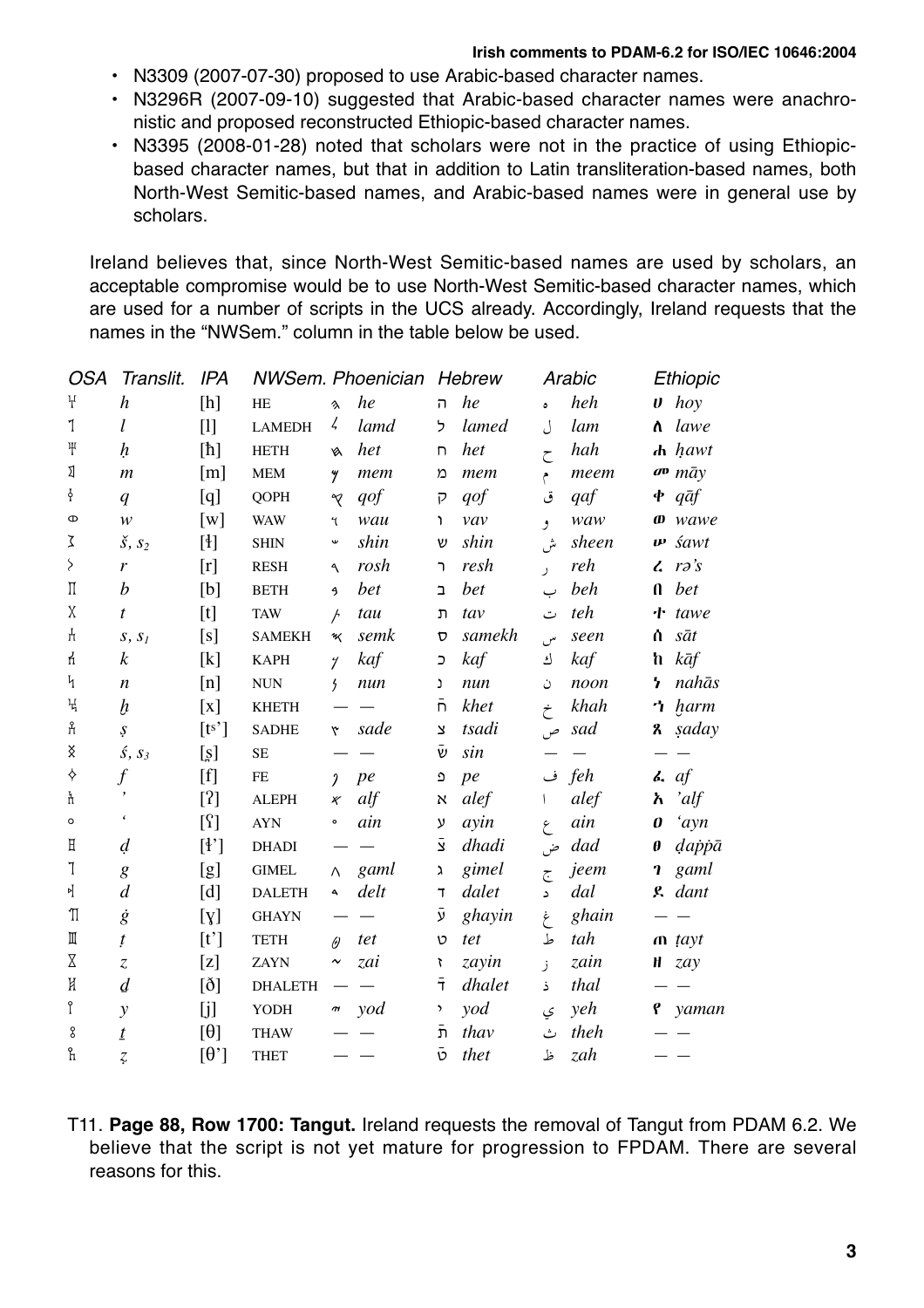## **Irish comments to PDAM-6.2 for ISO/IEC 10646:2004**

11.1. A UTC document L2/08-259 was made available on 2008-07-09, after the ballotting period had begun. This is a five-column comparison chart of mappings to source material. It was not made available to SC2 prior to the issuance of the ballot and there has been no opportunity either to review it or to compare it to either the ballot or the original proposal for encoding Tangut.

11.2. A private document "UniTangut\_20080821.pdf" was made available on 2008-08-21 by Richard Cook, evidently containing a replacement font with completely different glyphs from those used in the font on the PDAM. This has made any review of the glyphs on the PDAM to be fruitless. When Tangut is eventually put back on a ballot, it will require both PDAM and FPDAM review cycles.

11.3. Discussion on the Unicore list has yielded information that the proposed encoding model for Tangut follows one Tangut scholar's prescriptive unifications of Tangut characters and expects the use of Variation Selector sequences to distinguish graphically-distinct characters that are used contrastively in the same source. It turns out that this information was given as an aside in the middle of N3307 "Tangut Background" thus: "As with CJK, issues relating to distinctive features and variant mapping can be handled by combination of variation selector (VS) and higher-level protocol (CDL)." We believe that the phrase "As with CJK" is a bit disingenuous, particularly in view of the fact that the document pretended to be unimportant, stating clearly: "No action by WG2 is requested on this document — it is only provided for information." The statement, however, is a key element regarding the encoding principles for Tangut. Ireland objects to the fact that this information was not put forward in a straightforward fashion for consensus discussion, and rejects the proposal to use Variation Selector sequences to make character distinctions in Tangut.

11.4. With reference to ISO/IEC JTC1/SC2/WG2 N3948 "Expert Feedback on the proposed Tangut character set in PDAM 6.2", it is clear that the user community of experts does not believe that the script is mature for encoding and does not agree that its tacit encoding conventions (including the use of Variation Selector sequences) are sufficient for their needs.

11.5. With reference to document N3496 "Review of Proposed Tangut Repertoire", Ireland believes that the proposed character repertoire and encoding model fails to meet the requirements of the user community. We believe that the encoded character repertoire needs to be able to represent all of the graphically-distinct characters found in all the major modern Tangut dictionaries. This is a cornerstone of Tangutology. Ireland does not support adding Tangut to a new amendment until such time as there is genuine consensus on all sides and until a revised proposal has been submitted to WG2.

T12. **Page 112, Row 1B00: Nushu.** Ireland requests the removal of Nushu from PDAM 6.2. The script is not mature for progression to FPDAM. The font used in PDAM 6.2 is not the latest font available as it was received from Chinese experts after the PDAM had been generated for the SC2 Secretariat. Since it has not been able to review the Nushu character set and glyphs in a meaningful way, we request that Nushu be moved to a new PDAM so that it may receive both PDAM and FPDAM review cycles.

# *Editorial comments*

- E1. **Page 20, Row 0F0: Tibetan.** Ireland suggests that that the following notes be used:
	- 0FCC TIBETAN SYMBOL NOR BU BZHI -KHYIL
		- the quadruple body symbol, a form of the svastika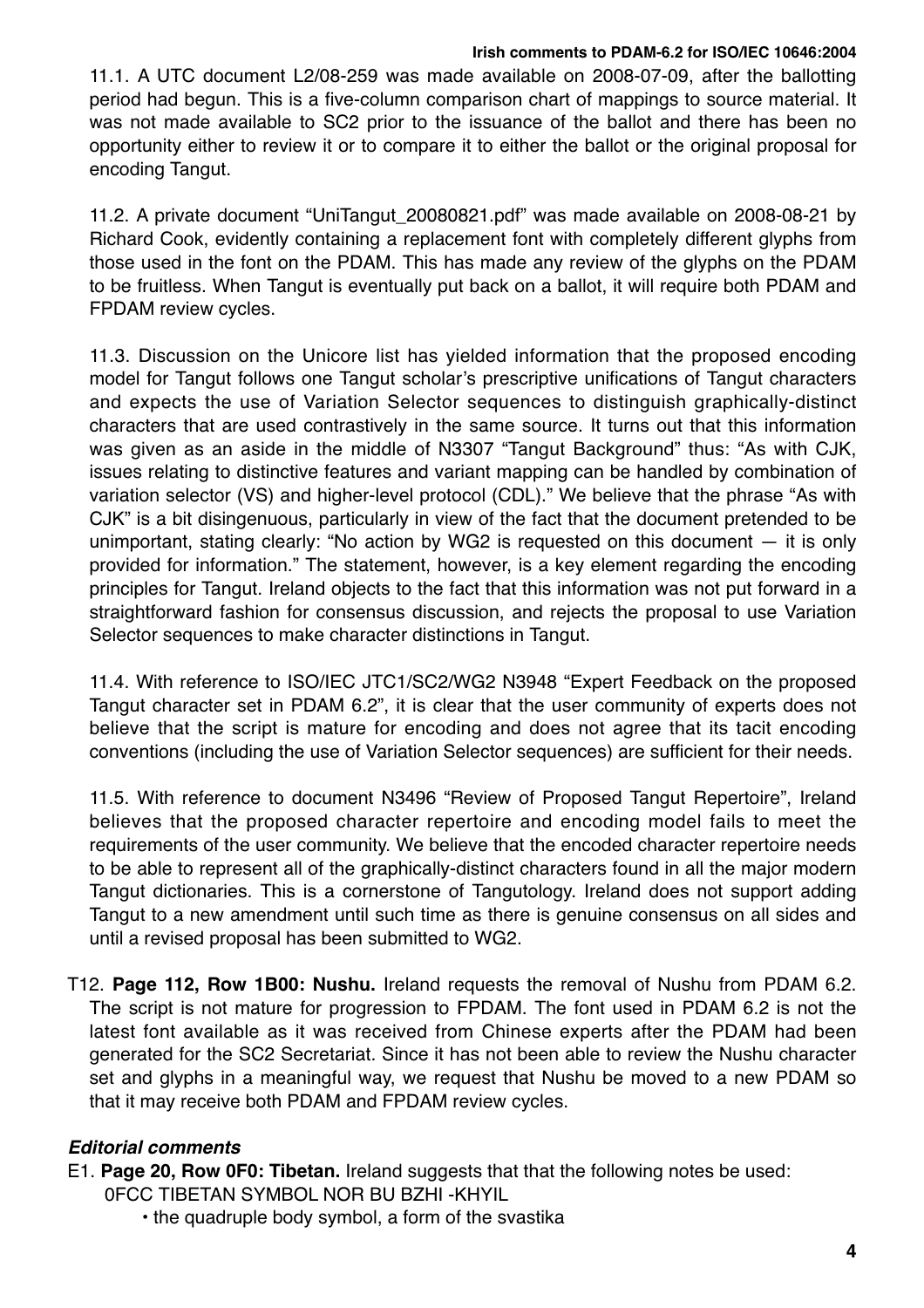$\rightarrow$  0FD6 left-facing svasti sign 0FD5 SVASTI SIGN  $\rightarrow$  5350 cik unified ideograph-5350 0FD6 LEFT-FACING SVASTI SIGN  $\rightarrow$  534D cik unified ideograph-534d

- E2. **Page 40, Row 1CD: Vedic Extensions.** In the annotation to 1CD9 VEDIC TONE YAJURVEDIC KATHAKA INDEPENDENT SVARITA SCHROEDER, for "adho" read "adhah".
- E3. **Page 45, Row 20A: Currency Symbols.** Ireland suggests that that the following notes be used:
	- 20B6 LIVERE TOURNOIS SIGN
		- "pound of Tours" used in France from 13th-18th centuries
	- 20B7 SPESMILO SIGN
		- historical international currency associated with Esperanto
	- 20B8 TENGE SIGN
		- Kazakhstan
- E4. **Page 46, Row 215: Number Forms.** Ireland requests that the fonts for the characters under ballot be harmonized with with those of the other fractions.
- E5. **Page 55, Row 260: Miscellaneous Symbols.** Ireland suggests that the glyph for 2601 CLOUD be harmonized with the glyphs 26C5 SUN BEHIND CLOUD and that the glyph for 2603 SNOWMAN be harmonized with the glyphs for 26C4 SNOWMAN WITHOUT SNOW and 26C7 BLACK SNOWMAN.
- E6. **Page 79, Row 1090: Phoenician.** Ireland suggests that annotations to 002E FULL STOP, 2E31 WORD SEPARATOR MIDDLE DOT be added to 1091F PHOENICIAN WORD SEPARATOR, along with a new note "May be represented as a dot or a short vertical bar".
- E7. **Page 81, Row 10B4: Inscriptional Parthian.** Ireland notes that the glyph at 10B51 does not fit in its cell.
- E8. **Page 86, Row 1108: Kaithi.** Ireland requests the correction of the glyphs of the combining characters 11080..11081, 110B1, 110B3..110B6, and 110B9..110BA.

Code tables corresponding to our comments T4, T6, T7, T8, and T10 are attached.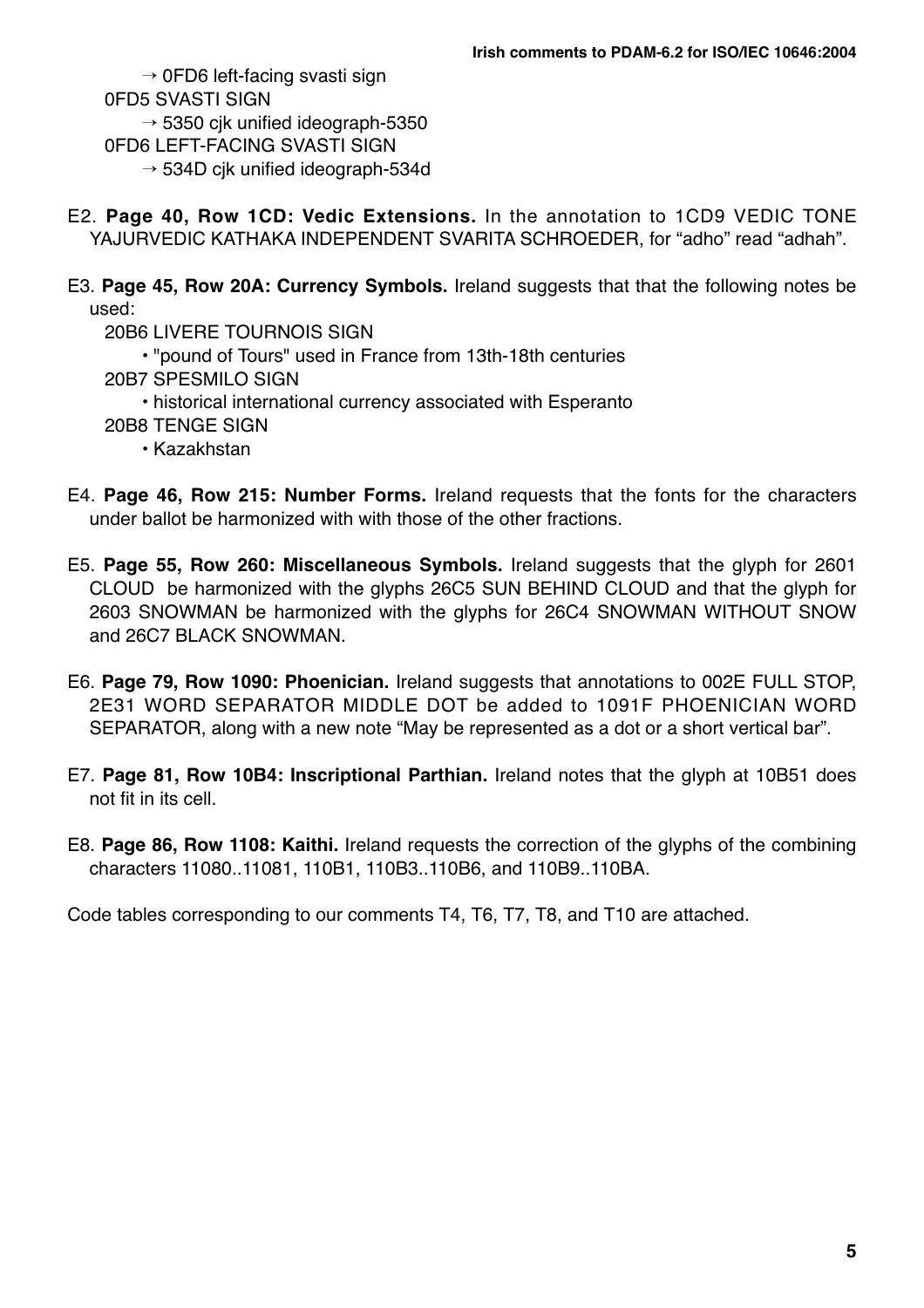|                | 090                                            | 091       | 092                   | 093                     | 094                                                                      | 095                           | 096                              | 097                     |
|----------------|------------------------------------------------|-----------|-----------------------|-------------------------|--------------------------------------------------------------------------|-------------------------------|----------------------------------|-------------------------|
| 0              | 6                                              |           | $\mathfrak{D}$        | र                       | ी                                                                        | $3\zeta$                      | ऋ                                | о                       |
|                | 0900                                           | 0910      | 0920                  | 0930                    | 0940                                                                     | 0950                          | 0960                             | 0970                    |
| 1              | $\sum_{i=1}^N$                                 | ऑ         | ड                     | र                       | ্র                                                                       | $\frac{1}{\sqrt{2}}$          | ॡ                                |                         |
|                | 0901                                           | 0911      | 0921                  | 0931                    | 0941                                                                     | 0951                          | 0961                             | 0971                    |
| $\overline{c}$ | $\hat{\mathbb{C}}$<br>0902                     | ओ<br>0912 | ∣ ढ ∣ ल<br>0922       | 0932                    | $\mathcal{O}(\mathcal{O})$<br>0942                                       | $\mathbb{C}^{\times}$<br>0952 | $\frac{1}{2}$                    | ॲ<br>0972               |
| 3              | $\bigcirc$                                     | आ         | ण                     | $\infty$                | $\begin{array}{c}\n\bullet \\ \bullet \\ \bullet \\ \hline\n\end{array}$ | े                             | 0963<br>مخ                       |                         |
|                | 0903                                           | 0913      | 0923                  | 0933                    |                                                                          | 0953                          |                                  |                         |
| $\overline{4}$ | ऄ<br>0904                                      | औ<br>0914 | त<br>0924             | $\overline{\mathbf{Q}}$ | ္မြဲ<br>0944                                                             | $\epsilon$<br>0954            | 0964                             |                         |
|                |                                                |           |                       |                         |                                                                          |                               |                                  |                         |
| 5              | अ                                              | क         | थ                     | व                       | $\sum_{i=1}^{n}$                                                         | ँ                             | $\mathsf{I}$                     |                         |
|                | 0905                                           | 0915      | 0925                  | 0935                    | 0945                                                                     | 0955                          | 0965                             |                         |
| 6              | आ                                              | ख         | द                     | श                       | 7,                                                                       |                               | $\overline{O}$                   |                         |
|                | 0906                                           | 0916      | 0926                  | 0936                    | 0946                                                                     |                               | 0966                             |                         |
| $\overline{7}$ | 5/20907                                        | ग         | ध                     | ष                       | $\sum_{i=1}^n$                                                           |                               | १                                |                         |
|                |                                                | 0917      | 0927                  | 0937                    | 0947                                                                     |                               | 0967                             |                         |
| 8              | ई                                              | घ         | न                     | स                       | ्<br>ज                                                                   | क़                            |                                  |                         |
|                | 0908                                           | 0918      | 0928                  | 0938                    | 0948                                                                     | 0958                          | 0968                             |                         |
| 9              | उ<br>0909                                      | ङ<br>0919 | न<br>0929             | ह<br>0939               | ॉ<br>0949                                                                | ख<br>0959                     | 0969                             | 0979                    |
|                |                                                |           |                       |                         |                                                                          |                               |                                  |                         |
| A              | ऊ<br>090A                                      | च<br>091A | प<br>092A             |                         | ॊ<br>094A                                                                | ग़<br>095A                    | $\boldsymbol{\lambda}$<br>096A   | य<br>097A               |
|                |                                                |           |                       |                         |                                                                          |                               |                                  |                         |
| B              | ऋ<br>090B                                      | छ<br>091B | फ<br>092B             |                         | $\bigcirc$<br>094B                                                       | ज़<br>095B                    | 096B                             | ग<br>097B               |
|                |                                                |           |                       |                         |                                                                          |                               |                                  |                         |
| $\mathsf C$    | ॡ                                              | ज         | ब                     | $\langle \cdot \rangle$ | ौ                                                                        | $\sum_{0.95C}$                | ६<br>096C                        | <u>ज</u><br>097C        |
|                |                                                | 091C      | 092C                  | 093C                    | 094C                                                                     |                               |                                  |                         |
| D              | $\overbrace{\mathbf{u}}^{\text{onoc}}$<br>090D | झ<br>091D | $\mathcal{H}$<br>092D | $\mathcal{L}$<br>093D   | $\bigcirc$<br>094D                                                       | $\ddot{\mathbf{e}}$<br>095D   | $\mathcal{O}$<br>096D            | P<br>097D               |
|                |                                                |           |                       |                         |                                                                          |                               |                                  |                         |
| E              | ऎ<br>090E                                      | ञ<br>091E | म                     | ा                       | ि<br>094E                                                                | फ़<br>095E                    | $\overline{\mathcal{C}}$<br>096E | <u>ड</u><br>097E        |
|                |                                                |           | 092E                  | 093E                    |                                                                          |                               |                                  |                         |
| F              | ए<br>090F                                      | <u>र</u>  | य                     | ि                       |                                                                          | यु<br>095F                    | ९                                | $\overline{\mathbf{S}}$ |
|                |                                                | 091F      | 092F                  | 093F                    |                                                                          |                               | 096F                             | 097F                    |
|                |                                                |           |                       |                         |                                                                          |                               |                                  |                         |

6 Date: 2008-09-23

Printed using UniBook™ (http://www.unicode.org/unibook/)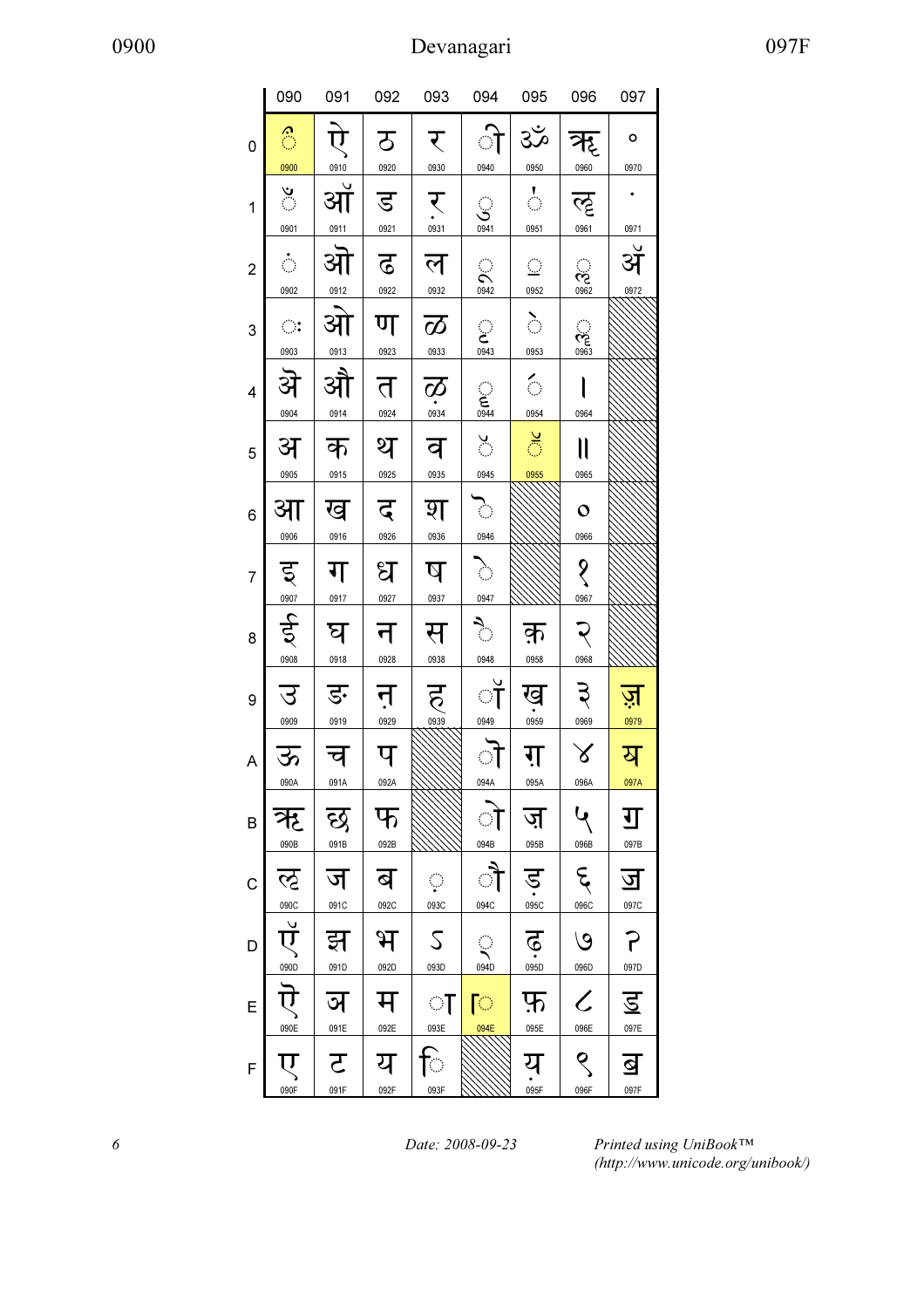# Based on ISCII 1988

#### Various signs

| 0900 | 6            | DEVANAGARI SIGN INVERTED                         |
|------|--------------|--------------------------------------------------|
|      |              | <b>CANDRABINDU</b>                               |
|      |              | $=$ vaidika adhomukha candrabindu                |
| 0901 | 8            | DEVANAGARI SIGN CANDRABINDU                      |
|      |              | $=$ anunasika                                    |
|      |              | $\rightarrow$ 0310 $\circ$ combining candrabindu |
| 0902 | Ò.           | DEVANAGARI SIGN ANUSVARA                         |
|      |              | $=$ bindu                                        |
| 0903 | $\bigcirc$ : | DEVANAGARI SIGN VISARGA                          |
|      |              |                                                  |

## Independent vowels

| 0904 | ऄ  | DEVANAGARI LETTER SHORT A          |
|------|----|------------------------------------|
| 0905 | अ  | DEVANAGARI LETTER A                |
| 0906 | आ  | DEVANAGARI LETTER AA               |
| 0907 | इ  | <b>DEVANAGARI LETTER I</b>         |
| 0908 | ई  | DEVANAGARI LETTER II               |
| 0909 | उ  | DEVANAGARI LETTER U                |
| 090A | ऊ  | DEVANAGARI LETTER UU               |
| 090B | ऋ  | DEVANAGARI LETTER VOCALIC R        |
| 090C | ॡ  | DEVANAGARI LETTER VOCALIC L        |
| 090D | ऍ  | DEVANAGARI LETTER CANDRA E         |
| 090E | ऎं | DEVANAGARI LETTER SHORT E          |
|      |    | for transcribing Dravidian short e |
| 090F | ए  | DEVANAGARI LETTER E                |
| 0910 | ਹੇ | DEVANAGARI LETTER AI               |
| 0911 | ऑ  | DEVANAGARI LETTER CANDRA O         |
| 0912 | ओ  | DEVANAGARI LETTER SHORT O          |
|      |    | for transcribing Dravidian short o |
| 0913 | ओ  | DEVANAGARI LETTER O                |
| 0914 | औ  | DEVANAGARI LETTER AU               |
|      |    | <b>Consonants</b>                  |
| 0915 | क  | DEVANAGARI LETTER KA               |
| 0916 | ख  | DEVANAGARI LETTER KHA              |
| 0917 | ग  | DEVANAGARI LETTER GA               |
| 0918 | घ  | DEVANAGARI LETTER GHA              |
| 0919 | ङ  | DEVANAGARI LETTER NGA              |
| 091A | च  | DEVANAGARI LETTER CA               |
| 091B | छ  | DEVANAGARI LETTER CHA              |
| 091C | ज  | DEVANAGARI LETTER JA               |
| 091D | झ  | DEVANAGARI LETTER JHA              |
| 091E | ञ  | DEVANAGARI LETTER NYA              |
| 091F | ट  | DEVANAGARI LETTER TTA              |
| 0920 | ठ  | DEVANAGARI LETTER TTHA             |
| 0921 | ड  | DEVANAGARI LETTER DDA              |
| 0922 | ढ  | DEVANAGARI LETTER DDHA             |
| 0923 | ण  | DEVANAGARI LETTER NNA              |
| 0924 | त  | DEVANAGARI LETTER TA               |
| 0925 | थ  | DEVANAGARI LETTER THA              |
| 0926 | द  | DEVANAGARI LETTER DA               |
| 0927 | ध  | DEVANAGARI LETTER DHA              |
|      |    |                                    |

- 0928 न DEVANAGARI LETTER NA<br>0929 न DEVANAGARI LETTER NN न DEVANAGARI LETTER NNNA for transcribing Dravidian alveolar n  $= 0928$  न 093C ़
- 092A प DEVANAGARI LETTER PA
- 092B फ DEVANAGARI LETTER PHA<br>092C ब DEVANAGARI LETTER BA
- DEVANAGARI LETTER BA
- 092D भ DEVANAGARI LETTER BHA<br>092E म DEVANAGARI LETTER MA 092E म DEVANAGARI LETTER MA<br>092F य DEVANAGARI LETTER YA 092F य DEVANAGARI LETTER YA<br>0930 र DEVANAGARI LETTER RA 0930 र DEVANAGARI LETTER RA<br>0931 र DEVANAGARI LETTER RR. DEVANAGARI LETTER RRA for transcribing Dravidian alveolar r half form is represented as "Eyelash RA"  $= 0930 \times 093C$  . 0932 ल DEVANAGARI LETTER LA<br>0933 ळ DEVANAGARI LETTER LL 0933 ळ DEVANAGARI LETTER LLA<br>0934 ळ DEVANAGARI LETTER LLL DEVANAGARI LETTER LLLA
	- for transcribing Dravidian l  $= 0933 \ \overline{\sigma} 093C$  .
- 0935 व DEVANAGARI LETTER VA<br>0936 श DEVANAGARI LETTER SH
- 0936 श DEVANAGARI LETTER SHA<br>0937 ष DEVANAGARI LETTER SSA
- 0937 ष DEVANAGARI LETTER SSA<br>0938 स DEVANAGARI LETTER SA
- 0938 स DEVANAGARI LETTER SA<br>0939 ह DEVANAGARI LETTER HA
- DEVANAGARI LETTER HA

#### Various signs

093C  $\odot$  DEVANAGARI SIGN NUKTA for extending the alphabet to new letters 093D ऽ DEVANAGARI SIGN AVAGRAHA

#### Dependent vowel signs

| 093E | ा             | DEVANAGARI VOWEL SIGN AA            |
|------|---------------|-------------------------------------|
| 093F | ि             | DEVANAGARI VOWEL SIGN I             |
|      |               | stands to the left of the consonant |
| 0940 | ी             | DEVANAGARI VOWEL SIGN II            |
| 0941 | $\mathcal{S}$ | DEVANAGARI VOWEL SIGN U             |
| 0942 | $\mathbb{R}$  | DEVANAGARI VOWEL SIGN UU            |
| 0943 | g             | DEVANAGARI VOWEL SIGN VOCALIC R     |
| 0944 | ၟ             | DEVANAGARI VOWEL SIGN VOCALIC RR    |
| 0945 |               | DEVANAGARI VOWEL SIGN CANDRA E      |
|      |               | = candra                            |
| 0946 | ১             | DEVANAGARI VOWEL SIGN SHORT E       |
|      |               | for transcribing Dravidian vowels   |
| 0947 | ∂             | DEVANAGARI VOWEL SIGN E             |
| 0948 | ₹             | DEVANAGARI VOWEL SIGN AI            |
| 0949 | ॉ             | DEVANAGARI VOWEL SIGN CANDRA O      |
| 094A | ॊ             | DEVANAGARI VOWEL SIGN SHORT O       |
|      |               | for transcribing Dravidian vowels   |
| 094B | ो             | DEVANAGARI VOWEL SIGN O             |
| 094C | ौ             | DEVANAGARI VOWEL SIGN AU            |
| Sıgn |               |                                     |

094D  $\qquad \qquad \circ \qquad$  DEVANAGARI SIGN VIRAMA = halant (the preferred Hindi name) suppresses inherent vowel

#### Archaic dependent vowel sign

094E **DEVANAGARI VOWEL SIGN** PRISHTHAMATRA E character has historic use only

## Various signs

- 0950  $\overset{\circ}{\sim}$  DEVANAGARI OM<br>0951  $\overset{!}{\circ}$  DEVANAGARI STR
	- DEVANAGARI STRESS SIGN UDATTA mostly used for Rigvedic svarita, with rare use for Yajurvedic udatta
- 0952 **Q** DEVANAGARI STRESS SIGN ANUDATTA

Printed using UniBook™ (http://www.unicode.org/unibook/) Date: 2008-09-23 7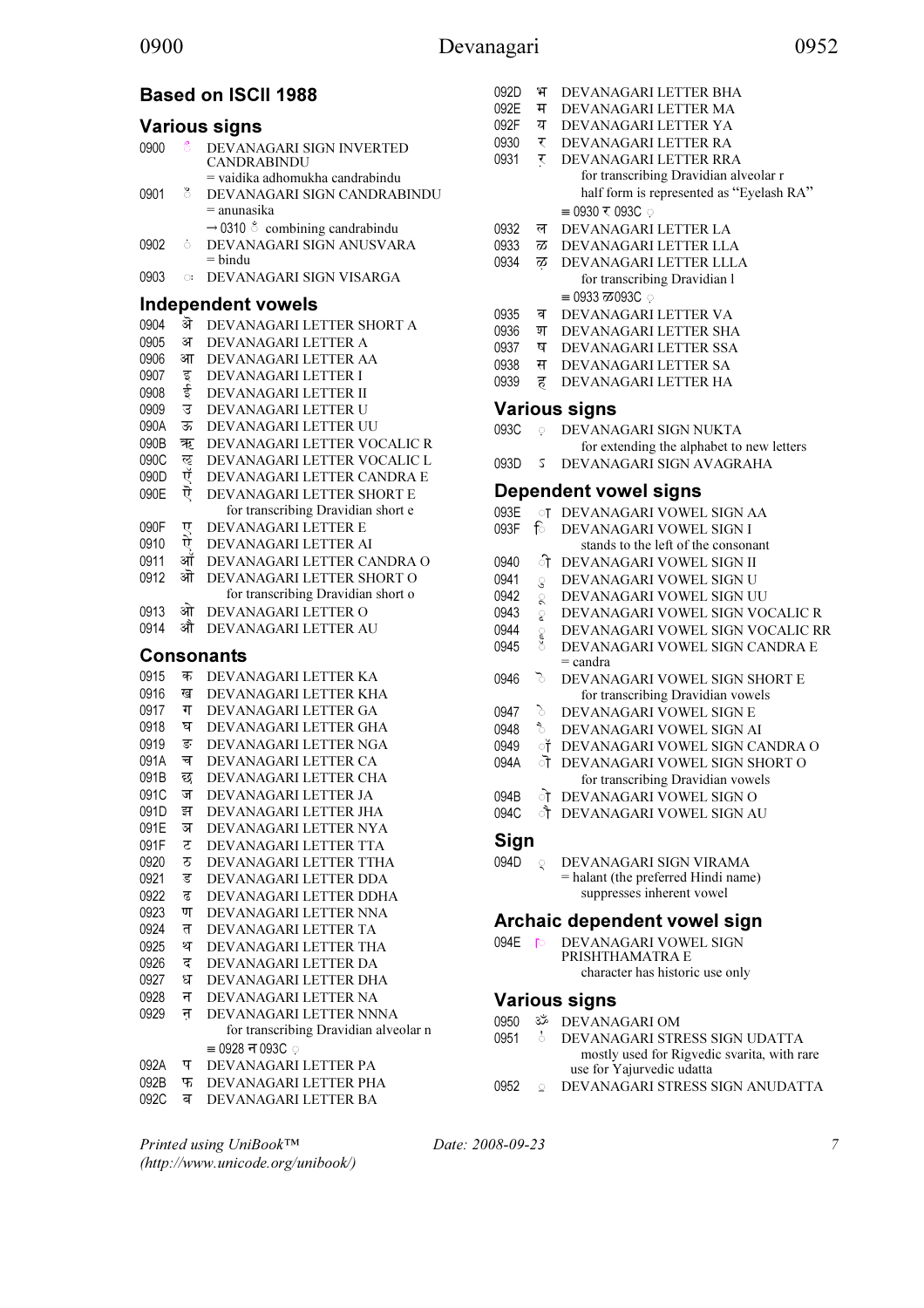# 0953 Devanagari 097F

- 
- <sup>0953</sup> \$॓ DEVANAGARI GRAVE ACCENT
- <sup>0954</sup> \$॔ DEVANAGARI ACUTE ACCENT DEVANAGARI VOWEL SIGN CANDRA LONG E used in transliteration of Avestan

Additional consonants

- 0958 क़ DEVANAGARI LETTER QA  $= 0915$  क $093C$  ़
- 0959 ख़ DEVANAGARI LETTER KHHA  $\equiv$  0916 ख093C  $\odot$
- 095A ग़ DEVANAGARI LETTER GHHA  $= 0917$  ग 093C  $\circ$
- 095B ज़ DEVANAGARI LETTER ZA  $=$  091C ज093C ़
- 095C ड़ DEVANAGARI LETTER DDDHA  $= 0921 \equiv 093C$  ਼
- 095D ढ़ DEVANAGARI LETTER RHA  $= 0922 \times 0.030$
- 095E फ़ DEVANAGARI LETTER FA  $\equiv$  092B  $\overline{6}$  093C  $\phi$
- 095F य़ DEVANAGARI LETTER YYA  $\equiv$  092F य 093C  $\odot$

# Additional vowels for Sanskrit

- 0960 ॠ DEVANAGARI LETTER VOCALIC RR<br>0961 ॡ DEVANAGARI LETTER VOCALIC LL
- 
- 0961 ॡ DEVANAGARI LETTER VOCALIC LL<br>0962 ॢ DEVANAGARI VOWEL SIGN VOCAL 0962 & DEVANAGARI VOWEL SIGN VOCALIC L<br>0963 © DEVANAGARI VOWEL SIGN VOCALIC L
- $\sum_{n=0}^{\infty}$  DEVANAGARI VOWEL SIGN VOCALIC LL

# Generic punctuation for scripts of India

These punctuation marks are for common use for the scripts of India despite being named "DEVANAGARI".

| 0964 | $\mathbf{L}$ | - DEVANAGARI DANDA      |
|------|--------------|-------------------------|
|      |              | $=$ purna viram         |
|      |              | phrase separator        |
| 0965 | Ш            | DEVANAGARI DOUBLE DANDA |
|      |              | $=$ deergh viram        |

# **Digits**

- 0966 ० DEVANAGARI DIGIT ZERO
- 0967 १ DEVANAGARI DIGIT ONE
- 0968 २ DEVANAGARI DIGIT TWO
- 0969 ३ DEVANAGARI DIGIT THREE
- 096A ४ DEVANAGARI DIGIT FOUR
- 096B ५ DEVANAGARI DIGIT FIVE
- 096C ६ DEVANAGARI DIGIT SIX
- 096D ७ DEVANAGARI DIGIT SEVEN
- 096E ८ DEVANAGARI DIGIT EIGHT 096F ९ DEVANAGARI DIGIT NINE
- 

# Devanagari-specific additions

0970 ° DEVANAGARI ABBREVIATION SIGN<br>0971 DEVANAGARI SIGN HIGH SPACING I DEVANAGARI SIGN HIGH SPACING DOT

# Additional vowel for Marathi

0972 ॲ DEVANAGARI LETTER CANDRA A Marathi

# Additional consonants

- 0979 ॹ DEVANAGARI LETTER ZHA used in transliteration of Avestan
- 097A ॺ DEVANAGARI LETTER HEAVY YA used for an affricated glide
	- $\rightarrow$  09AF  $\overline{x}$  bengali letter ya

# Sindhi implosives

- These are added from Amendment 3 to 10646:2003.
- 097B **可** DEVANAGARI LETTER GGA
- 097C ॼ DEVANAGARI LETTER JJA

# Glottal stop

097D ? DEVANAGARI LETTER GLOTTAL STOP used for writing Limbu in Devanagari a glyph variant has the connecting top bar

# Sindhi implosives

- These are added from Amendment 3 to 10646:2003.
- 097E  $\overline{g}$  DEVANAGARI LETTER DDDA<br>097E  $\overline{g}$  DEVANAGARI LETTER BBA
	- ब DEVANAGARI LETTER BBA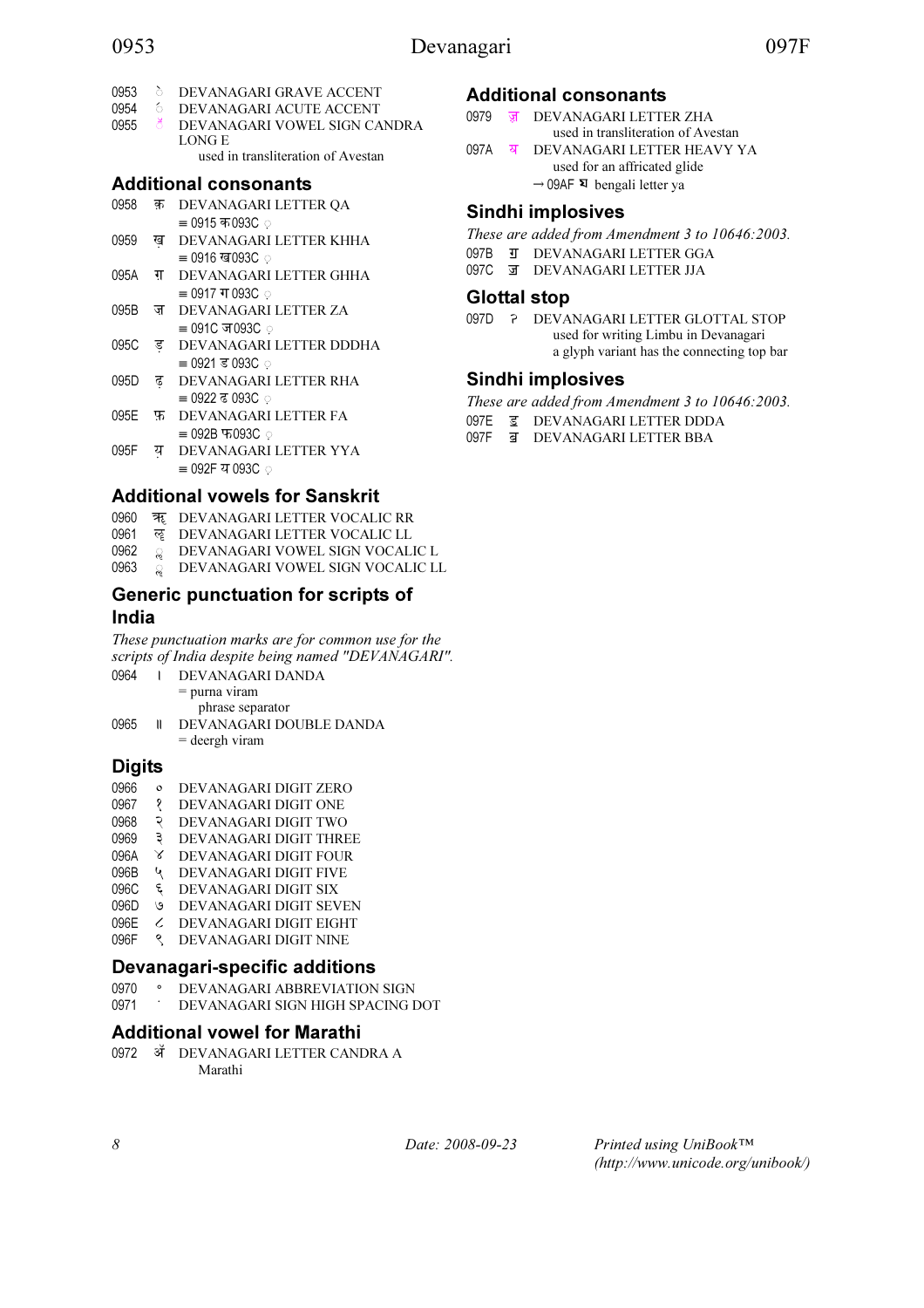|                | 1CD                          | 1CE                             | 1CF                 |
|----------------|------------------------------|---------------------------------|---------------------|
|                |                              | c                               |                     |
| 0              | $\bigcirc$                   | $\hat{\mathcal{O}}$             | $\delta$            |
|                | 1CD0                         | 1CE <sub>0</sub>                | 1CF <sub>0</sub>    |
|                | 个                            |                                 |                     |
| 1              | $\bigcirc$                   | $\bigcirc$                      | $\ddot{\bm{\zeta}}$ |
|                | <u>1CD1</u>                  | 1CE1                            | 1CF1                |
|                |                              |                                 |                     |
|                | $\bigcirc$                   | $\ominus$                       | ್                   |
| $\overline{c}$ |                              |                                 |                     |
|                | 1CD2<br>n                    | 1CE <sub>2</sub>                | 1CF <sub>2</sub>    |
|                |                              | $\hat{\mathcal{O}}$             |                     |
| 3              |                              |                                 |                     |
|                | 1CD <sub>3</sub>             | 1CE3                            |                     |
|                |                              |                                 |                     |
| 4              | $\bigcirc$                   | $\overline{\mathbf{c}}$         |                     |
|                | 1CD4                         | 1CE4                            |                     |
|                |                              |                                 |                     |
| 5              | $\bigcirc$                   | $\hat{\in}$                     |                     |
|                | $\frac{1}{1CD5}$             |                                 |                     |
|                |                              | 1CE5                            |                     |
|                |                              |                                 |                     |
| 6              |                              | ್ರ                              |                     |
|                | $\frac{1}{1CD6}$             | 1CE6                            |                     |
|                |                              |                                 |                     |
| 7              |                              | S                               |                     |
|                | $C$ <sub>1CD7</sub>          |                                 |                     |
|                |                              | 1CE7                            |                     |
|                |                              |                                 |                     |
| 8              |                              |                                 |                     |
|                | $\frac{1}{1008}$             | $\overline{\mathsf{S}}$<br>10E8 |                     |
|                |                              |                                 |                     |
| 9              | $\langle \rangle$            | ಲ                               |                     |
|                | $\bigwedge$                  |                                 |                     |
|                |                              | 1CE9                            |                     |
|                | П<br>$\overline{\mathbb{C}}$ | $\overline{\mathbf{S}}$         |                     |
| A              |                              |                                 |                     |
|                | 1CDA                         | 1CEA                            |                     |
|                | Ш                            |                                 |                     |
| B              | $\bigcirc$                   | ಲಿ                              |                     |
|                | 1CDB                         | 1CEB                            |                     |
|                |                              |                                 |                     |
|                | $\bigcirc$                   | ೮ಿ                              |                     |
| C              |                              |                                 |                     |
|                | $\frac{1}{1 \text{CDC}}$     | 1CEC                            |                     |
|                |                              |                                 |                     |
| D              | $\bigcirc$                   |                                 |                     |
|                | $\overrightarrow{1CDD}$      |                                 |                     |
|                |                              | $\bigcirc$<br>1CED              |                     |
| E              |                              | $\epsilon$                      |                     |
|                | $\frac{1}{1}$                |                                 |                     |
|                |                              | 1CEE                            |                     |
|                |                              | $\widehat{\mathcal{E}}$         |                     |
| F              | $\bigcirc$                   |                                 |                     |
|                | 1CDF                         | 1CEF                            |                     |
|                |                              |                                 |                     |

Printed using UniBook™ (http://www.unicode.org/unibook/)

Date: 2008-09-23 9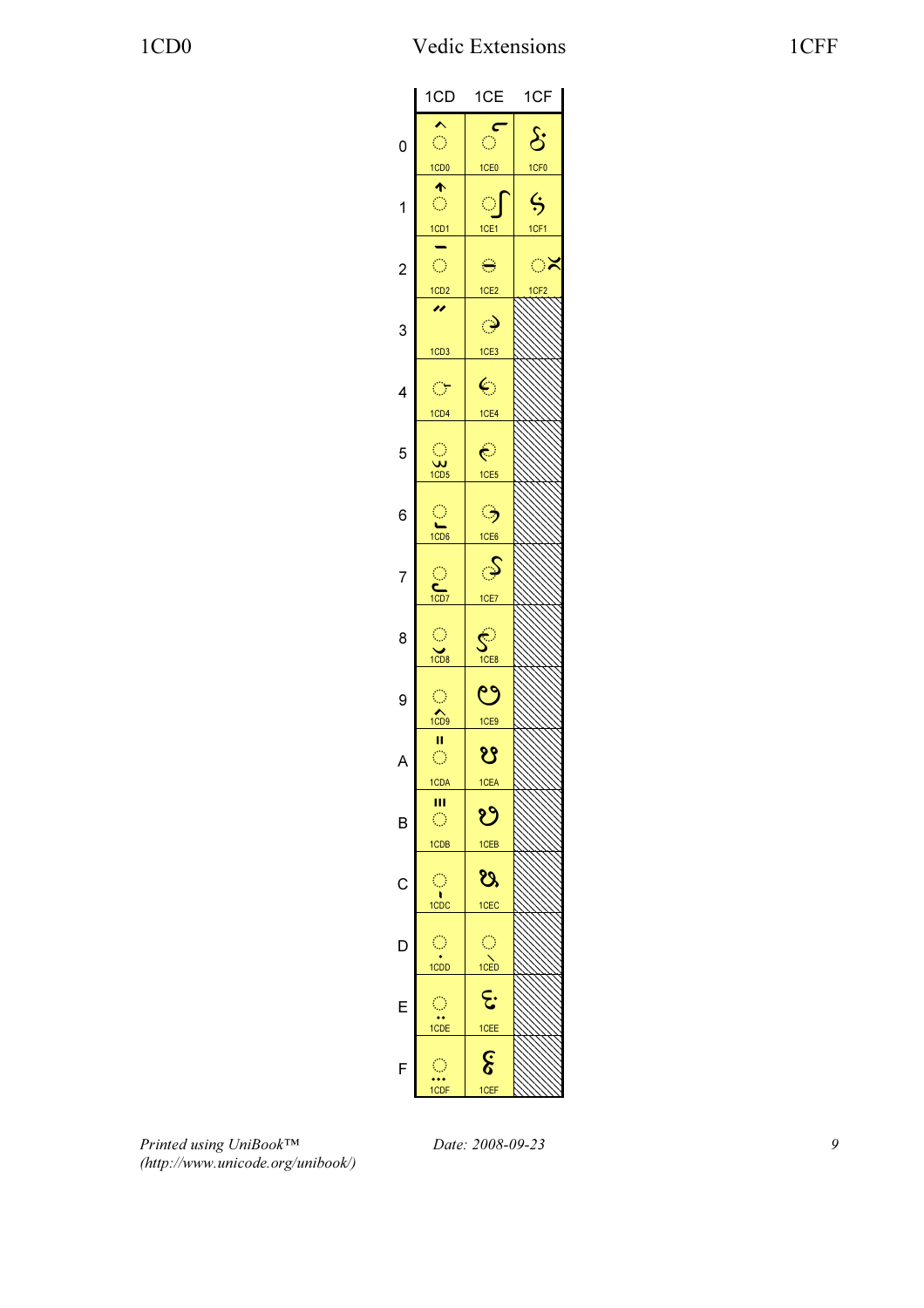|                                  | Tone marks for the Samaveda                                 | 1CE5             | $\epsilon$     | VEDIC SIGN VISARGA ANUDATTA                                      |
|----------------------------------|-------------------------------------------------------------|------------------|----------------|------------------------------------------------------------------|
| 1CD <sub>0</sub><br>-ô           | <b>VEDIC TONE KARSHANA</b>                                  |                  |                | = vaidika visarga vaamatah adhoga                                |
|                                  | = vaidika saamasvara karshanna                              | 1CE <sub>6</sub> | $\Theta$       | VEDIC SIGN REVERSED VISARGA<br><b>ANUDATTA</b>                   |
| $\delta$<br>1CD1                 | <b>VEDIC TONE SHARA</b>                                     |                  |                | = vaidika visarga dakshinnatah adhoga                            |
|                                  | $=$ vaidika svarita uurdhva shara                           | 1CE7             | ⇔              | VEDIC SIGN VISARGA UDATTA WITH                                   |
| 1CD <sub>2</sub><br>$\circ$      | <b>VEDIC TONE PRENKHA</b>                                   |                  |                | TAIL                                                             |
|                                  | indicates vibrato                                           |                  |                | = vaidika visarga dakshinnatah uurdhva vakra                     |
|                                  | = vaidika saamasvara prenkha                                | 1CE8             | $\epsilon$     | VEDIC SIGN VISARGA ANUDATTA WITH                                 |
| 1CD <sub>3</sub>                 | VEDIC SIGN NIHSHVASA                                        |                  |                | TAIL                                                             |
|                                  | = vaidika saamagaana yogakaala                              |                  |                | = vaidika visarga vaamatah adho vakra                            |
|                                  |                                                             |                  |                | <b>Marks of nasalization</b>                                     |
|                                  | <b>Signs for Yajurvedic</b>                                 |                  |                |                                                                  |
| 1CD4<br>$\sigma$                 | VEDIC SIGN YAJURVEDIC KASHMIRI<br><b>SVARITA</b>            |                  |                | 1CE9 © VEDIC SIGN ANUSVARA<br><b>ANTARGOMUKHA</b>                |
|                                  | also used in the Vajasaneyi Madhyandina                     |                  |                | = vaidika anusvaara antarmukha                                   |
|                                  | Samhita                                                     | 1CEA <b>গু</b>   |                | <b>VEDIC SIGN ANUSVARA</b>                                       |
| 1CD <sub>5</sub><br>$\Omega$     | VEDIC TONE YAJURVEDIC AGGRAVATED                            |                  |                | <b>BAHIRGOMUKHA</b>                                              |
|                                  | <b>INDEPENDENT SVARITA</b>                                  |                  |                | $=$ vaidika anusvaara naagaphanna                                |
|                                  | = vaidika svarita adho nyubja                               | 1CEB             | ಿ              | VEDIC SIGN ANUSVARA                                              |
| 1CD <sub>6</sub><br>$\circ$      | VEDIC TONE YAJURVEDIC INDEPENDENT                           |                  |                | <b>VAMAGOMUKHA</b>                                               |
|                                  | <b>SVARITA</b>                                              |                  |                | = vaidika anusvaara vaamamukha                                   |
|                                  | = vaidika svarita adhah konna                               | 1CEC <u>ଅ</u>    |                | VEDIC SIGN ANUSVARA                                              |
| 1CD7<br>$\overline{\mathcal{E}}$ | VEDIC TONE YAJURVEDIC KATHAKA<br><b>INDEPENDENT SVARITA</b> |                  |                | VAMAGOMUKHA WITH TAIL<br>= vaidika anusvaara vaamamukha sa-vakra |
|                                  | = vaidika svarita adho vakra rekhaa                         | 1CED             |                | VEDIC SIGN TIRYAK                                                |
| 1CD <sub>8</sub><br>$\circ$      | VEDIC TONE CANDRA BELOW                                     |                  | $\circ$        | $=$ vaidika tiryak                                               |
|                                  | = vaidika svarita adho'rdha vakra                           | 1CEE             | ್ಚ             | VEDIC SIGN HEXIFORM LONG                                         |
| 1CD <sub>9</sub><br>$\circ$      | VEDIC TONE YAJURVEDIC KATHAKA                               |                  |                | <b>ANUSVARA</b>                                                  |
|                                  | INDEPENDENT SVARITA SCHROEDER                               |                  |                | = vaidika anusvaara anugamii                                     |
|                                  | = vaidika svarita adhah samyukta rekhaa                     | 1CEF             | ୍ଟ             | VEDIC SIGN LONG ANUSVARA                                         |
| 1CDA<br>$\circ$                  | <b>VEDIC TONE DOUBLE SVARITA</b>                            |                  |                | = vaidika anusvaara dakshinnamukha                               |
|                                  | = vaidika svarita uurdhva dvi rekhaa                        | 1CF <sub>0</sub> | કે             | VEDIC SIGN RTHANG LONG ANUSVARA                                  |
| $\ddot{\circ}$<br>1CDB           | VEDIC TONE TRIPLE SVARITA                                   |                  |                | $=$ vaidika anusvaara ttha-sadrisha                              |
|                                  | = vaidika svarita uurdhva tri rekhaa                        | 1CF1             | $\mathfrak{s}$ | VEDIC SIGN ANUSVARA UBHAYATO                                     |
| 1CDC<br>$\circ$                  | VEDIC TONE KATHAKA ANUDATTA                                 |                  |                | <b>MUKHA</b>                                                     |
|                                  | = vaidika svarita adho rekhaa                               |                  |                | = vaidika anusvaara ubhayato mukha                               |
| 1CDD<br>$\circ$                  | <b>VEDIC TONE DOT BELOW</b>                                 |                  |                |                                                                  |
|                                  | $=$ vaidika svarita adho bindu                              |                  |                | <b>Ardhavisarga</b>                                              |
|                                  |                                                             | 1CF2             |                | ○* VEDIC SIGN ARDHAVISARGA                                       |

## Tone marks for the Satapathabrahmana

| 1CDE o |         | <b>VEDIC TONE TWO DOTS BELOW</b>    |
|--------|---------|-------------------------------------|
|        |         | $=$ vaidika svarita adho dvi bindu  |
| 1CDF   | $\circ$ | <b>VEDIC TONE THREE DOTS BELOW</b>  |
|        |         | $=$ vaidika svarita adhas tri bindu |

## Tone mark for the Rigveda

1CE0 S VEDIC TONE RIGVEDIC KASHMIRI<br>INDEPENDENT SVARITA = vaidika uurdhva vakra rekhaa

## Tone mark for the Atharvaveda

1CE1 \$᳡ VEDIC TONE ATHARVAVEDIC INDEPENDENT SVARITA = vaidika svarita dvi vakra khannda

## Diacritics for visarga

| 1CE2 | ⊖ VEDIC SIGN VISARGA SVARITA             |
|------|------------------------------------------|
|      | $=$ vaidika madhyarekhaa                 |
|      | 1CE3 → VEDIC SIGN VISARGA UDATTA         |
|      | = vaidika visarga dakshinnatah uurdhvaga |
|      | 1CE4 6 VEDIC SIGN REVERSED VISARGA       |
|      | <b>UDATTA</b>                            |

= vaidika visarga vaamatah uurdhvaga

10 Date: 2008-09-23

Printed using UniBook™ (http://www.unicode.org/unibook/)

= vaidika jihvaamuuliiya upadhmaaniiya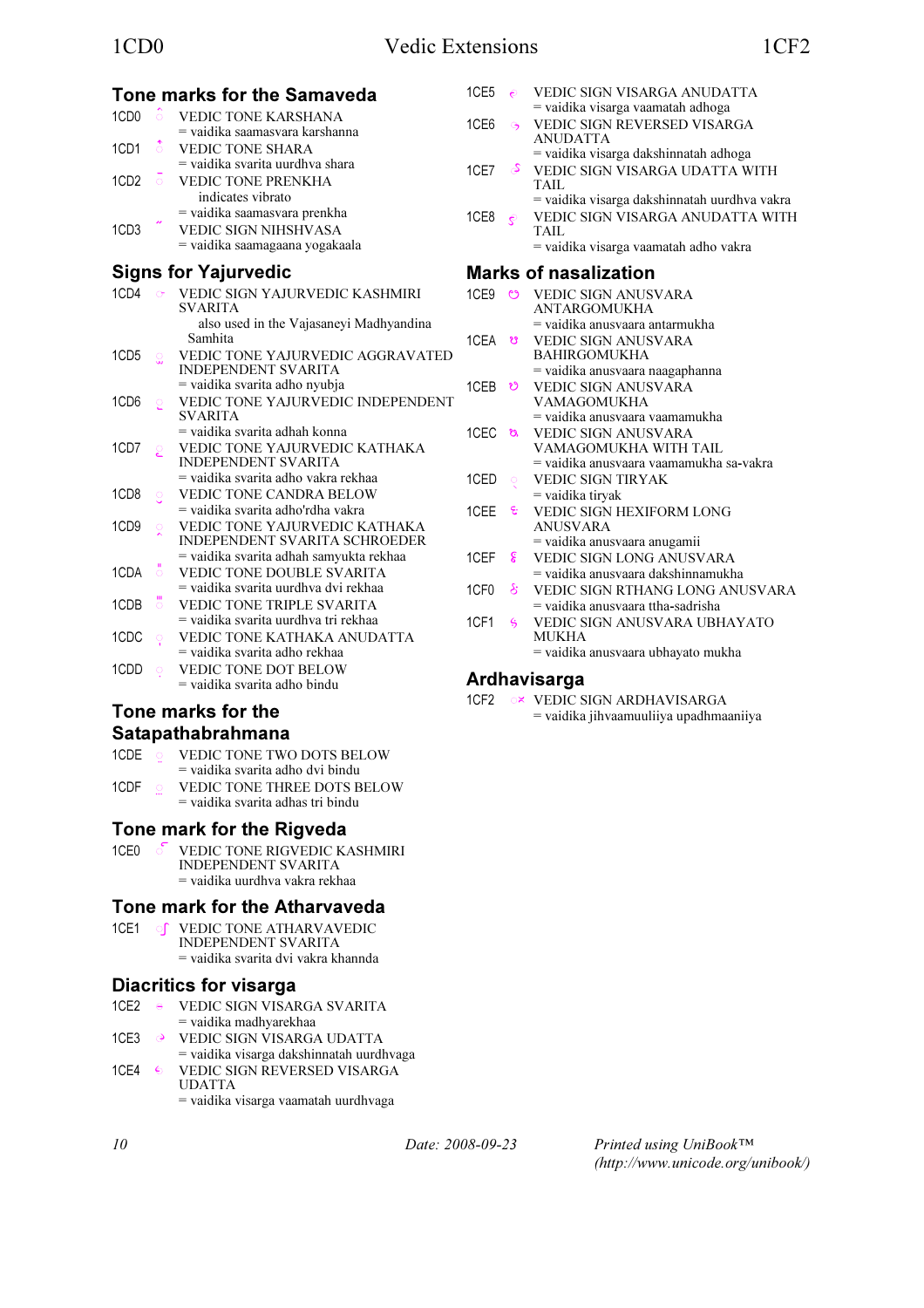|                | A8E                       | A8F                       |
|----------------|---------------------------|---------------------------|
|                | $\circ$                   | वि                        |
|                | $\bigcirc$                | Ó                         |
| 0              |                           |                           |
|                | A8E0                      | A8F0                      |
|                | १                         | S                         |
| 1              | $\hat{\mathbb{C}}$        | $\hat{\mathcal{C}}$       |
|                | A8E1                      | A8F1                      |
|                | २                         |                           |
|                | $\bigcirc$                | Ý                         |
| $\overline{c}$ |                           |                           |
|                | A8E2                      | A8F2                      |
|                | ३                         |                           |
| 3              | $\mathbb{C}^2$            | ৼ                         |
|                |                           |                           |
|                | A8E3                      | <b>A8F3</b>               |
|                | X                         |                           |
| 4              | Ó                         |                           |
|                | A8E4                      | $\frac{25}{100}$          |
|                | $\mathbf{Q}$              |                           |
| 5              | $\hat{\mathcal{L}}$       | $\widetilde{\mathcal{X}}$ |
|                |                           |                           |
|                | A8E5                      | A8F5                      |
|                | ۶                         |                           |
| 6              | $\mathbb{C}^2$            | Jmc                       |
|                | A8E6                      | A8F6                      |
|                |                           |                           |
|                | $\frac{8}{2}$             | $\breve{\mathsf{s}}$      |
| 7              |                           |                           |
|                | A8E7                      | A8F7                      |
|                | $\frac{c}{\circ}$         |                           |
| 8              |                           | છ                         |
|                |                           | A8F8                      |
|                | $rac{ABE8}{9}$            |                           |
|                | $\hat{\mathbb{C}}$        |                           |
| 9              |                           | ပ                         |
|                | A8E9                      | A8F9                      |
|                | अ                         |                           |
| A              | Ó                         |                           |
|                |                           | A8FA                      |
|                | A8EA<br>ਤ                 |                           |
|                |                           |                           |
| B              | $\bigcirc$                |                           |
|                | A8EB                      | 8FB                       |
|                | क                         |                           |
| C              | Ó                         |                           |
|                |                           |                           |
|                | A8EC<br>न                 |                           |
|                |                           |                           |
| D              | Ö                         |                           |
|                | A <sub>8</sub> ED         |                           |
|                | प                         |                           |
| F              | O                         |                           |
|                |                           |                           |
|                | A8EE                      |                           |
|                | ₹                         |                           |
| F              | $\mathbb{C}^{\mathbb{Z}}$ |                           |
|                | A8EF                      |                           |
|                |                           |                           |
|                |                           |                           |

Printed using UniBook™ (http://www.unicode.org/unibook/)

Date: 2008-09-23 11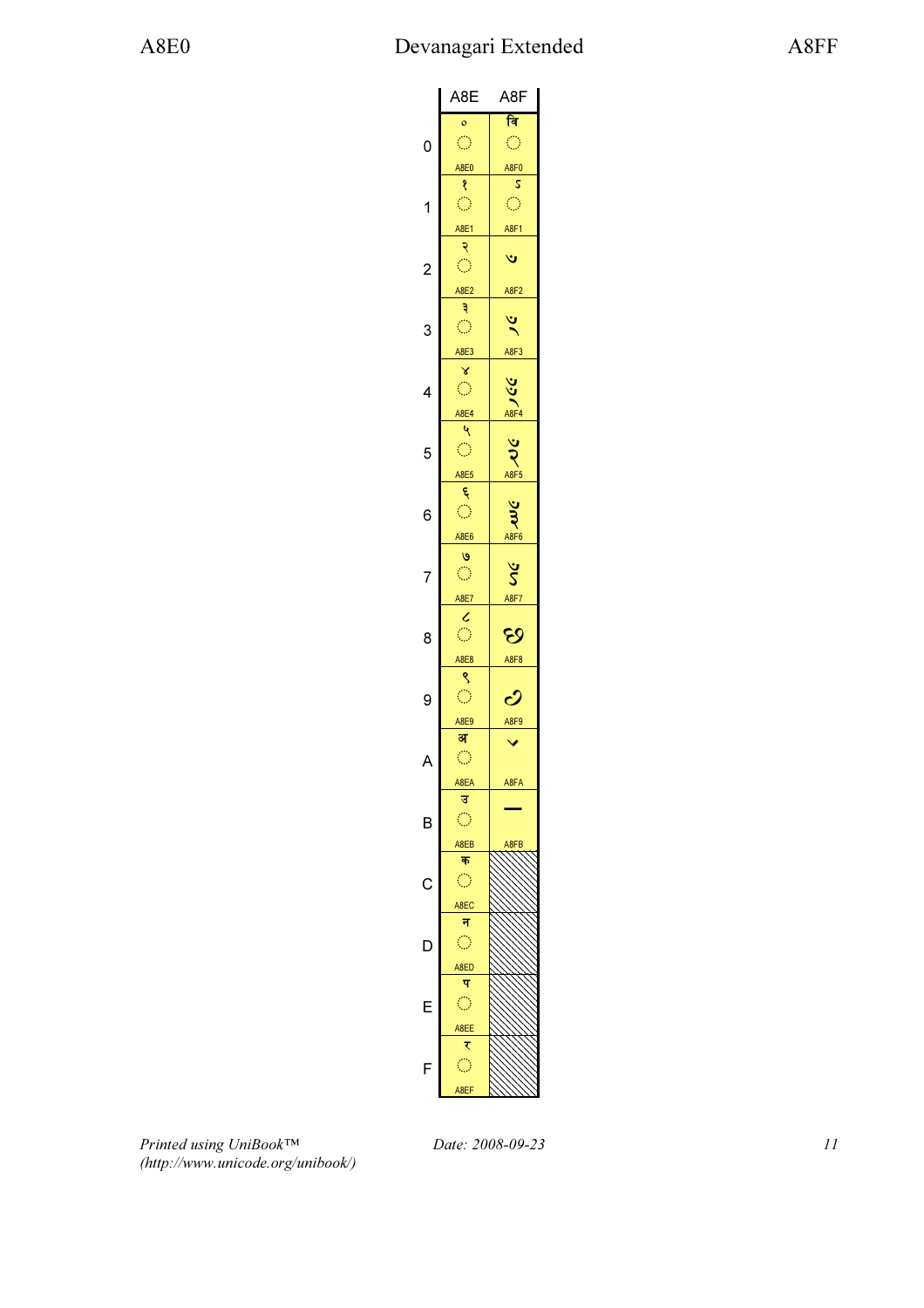# Cantillation marks for the Samaveda

| A8F0             | ö       | COMBINING DEVANAGARI DIGIT ZERO                                     |
|------------------|---------|---------------------------------------------------------------------|
| A8E1             | ó       | = vaidika saamasvara anka shuunya<br>COMBINING DEVANAGARI DIGIT ONE |
|                  |         | = vaidika saamasvara anka eka udaatta                               |
| A8F2             | ै       | COMBINING DEVANAGARI DIGIT TWO                                      |
|                  |         | = vaidika saamasvara anka dvi svarita                               |
| A8E3             | ំ       | COMBINING DEVANAGARI DIGIT THREE                                    |
|                  |         | = vaidika saamasvara anka tri anudaatta                             |
| A8F4             | ँ       | COMBINING DEVANAGARI DIGIT FOUR                                     |
|                  |         | = vaidika saamasvara anka chatur                                    |
| A8E5             | ै       | <b>COMBINING DEVANAGARI DIGIT FIVE</b>                              |
|                  |         | = vaidika saamasvara anka pancha                                    |
| A8F6             | ó       | COMBINING DEVANAGARI DIGIT SIX                                      |
|                  |         | = vaidika saamasvara anka shatt                                     |
| A8E7             | ៓       | COMBINING DEVANAGARI DIGIT SEVEN                                    |
|                  |         | = vaidika saamasvara anka sapta                                     |
| A8F8             | ៍       | COMBINING DEVANAGARI DIGIT EIGHT                                    |
|                  |         | = vaidika saamasvara anka ashta                                     |
| A8E9             | ै       | COMBINING DEVANAGARI DIGIT NINE                                     |
|                  |         | = vaidika saamasvara anka nava                                      |
| A8FA             | ö       | COMBINING DEVANAGARI LETTER A                                       |
|                  |         | = vaidika saamasvara abhinihita                                     |
| A8FB             | ö       | COMBINING DEVANAGARI LETTER U                                       |
|                  |         | = vaidika saamasvara u                                              |
| A8FC             | ö       | COMBINING DEVANAGARI LETTER KA                                      |
|                  |         | = vaidika saamasvara ka                                             |
| A8FD             | ó       | COMBINING DEVANAGARI LETTER NA                                      |
|                  |         | = vaidika saamasvara namana                                         |
| A8FF             | Ō       | COMBINING DEVANAGARI LETTER PA                                      |
|                  |         | = vaidika saamasvara prannatam                                      |
| A8EF             | ö       | COMBINING DEVANAGARI LETTER RA                                      |
|                  | बि      | = vaidika saamasvara ra                                             |
| A8F <sub>0</sub> | $\circ$ | COMBINING DEVANAGARI LETTER VI                                      |
|                  |         | = vaidika saamasvara vinata                                         |
| A8F1             | ័       | COMBINING DEVANAGARI SIGN                                           |
|                  |         | <b>AVAGRAHA</b>                                                     |
|                  |         | = vaidika saamasvara diirghiibhaava                                 |
|                  |         | <b>Marks of nasalization</b>                                        |
|                  |         |                                                                     |

| A8F <sub>2</sub> |                      | DEVANAGARI SIGN SPACING<br>CANDRABINDU      |
|------------------|----------------------|---------------------------------------------|
|                  |                      | $=$ vaidika candrabindu                     |
| A8F3             | $\tilde{\mathbf{z}}$ | DEVANAGARI SIGN CANDRABINDU                 |
|                  |                      | <b>VIRAMA</b>                               |
|                  |                      | = vaidika anusvaara candrabindu tiryak      |
| A8F4             | νņ.                  | DEVANAGARI SIGN DOUBLE                      |
|                  |                      | CANDRABINDU VIRAMA                          |
|                  |                      | = vaidika anusvaara dvi candrabindu tiryak  |
| A8F5             | उँ                   | DEVANAGARI SIGN CANDRABINDU TWO             |
|                  |                      | = vaidika anusyaara candrabindu sa-dvi      |
| A8F6             | š                    | DEVANAGARI SIGN CANDRABINDU                 |
|                  |                      | <b>THREE</b>                                |
|                  |                      | = vaidika anusvaara candrabindu sa-tri      |
| A8F7             | $\frac{1}{2}$        | DEVANAGARI SIGN CANDRABINDU                 |
|                  |                      | <b>AVAGRAHA</b>                             |
|                  |                      | = vaidika anusvaara candrabindu sa-avagraha |

## Editorial marks

| A8F8 | -99 | DEVANAGARI SIGN PUSHPIKA          |
|------|-----|-----------------------------------|
|      |     | $=$ vaidika pushpikaa             |
|      |     | used as a placeholder or "filler" |
|      |     | often flanked by double dandas    |

- A8F9 **&** DEVANAGARI GAP FILLER used to indicate that a gap in a manuscript or text is not a lacuna A8FA DEVANAGARI CARET
	- = vaidika trutikaa zero-advance character centred on the point between two orthographic syllables
- A8FB DEVANAGARI HEADSTROKE = shirorekhaa used to indicate uncertain manuscript readings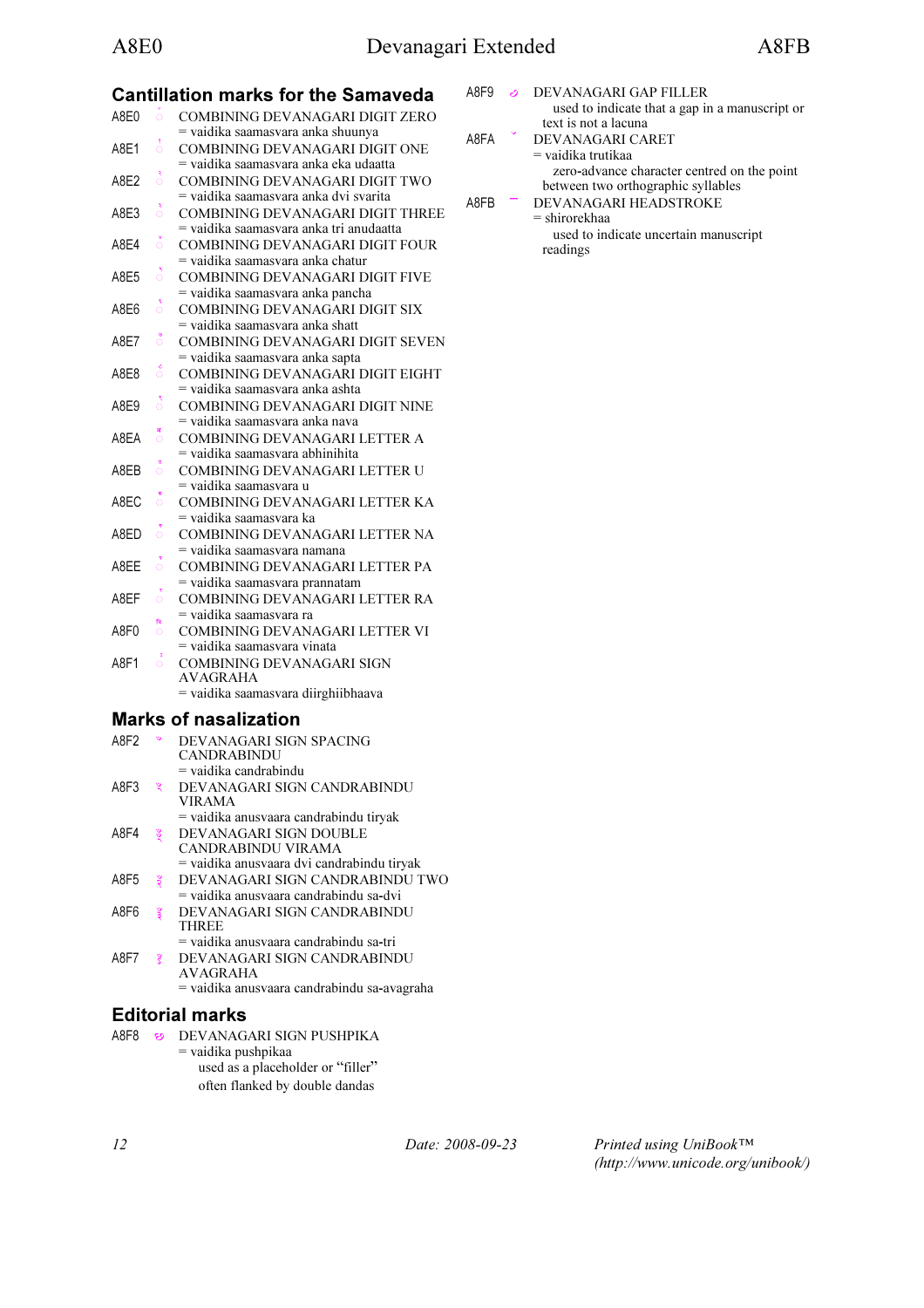

The characters here are extensions for historical orthographies of Meetei and are not specified in the Manupuri Government order No. 1/2/78-SS/E.

#### Independent vowel signs

- AAE0 <sup>2</sup> MEETEI MAYEK LETTER E
- AAE1 **U** MEETEI MAYEK LETTER O

#### Consonants

- AAE2 *M* MEETEI MAYEK LETTER CHA<br>AAE3 *N* MEETEI MAYEK LETTER NVA
- AAE3 J MEETEI MAYEK LETTER NYA
- AAE4 661 MEETEI MAYEK LETTER TTA<br>AAE5 To MEETEI MAYEK LETTER TTH.
- MEETEI MAYEK LETTER TTHA AAE6  $\circ$  MEETEI MAYEK LETTER DDA
- AAE7 6 MEETEI MAYEK LETTER DDHA
- AAE8 **h** MEETEI MAYEK LETTER NNA
- AAE9 **88** MEETEI MAYEK LETTER SHA
- AAEA **A** MEETEI MAYEK LETTER SSA

#### Dependent vowel signs

- AAEB **1** MEETEI MAYEK VOWEL SIGN II
- AAEC **8** MEETEI MAYEK VOWEL SIGN UU
- AAED  $\degree$  MEETEI MAYEK VOWEL SIGN AAI
- AAEE **1** MEETEI MAYEK VOWEL SIGN AU
- AAEF of MEETEI MAYEK VOWEL SIGN AAU

#### Punctuation

- AAF0 | MEETEI MAYEK CHEIKHAN = danda
- $AAF1 \approx MEETEI MAYEK AHANG KHUDAM$ = question mark
- AAF2 Ž MEETEI MAYEK ANJI<br>AAF3 X MEETEI MAYEK SYLI
- MEETEI MAYEK SYLLABLE REPETITION MARK
- AAF4 **WEETEI MAYEK WORD REPETITION** MARK

## Various signs

- AAF5 \$ꫵ MEETEI MAYEK VOWEL SIGN VISARGA
- AAF6 <u>Q</u> MEETEI MAYEK VIRAMA used to form conjuncts in historical orthographies
	- ormographies<br>  $\rightarrow$  1039  $\boxed{2}$  myanmar sign virama

Printed using UniBook™ (http://www.unicode.org/unibook/)

Date: 2008-09-23 13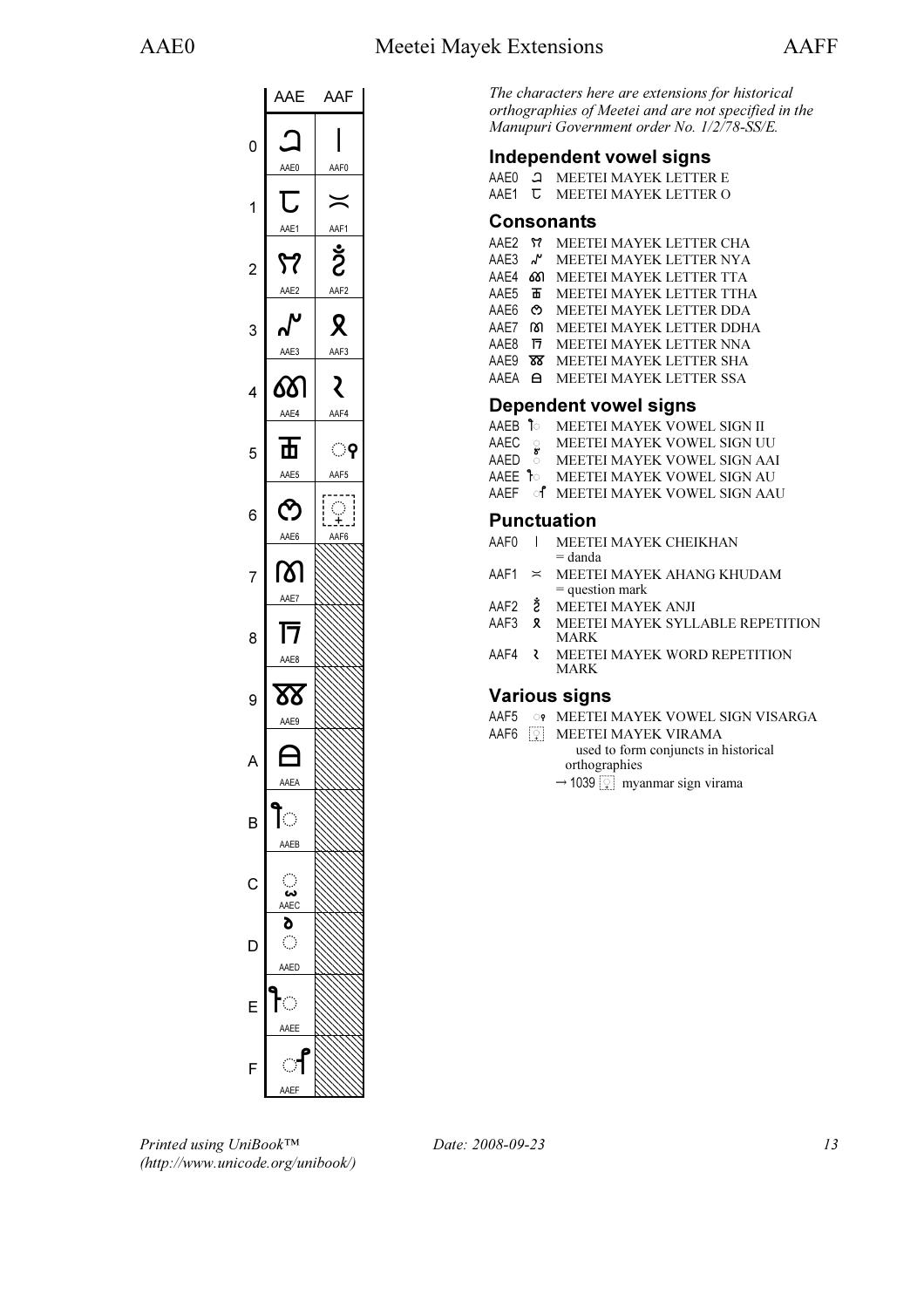|                | ABC                                         | <b>ABD</b>                                   | <b>ABE</b>                                                                           | <b>ABF</b>            |
|----------------|---------------------------------------------|----------------------------------------------|--------------------------------------------------------------------------------------|-----------------------|
| 0              | Ш<br>ABC0                                   | <b>下</b><br>ABD0                             | $\mathcal{L}% _{0}=\mathcal{L}_{\mathrm{CL}}\times\mathcal{L}_{\mathrm{CL}}$<br>ABE0 | O<br>ABF0             |
| 1              | $\mathcal{O}$<br>ABC1                       | $\mathrm{I}\!\mathrm{I}$<br>ABD1             | Ш<br>ABE1                                                                            | ဇွ<br>ABF1            |
| $\overline{c}$ | $\overline{\mathsf{C}}$                     | $\overline{\mathbb{L}}$                      | 万                                                                                    | ဇွ                    |
| 3              | ABC <sub>2</sub><br>$\overline{\mathbf{R}}$ | ABD <sub>2</sub><br>$\overline{\mathcal{Z}}$ | ABE2<br>ಿ                                                                            | ABF <sub>2</sub><br>ஓ |
| 4              | ABC3                                        | ABD3<br>В                                    | ABE3<br>ऻऀ                                                                           | ABF3<br>රි            |
| 5              | ABC4<br>$\overline{\mathcal{C}}$            | ABD4<br>${\bf \Sigma}$                       | ABE4<br>$\overline{\mathbb{C}}$                                                      | ABF4<br>၉             |
| 6              | ABC5<br>$\overline{\mathcal{H}}$            | ABD5<br>$\overline{\mathcal{C}}$             | ABE5<br>ಂ                                                                            | ABF5<br>ଡ଼            |
|                | ABC6<br>JQ                                  | ABD6<br>ষ                                    | ABE6<br>ଂ                                                                            | ABF6<br>39            |
| 7              | ABC7<br>$\overline{\mathcal{N}}$            | ABD7                                         | ABE7                                                                                 | ABF7<br>န             |
| 8              | ABC8                                        | 瓦<br>ABD8                                    | $\langle \cdot \rangle$<br>∾<br>ABE8<br>$\mathbf{\varphi}$                           | ABF8                  |
| 9              | ≰<br>ABC9                                   | द्व<br>ABD9                                  | $\langle \rangle$<br>ABE9<br>9                                                       | <u>ዎ</u><br>ABF9      |
| A              | —<br>ಹ<br>ABCA                              | ग<br>ABDA                                    | $\hat{\mathcal{C}}$<br>ABEA                                                          |                       |
| B              | 又<br>ABCB                                   | Ш<br>ABDB                                    | Н<br>ABEB                                                                            |                       |
| С              | ନ୍ଦ<br><b>ABCC</b>                          | $\blacktriangleleft$<br>ABDC                 | $\mathbb{C}$ .<br>ABEC                                                               |                       |
|                | $\boldsymbol{\mathcal{A}}$                  | FF                                           | ୁ                                                                                    |                       |
| E              | ABCD<br><u>रू</u>                           | ABDD<br>Ж                                    | ABED                                                                                 |                       |
| F              | ABCE                                        | ABDE<br>ডে                                   |                                                                                      |                       |
|                | ABCF                                        | ABDF                                         |                                                                                      |                       |

14 Date: 2008-09-23

Printed using UniBook™ (http://www.unicode.org/unibook/)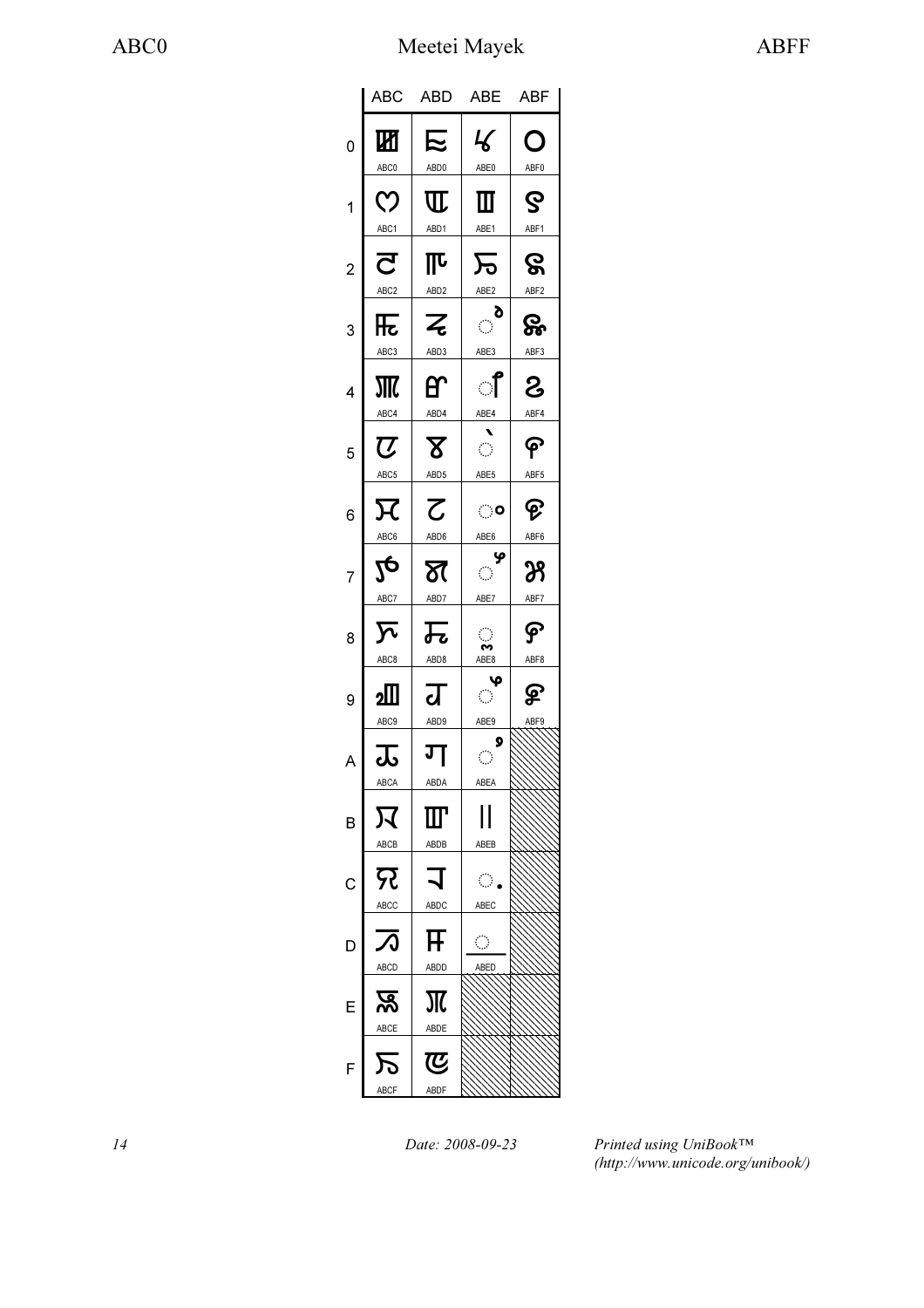| <b>ABDI</b><br>The name "Meetei Mayek" is used in official |        |                                                                                                               |                  |  |  |  |
|------------------------------------------------------------|--------|---------------------------------------------------------------------------------------------------------------|------------------|--|--|--|
|                                                            |        | documentation in Manipur. Many linguists also use the<br>name "Meitei Mayek", and other transliterations also | ABDI             |  |  |  |
| occur.                                                     |        |                                                                                                               | <b>ABDI</b>      |  |  |  |
| <b>Letters</b>                                             |        |                                                                                                               |                  |  |  |  |
| ABCO ME                                                    |        | MEETEI MAYEK LETTER KOK<br>$=$ ka                                                                             | ABE <sub>(</sub> |  |  |  |
| ABC1                                                       | ♡      | MEETEI MAYEK LETTER SAM                                                                                       | ABE <sup>-</sup> |  |  |  |
| ABC <sub>2</sub>                                           | ਟ      | $=$ sa<br>MEETEI MAYEK LETTER LAI<br>$=$ la                                                                   | ABE:             |  |  |  |
| ABC3                                                       | 兏      | MEETEI MAYEK LETTER MIT<br>$=$ ma                                                                             | De               |  |  |  |
| ABC4                                                       |        | MEETEI MAYEK LETTER PA                                                                                        | ABE:             |  |  |  |
| ABC <sub>5</sub>                                           | ए      | MEETEI MAYEK LETTER NA                                                                                        |                  |  |  |  |
| ABC6                                                       | π      | MEETEI MAYEK LETTER CHIL                                                                                      | ABE4             |  |  |  |
| ABC7                                                       | 20     | $=$ ca<br>MEETEI MAYEK LETTER TIL                                                                             | ABE!             |  |  |  |
|                                                            |        | $= ta$                                                                                                        |                  |  |  |  |
| ABC8                                                       | ᠷ      | MEETEI MAYEK LETTER KHOU<br>$=$ kha                                                                           | ABE6             |  |  |  |
| ABC9                                                       | ءШ     | MEETEI MAYEK LETTER NGOU                                                                                      | ABE.             |  |  |  |
| <b>ABCA</b>                                                | ᠼ      | $=$ nga<br>MEETEI MAYEK LETTER THOU<br>$=$ tha                                                                | <b>ABE</b>       |  |  |  |
| ABCB                                                       | ਸ਼     | MEETEI MAYEK LETTER WAI                                                                                       | ABE9             |  |  |  |
| ABCC                                                       | २      | $=$ wa<br>MEETEI MAYEK LETTER YANG                                                                            | ABE/             |  |  |  |
| <b>ABCD</b>                                                | ヵ      | $=$ ya<br>MEETEI MAYEK LETTER HUK<br>= ha                                                                     | Pu               |  |  |  |
| ABCE                                                       | ভ্ল    | MEETEI MAYEK LETTER UN<br>$=$ u                                                                               | <b>ABEI</b>      |  |  |  |
| <b>ABCF</b>                                                | ᠷ      | MEETEI MAYEK LETTER I                                                                                         | ABE <sup>(</sup> |  |  |  |
| ABD0                                                       | Е      | MEETEI MAYEK LETTER PHAM<br>$=$ pha                                                                           | <b>ABEI</b>      |  |  |  |
| ABD1                                                       | ℼ      | MEETEI MAYEK LETTER ATIYA<br>$= a$                                                                            |                  |  |  |  |
| ABD2                                                       | ℼ      | MEETEI MAYEK LETTER GOK                                                                                       | Dig              |  |  |  |
| ABD3                                                       | z      | $=$ ga<br>MEETEI MAYEK LETTER JHAM                                                                            | ABF <sub>(</sub> |  |  |  |
| ABD4                                                       | eΥ     | $=$ jha<br>MEETEI MAYEK LETTER RAI                                                                            | ABF <sup>®</sup> |  |  |  |
|                                                            |        | $=$ ra                                                                                                        | ABF2             |  |  |  |
| ABD5<br>ABD <sub>6</sub>                                   | ४<br>ट | MEETEI MAYEK LETTER BA<br>MEETEI MAYEK LETTER JIL                                                             | ABF3             |  |  |  |
| ABD7                                                       | স্ত    | $=$ ja<br>MEETEI MAYEK LETTER DIL<br>$= da$                                                                   | ABF4             |  |  |  |
| ABD8                                                       | ᠼ      | MEETEI MAYEK LETTER GHOU<br>$=$ gha                                                                           | ABF!             |  |  |  |
| ABD9.                                                      | ग्र    | MEETEI MAYEK LETTER DHOU<br>$=$ dha                                                                           | ABF6             |  |  |  |
| ABDA                                                       | ग      | MEETEI MAYEK LETTER BHAM<br>= bha                                                                             | ABF7             |  |  |  |
|                                                            |        | <b>Final consonants</b>                                                                                       | ABF8             |  |  |  |
| ABDB IIIT                                                  |        |                                                                                                               |                  |  |  |  |
|                                                            |        | MEETEI MAYEK LETTER KOK LONSUM<br>$=k$                                                                        | ABF9             |  |  |  |
| ABDC                                                       | ਾ ਜ    | MEETEI MAYEK LETTER LAI LONSUM                                                                                |                  |  |  |  |

| ABC0                      |                         | Meetei Mayek                                                                                                  |                  |         | ABF9                                                           |
|---------------------------|-------------------------|---------------------------------------------------------------------------------------------------------------|------------------|---------|----------------------------------------------------------------|
|                           |                         | The name "Meetei Mayek" is used in official                                                                   | ABDD <b>H</b>    |         | MEETEI MAYEK LETTER MIT LONSUM<br>$=$ m                        |
| occur.                    |                         | documentation in Manipur. Many linguists also use the<br>name "Meitei Mayek", and other transliterations also | ABDE T           |         | MEETEI MAYEK LETTER PA LONSUM<br>$= p$                         |
|                           |                         |                                                                                                               | ABDF             | 呕       | MEETEI MAYEK LETTER NA LONSUM<br>$= n$                         |
| <b>Letters</b><br>ABCO ME |                         | MEETEI MAYEK LETTER KOK<br>$=$ ka                                                                             | ABE0             | Ч       | MEETEI MAYEK LETTER TIL LONSUM<br>$=$ t                        |
| ABC1 ෆ                    |                         | MEETEI MAYEK LETTER SAM<br>$=$ sa                                                                             | ABE1             | Ш       | MEETEI MAYEK LETTER NGOU LONSUM<br>$=$ ng                      |
| $ABC2$ $\vec{c}$          |                         | MEETEI MAYEK LETTER LAI<br>$=$ la                                                                             | ABE2             |         | MEETEI MAYEK LETTER I LONSUM<br>$=$ i                          |
| ABC3                      | 厎                       | MEETEI MAYEK LETTER MIT                                                                                       |                  |         | <b>Dependent vowel signs</b>                                   |
| ABC4                      | 那                       | $=$ ma<br>MEETEI MAYEK LETTER PA                                                                              |                  |         | ABE3 <sup>o</sup> MEETEI MAYEK VOWEL SIGN ONAP                 |
| ABC5 $\sigma$             |                         | MEETEI MAYEK LETTER NA                                                                                        |                  |         | $= 0$                                                          |
| ABC6 冗                    |                         | MEETEI MAYEK LETTER CHIL                                                                                      | ABE4             |         | <b>f</b> MEETEI MAYEK VOWEL SIGN INAP<br>$=$ i                 |
| ABC7                      | $\lambda_{\mathcal{O}}$ | $=$ ca<br>MEETEI MAYEK LETTER TIL                                                                             | ABE5             | $\circ$ | MEETEI MAYEK VOWEL SIGN ANAP<br>$=$ aa                         |
| ABC8                      | ⊼                       | $= ta$<br>MEETEI MAYEK LETTER KHOU                                                                            | ABE6             | ಂ       | MEETEI MAYEK VOWEL SIGN YENAP<br>$= e$                         |
| ABC9                      | ⅏                       | $=$ kha<br>MEETEI MAYEK LETTER NGOU                                                                           | ABE7             | ి       | MEETEI MAYEK VOWEL SIGN SOUNAP<br>$=$ ou                       |
| ABCA エ                    |                         | $=$ nga<br>MEETEI MAYEK LETTER THOU<br>$=$ tha                                                                | ABE8             | ្ណ      | MEETEI MAYEK VOWEL SIGN UNAP<br>$=$ u                          |
| ABCB R                    |                         | MEETEI MAYEK LETTER WAI<br>$=$ wa                                                                             | ABE9             | ੱ       | MEETEI MAYEK VOWEL SIGN CHEINAP<br>$=$ ei                      |
| ABCC 兄                    |                         | MEETEI MAYEK LETTER YANG<br>$=$ ya                                                                            | ABEA             | ଂ       | MEETEI MAYEK VOWEL SIGN NUNG<br>$=$ anusvara                   |
| $ABCD$ $\overline{2}$     |                         | MEETEI MAYEK LETTER HUK                                                                                       |                  |         | <b>Punctuation</b>                                             |
|                           |                         | = ha<br>MEETEI MAYEK LETTER UN                                                                                | ABEB II          |         | MEETEI MAYEK CHEIKHEI<br>= double danda                        |
| ABCF 5                    |                         | $=$ $u$<br>MEETEI MAYEK LETTER I                                                                              | ABEC             |         | <b>. MEETEI MAYEK LUM IYEK</b>                                 |
| ABD0 E                    |                         | MEETEI MAYEK LETTER PHAM<br>$=$ pha                                                                           | ABED             |         | $=$ heavy tone<br>$\circ$ MEETEI MAYEK APUN IYEK<br>$=$ killer |
| ABD1                      | ℼ                       | MEETEI MAYEK LETTER ATIYA<br>$= a$                                                                            |                  |         | $\rightarrow$ 103A $\delta$ myanmar sign asat                  |
| ABD2 II <sup>L</sup>      |                         | MEETEI MAYEK LETTER GOK                                                                                       | <b>Digits</b>    |         |                                                                |
| $ABD3$ $\leq$             |                         | $=$ ga<br>MEETEI MAYEK LETTER JHAM<br>$=$ jha                                                                 | ABF0 O           |         | MEETEI MAYEK DIGIT ZERO<br>$=$ phun                            |
| ABD4                      | ണ                       | MEETEI MAYEK LETTER RAI<br>$=$ ra                                                                             | ABF1             | ઙ       | MEETEI MAYEK DIGIT ONE<br>$=$ ama                              |
| $ABD5$ $X$                |                         | MEETEI MAYEK LETTER BA                                                                                        | $ABF2$ $\%$      |         | MEETEI MAYEK DIGIT TWO<br>$=$ ani                              |
| $ABD6$ $Z$                |                         | MEETEI MAYEK LETTER JIL<br>$=$ ja                                                                             | ABF3             | ନ୍ତ∙    | MEETEI MAYEK DIGIT THREE<br>= ahum                             |
| ABD7 <b>স্ত</b>           |                         | MEETEI MAYEK LETTER DIL<br>$= da$                                                                             | ABF4 8           |         | MEETEI MAYEK DIGIT FOUR<br>= mari                              |
| ABD8                      | ᠼ                       | MEETEI MAYEK LETTER GHOU<br>$=$ gha                                                                           | ABF <sub>5</sub> | န       | MEETEI MAYEK DIGIT FIVE<br>$=$ manga                           |
| ABD9 <b>J</b>             |                         | MEETEI MAYEK LETTER DHOU<br>$=$ dha                                                                           | ABF6             | E       | MEETEI MAYEK DIGIT SIX<br>$=$ taruk                            |
| ABDA                      | ग                       | MEETEI MAYEK LETTER BHAM<br>= bha                                                                             | ABF7             | 39      | MEETEI MAYEK DIGIT SEVEN<br>$=$ taret                          |
|                           |                         | <b>Final consonants</b>                                                                                       | ABF8 ም           |         | MEETEI MAYEK DIGIT EIGHT<br>$=$ nipal                          |
|                           |                         | ABDB <b>III</b> MEETEI MAYEK LETTER KOK LONSUM                                                                |                  |         |                                                                |

**9 & MEETEI MAYEK DIGIT NINE**  $=$ mapal

Printed using UniBook™ (http://www.unicode.org/unibook/)

 $= 1$ 

Date: 2008-09-23 15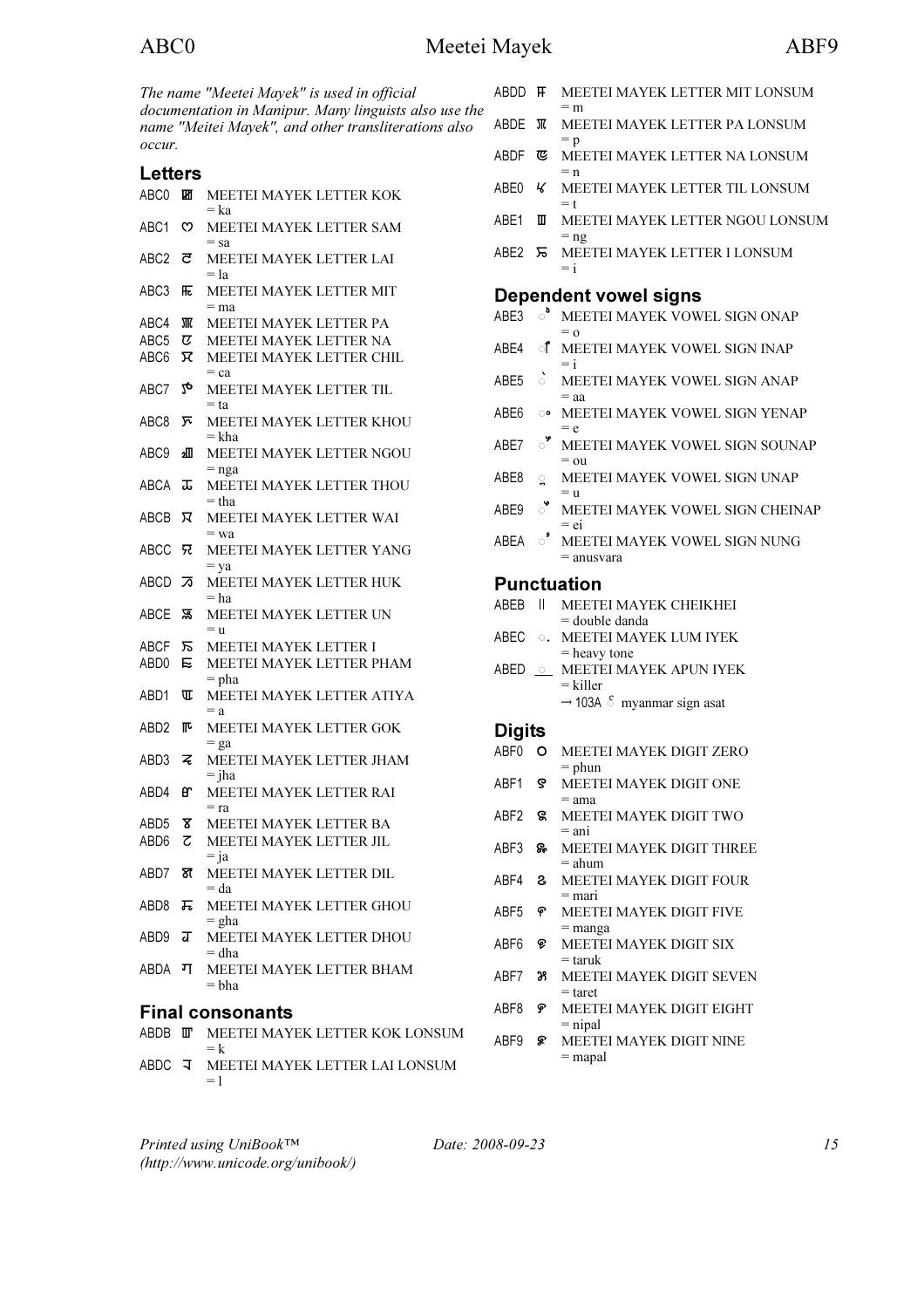# 10A60 Old South Arabian 10A7F

|                | 10A6              | 10A7              |
|----------------|-------------------|-------------------|
| 0              | ╈<br>10A60        | 10A70             |
| 1              | 10A61             | ד<br>10A71        |
| $\overline{c}$ | Ψ<br>10A62        | O<br>10A72        |
| 3              | ≵<br>10A63        | Η<br>10A73        |
| 4              | <b>φ</b><br>10A64 | 10A74             |
| 5              | (I)<br>10A65      | Þl<br>10A75       |
| 6              | 3<br>10A66        | 10A76             |
| 7              | 10A67             | 10A77             |
| 8              | 10A68             | 10A78             |
| 9              | ŗ.<br>10A69       | Ħ<br>10A79        |
| A              | ┿<br>10A6A        | 10A7A             |
| B              | <u>հ</u><br>10A6B | 8<br>10A7B        |
| С              | 10A6C             | 10A7C             |
| D              | 10A6D             | 10A7D             |
|                | 10A6E             | 10A7E             |
| F              | 10A6F             | j<br><b>10A7F</b> |

#### Letters

| 느ㄷ 나ㄷ ! ㄱ |    |                                  |
|-----------|----|----------------------------------|
| 10A60     | 4  | OLD SOUTH ARABIAN LETTER HE      |
| 10A61     | 1  | OLD SOUTH ARABIAN LETTER LAMEDH  |
| 10A62     | Ψ  | OLD SOUTH ARABIAN LETTER HETH    |
| 10A63     | ৰ  | OLD SOUTH ARABIAN LETTER MEM     |
| 10A64     | ¢  | OLD SOUTH ARABIAN LETTER OOPH    |
| 10A65     | Φ  | OLD SOUTH ARABIAN LETTER WAW     |
| 10A66     | ≿  | OLD SOUTH ARABIAN LETTER SHIN    |
| 10A67     | C  | OLD SOUTH ARABIAN LETTER RESH    |
| 10A68     | п  | OLD SOUTH ARABIAN LETTER BETH    |
| 10A69     | х  | OLD SOUTH ARABIAN LETTER TAW     |
| 10A6A     | ń  | OLD SOUTH ARABIAN LETTER SAMEKH  |
| 10A6B     | ĥ  | OLD SOUTH ARABIAN LETTER KAPH    |
| 10A6C     | ᠳ  | OLD SOUTH ARABIAN LETTER NUN     |
| 10A6D     | ч  | OLD SOUTH ARABIAN LETTER KHETH   |
| 10A6E     | ዳ  | OLD SOUTH ARABIAN LETTER SADHE   |
| 10A6F     | x  | OLD SOUTH ARABIAN LETTER SIN     |
| 10A70     | ♦  | OLD SOUTH ARABIAN LETTER FE      |
| 10A71     | ት  | OLD SOUTH ARABIAN LETTER ALEPH   |
| 10A72     | o  | OLD SOUTH ARABIAN LETTER AYN     |
| 10A73     | Η  | OLD SOUTH ARABIAN LETTER DHADI   |
| 10A74     | ٦  | OLD SOUTH ARABIAN LETTER GIMEL   |
| 10A75     | ÞI | OLD SOUTH ARABIAN LETTER DALETH  |
| 10A76     | Π  | OLD SOUTH ARABIAN LETTER GHAYN   |
| 10A77     | Ш  | OLD SOUTH ARABIAN LETTER TETH    |
| 10A78     | x  | OLD SOUTH ARABIAN LETTER ZAYN    |
| 10A79     | Ħ  | OLD SOUTH ARABIAN LETTER DHALETH |
| 10A7A     | የ  | OLD SOUTH ARABIAN LETTER YODH    |
| 10A7B     | 8  | OLD SOUTH ARABIAN LETTER THAW    |
| 10A7C     | ዬ  | OLD SOUTH ARABIAN LETTER THET    |
| . .       |    |                                  |

#### Numbers

| 10A7D I | OLD SOUTH ARABIAN NUMBER ONE |
|---------|------------------------------|
|         |                              |

- 10A7E OLD SOUTH ARABIAN NUMBER FIFTY
- 10A7F OLD SOUTH ARABIAN NUMERIC INDICATOR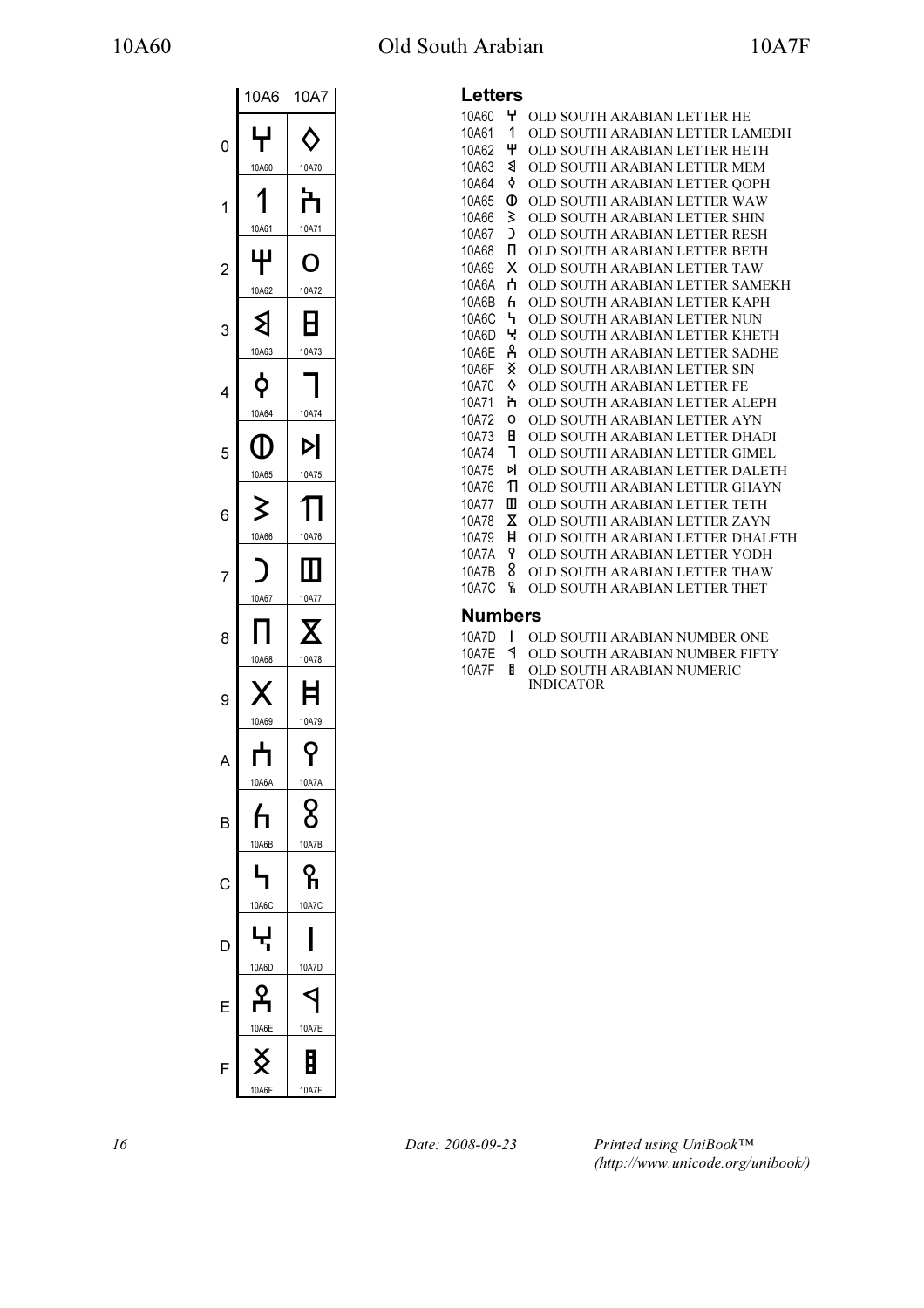#### **Template for comments and secretariat observations and secretariat observations** Date: **Date:** Document: Document:

|                 |                                                      | (3)                                                                     |                                                | 5                                                                                                                                                                                                           | (6)                                                                                                                                                                                                       | (7)                                                   |
|-----------------|------------------------------------------------------|-------------------------------------------------------------------------|------------------------------------------------|-------------------------------------------------------------------------------------------------------------------------------------------------------------------------------------------------------------|-----------------------------------------------------------------------------------------------------------------------------------------------------------------------------------------------------------|-------------------------------------------------------|
| MB <sup>1</sup> | Clause No./<br>Subclause No./<br>Annex<br>(e.g. 3.1) | Paragraph/<br>Figure/Table/<br>Note<br>(e.g. Table 1)                   | <b>Type</b><br>οf<br>com-<br>ment <sup>2</sup> | Comment (justification for change) by the MB                                                                                                                                                                | Proposed change by the MB                                                                                                                                                                                 | Secretariat observations<br>on each comment submitted |
| JP              |                                                      |                                                                         | ed                                             | '[Date TBD]" should be filled with correct dates.                                                                                                                                                           |                                                                                                                                                                                                           |                                                       |
| JP              | N/A                                                  | Names list<br>for Currency<br>Symbols<br>(20A0-20CF)<br>on page 45.     | te                                             | The glyph for a new character 20B8 TENGE SIGN is<br>similar to 3012 POSTAL MARK. It is possible that users<br>confuse these two characters.                                                                 | Add " $\rightarrow$ 3012 POSTAL MARK" under "TENGE<br>SIGN". Also add " $\rightarrow$ 20B8 TENGE SIGN" under<br>the POSTAL MARK. (The name list for POSTAL<br>MARK is not included in the current draft.) |                                                       |
| JP              | N/A                                                  | Code charts<br>and Name<br>lists on page<br>70 - 72. 76 -<br>82, and 85 | ed                                             | The code chars and names lists for some blocks are on a<br>same page, as in Unicode book. In ISO/IEC 10646, the<br>code chart and name list should be on separate page,<br>even in case the block is small. |                                                                                                                                                                                                           |                                                       |

1 **MB** = Member body (enter the ISO 3166 two-letter country code, e.g. CN for China; comments from the ISO/CS editing unit are identified by **\*\***)

2 **Type of comment: ge** = general **te** = technical **ed** = editorial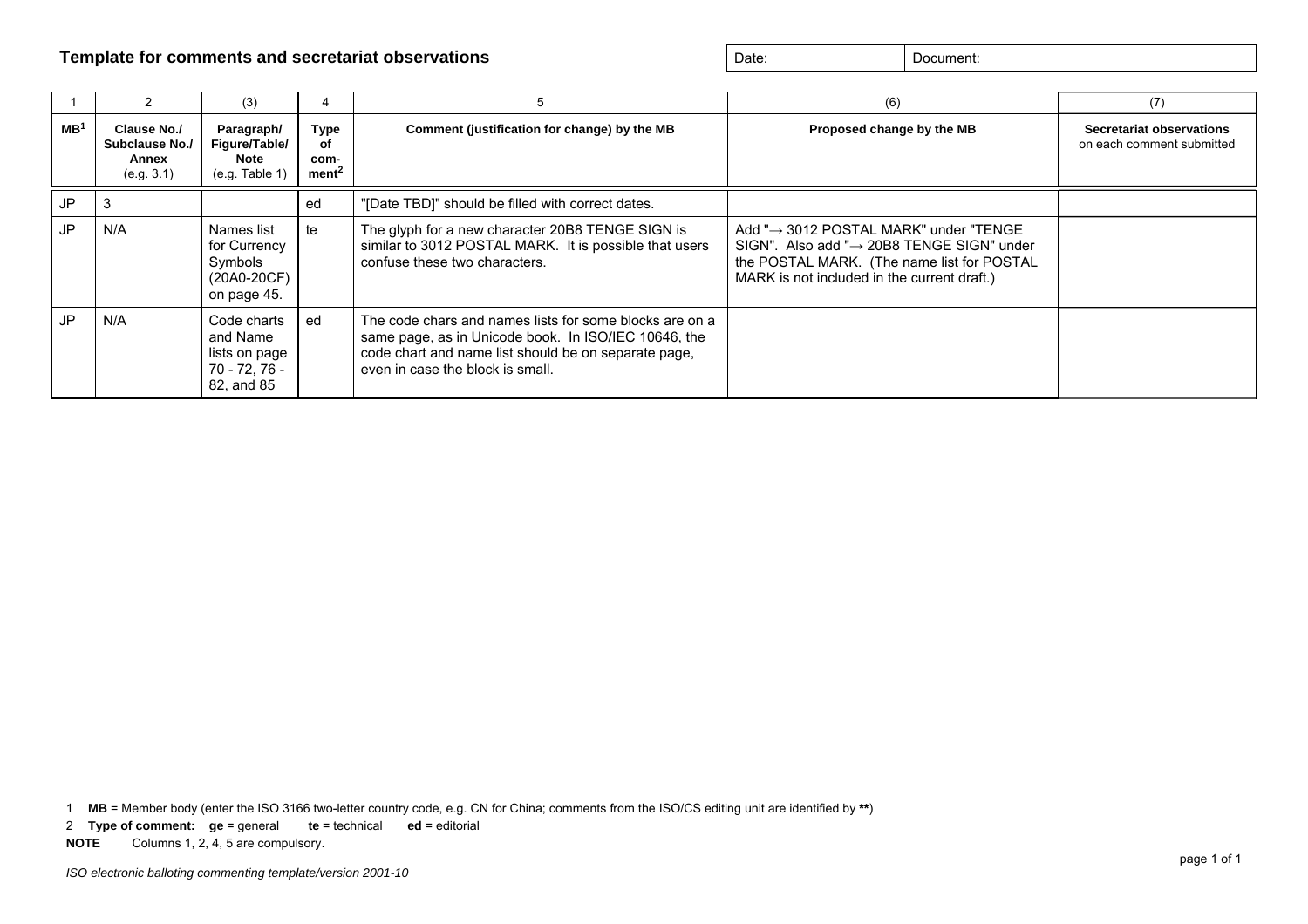## ISO/IEC JTC 1/SC 2 N4028

ISO/IEC 10646: 2003/PDAM 6.2, Information technology - Universal Multiple-Octet Coded Character Set (UCS) - AMENDMENT 6: Javanese, Lisu, Meetei Mayek, Samaritan, and other characters

KR Comments :

T1. p. 64, left column,

 - We suggest that "Parenthesized Hangul elements" be changed to "Parenthesized Hangul letters"

- rationale: These are Hangul letters. They are not called "elements".

T2. p. 66, left column,

- We suggest that "Circled Hangul elements" be changed to "Circled Hangul letters"

- rationale: These are Hangul letters. They are not called "elements".

T3. pp. 55 and 59, U26CC  $\sim$  26E2 (23 characters)

 - We suggest that those characters be moved to a separate block called "Traffic signs" (or a similar name).

 - rationale: It is expected that more traffic signs would be added in the future by several countries (Republic of Korea will be one of them). Therefore it would be better to assign a separate block for traffic signs and allocate them to a single block. We expect that the number of traffic sign characters will be quite many, which justifies assigning a separate block.

T4. pp. 63 and 65, U3248 ~ 324F (8 characters)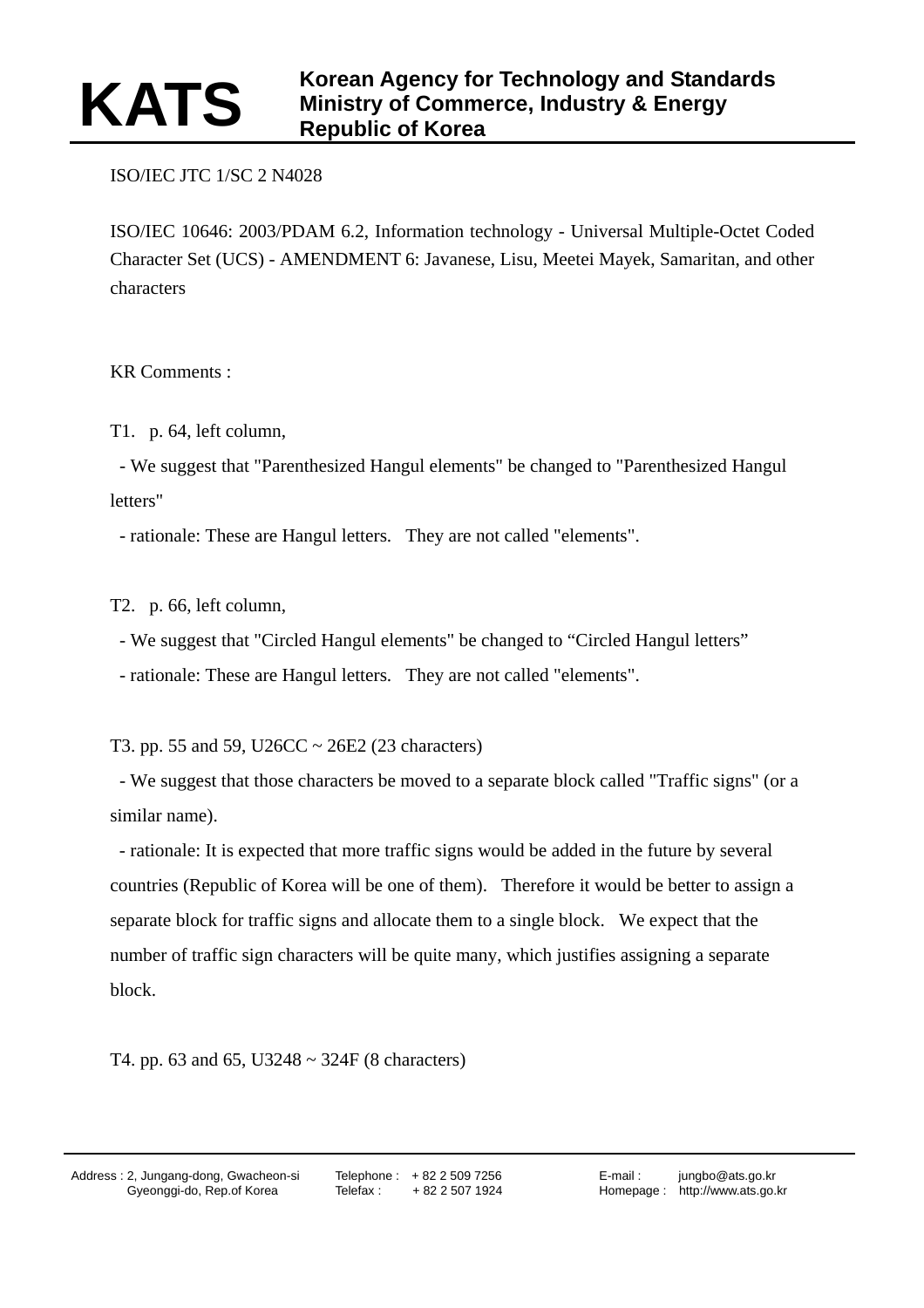# **Korean Agency for Technology and Standards**<br>Ministry of Commerce, Industry & Energy **Ministry of Commerce, Industry & Energy Republic of Korea**

 - We suggest that those characters be moved to a separate block called "Traffic signs" (or a similar name). As a result  $31 (= 23 + 8)$  characters will be moved to a new block called ""Traffic signs".

- rationale: see T3.

## T5. pp. 55 and 59, U26E3 ~ 26FF (31 characters)

 - We suggest that those (or some of them; see Note below) characters be moved to a separate block called "Map symbols" (or "Dictionary and map symbols" or a similar name).

 - Note. We do not know whether all these symbols are used both in dictionaries and maps; or some of them in dictionaries and the others in maps.

 - rationale: It is expected that more map symbols would be added in the future by several countries (Republic of Korea will be one of them). Therefore it would be better to assign a separate block for map symbols and allocate them to a single block. We expect that the number of map symbol characters will be quite many, which justifies assigning a separate block.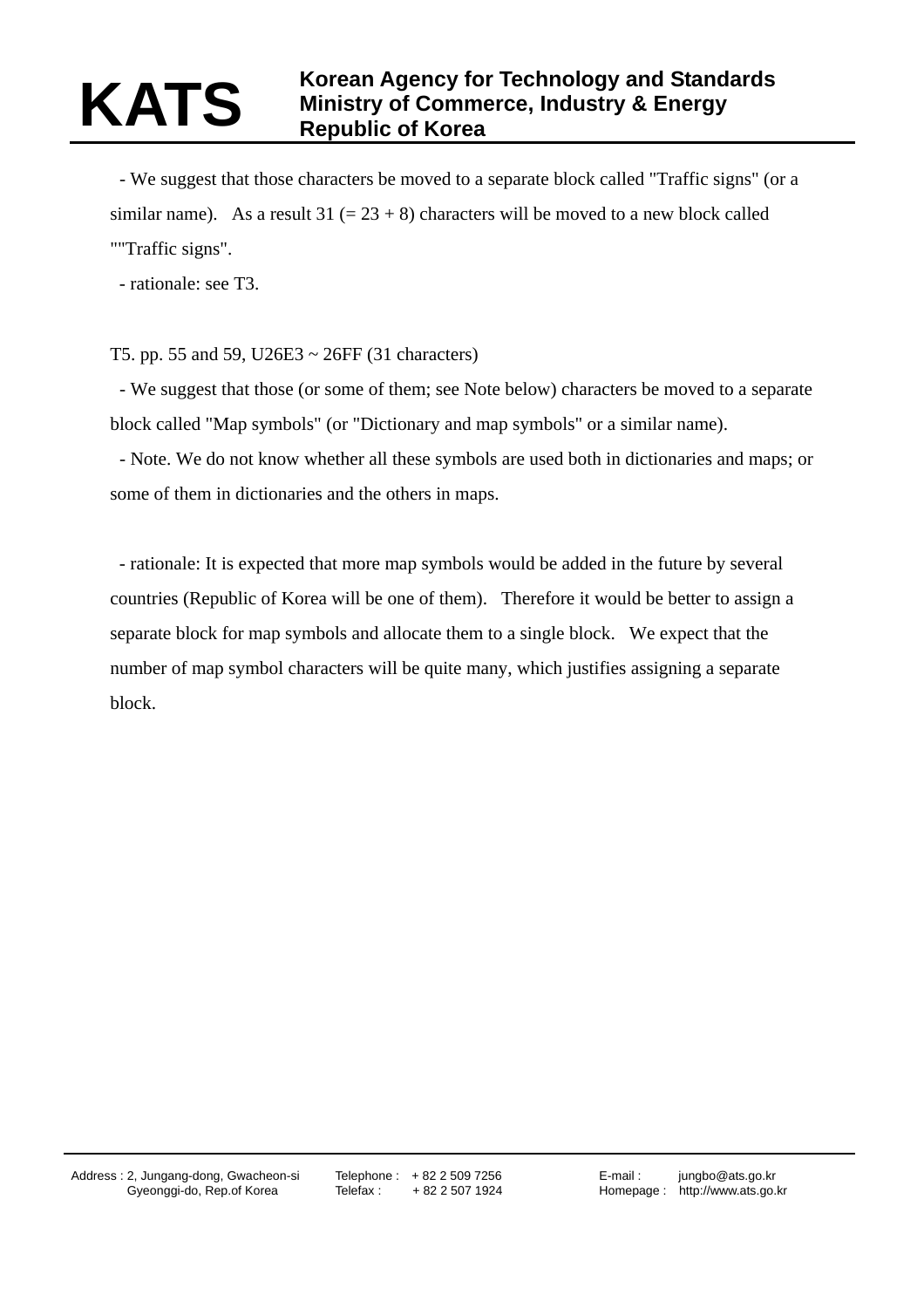| $\mathbf{1}$    | $\overline{2}$                                       | (3)                                                                  | 4                                              | 5                                                                                                                                                                                                                                                                                                                                                                                                                                                                                                                                                                                                                                                                  | (6)                       | (7)                                                          |
|-----------------|------------------------------------------------------|----------------------------------------------------------------------|------------------------------------------------|--------------------------------------------------------------------------------------------------------------------------------------------------------------------------------------------------------------------------------------------------------------------------------------------------------------------------------------------------------------------------------------------------------------------------------------------------------------------------------------------------------------------------------------------------------------------------------------------------------------------------------------------------------------------|---------------------------|--------------------------------------------------------------|
| MB <sup>1</sup> | Clause No./<br>Subclause No./<br>Annex<br>(e.g. 3.1) | Paragraph/<br>Figure/Table/<br><b>Note</b><br>(e.g. Table 1)         | <b>Type</b><br>of<br>com-<br>ment <sup>2</sup> | Comment (justification for change) by the MB                                                                                                                                                                                                                                                                                                                                                                                                                                                                                                                                                                                                                       | Proposed change by the MB | <b>Secretariat observations</b><br>on each comment submitted |
| UK<br><b>GB</b> | All                                                  |                                                                      | ge                                             | It is a very large amendment with some controversial<br>additions The two new proposed scripts (Nüshu and<br>Tangut) are not yet mature. The UK votes to<br>DISAPPROVE this amendment, with the following<br>general, editorial and technical comments. Satisfactory<br>resolution of comments T.3, T.4, T.5 and T.6 will change<br>our vote to APPROVAL.                                                                                                                                                                                                                                                                                                          |                           |                                                              |
| UK<br><b>GB</b> | G.1                                                  | Fonts for<br>Large<br>Character<br><b>Sets</b>                       | ge                                             | We strongly believe that for any large set of characters,<br>the expected final font must be used in both the PDAM<br>and FPDAM ballots. In PDAM6.2 both Tangut and Nushu<br>were put under ballot with a font that their proposers<br>knew to be obsolete. This made it impossible to properly<br>review the characters under ballot, and effectively<br>invalidates the ballot stage for these two sets of<br>characters. We request that in future it is ensured that the<br>final font for any large set of characters is ready and has<br>been made available to the project editor before the set of<br>characters is accepted for addition to an amendment. |                           |                                                              |
| UK<br><b>GB</b> | E.1                                                  | Page 25,<br>Clause 29<br>Named UCS<br>Sequence<br>Identifiers        | ed                                             | "Insert the additional 289 sequence identifiers"<br>There are in fact 290 sequence identifiers.                                                                                                                                                                                                                                                                                                                                                                                                                                                                                                                                                                    |                           |                                                              |
| UK<br><b>GB</b> | T.1.                                                 | Page 25,<br>Clause 29<br>Named UCS<br>Sequence<br><b>Identifiers</b> | te                                             | <0B95, 0BCD, 0BB7 > TAMIL SYLLABLE KSSA<br>A better name for this sequence $(KA + VIRAMA + SSA)$<br>would be TAMIL LETTER KSSA as all the other<br>sequences named SYLLABLE have an explicit final<br>vowel, but this sequence is analogous to a simple Tamil<br>letter.                                                                                                                                                                                                                                                                                                                                                                                           |                           |                                                              |
| UK<br>GB        | T.2.                                                 | Tibetan :<br>Symbols<br>used in<br><b>Buddhism</b>                   | te                                             | OFD5 TIBETAN SYMBOL GYUNG DRUNG NANG<br><b>KHOR</b><br>OFD6 TIBETAN SYMBOL GYUNG DRUNG PHYI-KHOR<br>OFD7 TIBETAN SYMBOL GYUNG DRUNG NANG -                                                                                                                                                                                                                                                                                                                                                                                                                                                                                                                         |                           |                                                              |

1 **MB** = Member body (enter the ISO 3166 two-letter country code, e.g. CN for China; comments from the ISO/CS editing unit are identified by **\*\***)

2 **Type of comment: ge** = general **te** = technical **ed** = editorial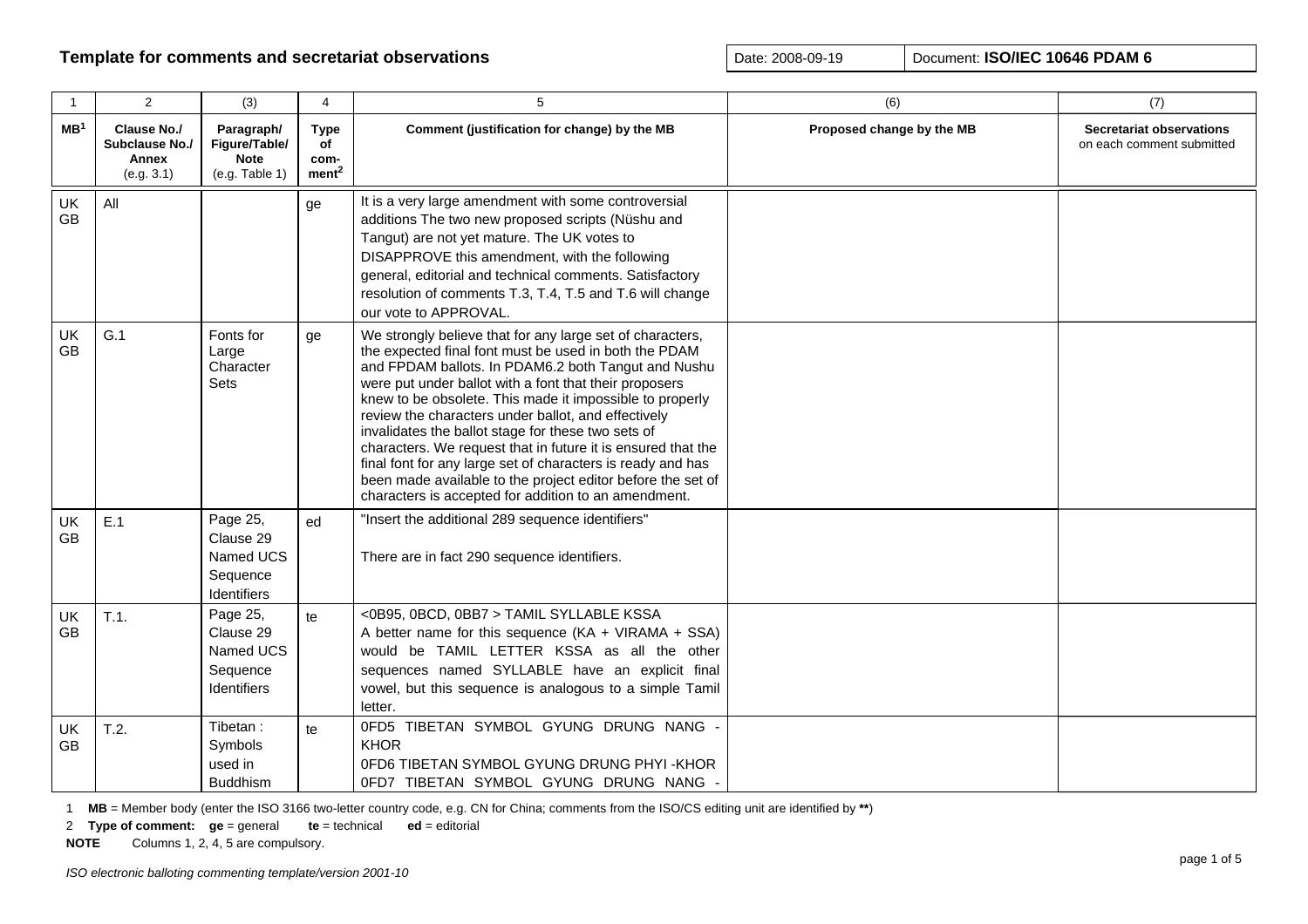| $\overline{1}$  | $\overline{2}$                                              | (3)                                                          | 4                                              | 5                                                                                                                                                                                                                                                                                                                                                                                                                                                                                                                                                                                                      | (6)                       | (7)                                                          |
|-----------------|-------------------------------------------------------------|--------------------------------------------------------------|------------------------------------------------|--------------------------------------------------------------------------------------------------------------------------------------------------------------------------------------------------------------------------------------------------------------------------------------------------------------------------------------------------------------------------------------------------------------------------------------------------------------------------------------------------------------------------------------------------------------------------------------------------------|---------------------------|--------------------------------------------------------------|
| MB <sup>1</sup> | <b>Clause No./</b><br>Subclause No./<br>Annex<br>(e.g. 3.1) | Paragraph/<br>Figure/Table/<br><b>Note</b><br>(e.g. Table 1) | <b>Type</b><br>of<br>com-<br>ment <sup>2</sup> | Comment (justification for change) by the MB                                                                                                                                                                                                                                                                                                                                                                                                                                                                                                                                                           | Proposed change by the MB | <b>Secretariat observations</b><br>on each comment submitted |
|                 |                                                             | and<br>Hinduism                                              |                                                | KHOR BZHI MIG CAN<br>0FD8 TIBETAN SYMBOL GYUNG DRUNG PHYI -KHOR<br><b>BZHI MIG CAN</b><br>The UK is happy with the names of these characters as<br>they are, as they follow the established practice of using<br>Tibetan names for characters in the Tibetan block.<br>However, if there is consensus to change the names of<br>these characters to use non-Tibetan names, then we<br>would prefer to see these four characters moved out of<br>the Tibetan block, so as to ensure that the naming<br>convention used for characters in the Tibetan block<br>remains consistent.                       |                           |                                                              |
| UK<br>GB        | T.3.                                                        | Myanmar<br>Extended-A                                        | te                                             | The UK requests that the fourteen characters at<br>AA60AA6D be replaced with twenty-seven characters at<br>AA60AA7A as documented in N3492 "Extended<br>Proposal to add Khamti Shan Characters to the Myanmar<br>Blocks".                                                                                                                                                                                                                                                                                                                                                                              |                           |                                                              |
| <b>UK</b><br>GB | T.4.                                                        | Old Turkic                                                   | te                                             | A. Based on N3357 Figs. 1b, 2, 5, 6, 7 and 8 we believe<br>that:<br>10C1C OLD TURKIC LETTER ORKHON OK should be<br>named OLD TURKIC LETTER YENISEI OEK 10C2E<br>OLD TURKIC LETTER ORKHON OP should be named<br>OLD TURKIC LETTER ORKHON OEK and ordered<br>before 10C1C<br>We note that Fig. 1c says that 10C2E is also used for UP<br>in manuscripts, but from all the figures given in N3357 it<br>would seem that this character primarily represents OEK.<br>B. Based on N3357 Fig.2 we believe that:<br>10C2C OLD TURKIC LETTER YENISEI ENG should be<br>named OLD TURKIC LETTER YENISEI AENG and |                           |                                                              |

1 **MB** = Member body (enter the ISO 3166 two-letter country code, e.g. CN for China; comments from the ISO/CS editing unit are identified by **\*\***)

2 **Type of comment: ge** = general **te** = technical **ed** = editorial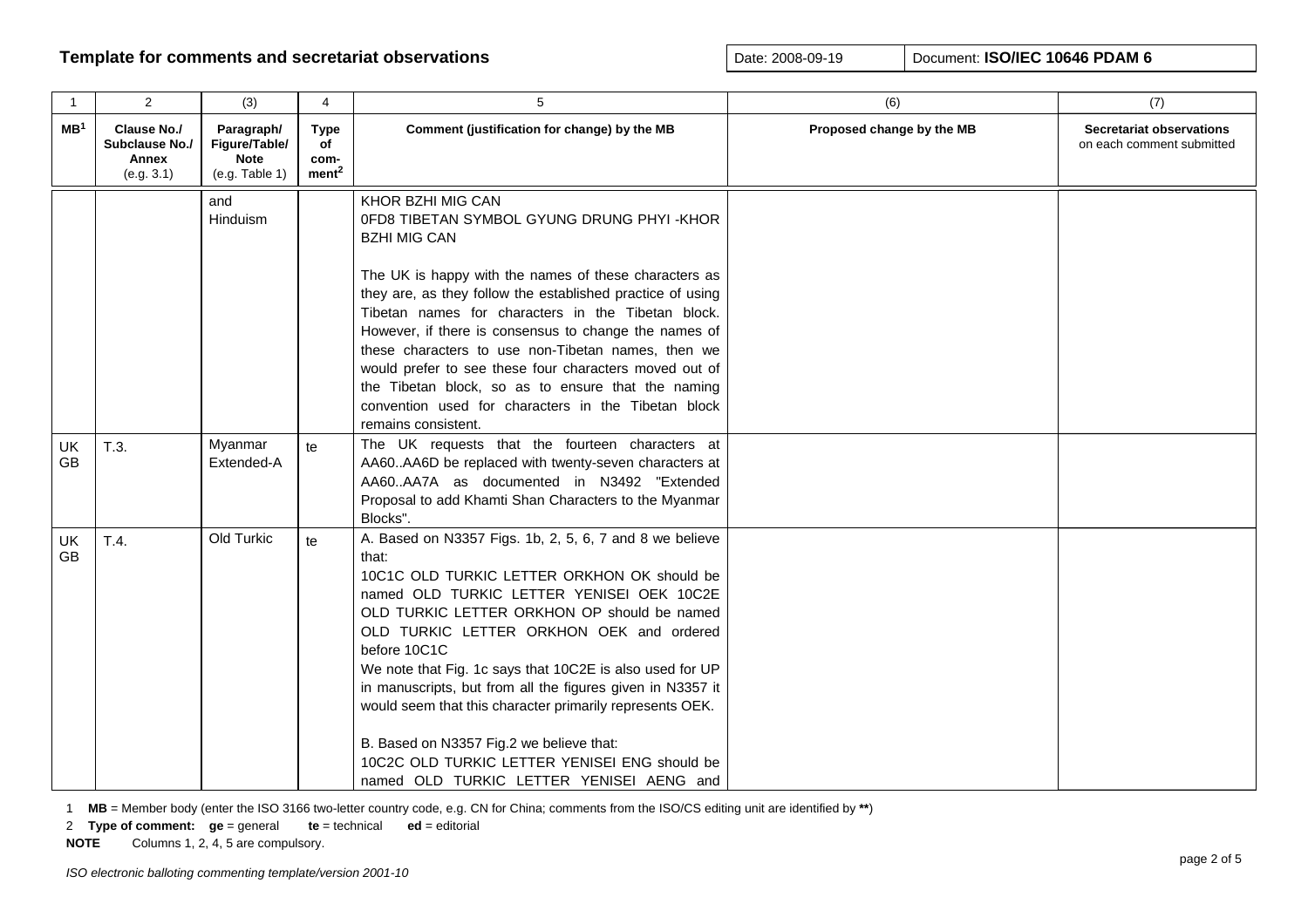| $\overline{1}$  | 2                                                           | (3)                                                          | 4                                              | 5                                                                                                                                                                                                                                                                                                                                                                                                                                                                                                                                                                                                                                                                                                                                                                                                                                | (6)                       | (7)                                                          |
|-----------------|-------------------------------------------------------------|--------------------------------------------------------------|------------------------------------------------|----------------------------------------------------------------------------------------------------------------------------------------------------------------------------------------------------------------------------------------------------------------------------------------------------------------------------------------------------------------------------------------------------------------------------------------------------------------------------------------------------------------------------------------------------------------------------------------------------------------------------------------------------------------------------------------------------------------------------------------------------------------------------------------------------------------------------------|---------------------------|--------------------------------------------------------------|
| MB <sup>1</sup> | <b>Clause No./</b><br>Subclause No./<br>Annex<br>(e.g. 3.1) | Paragraph/<br>Figure/Table/<br><b>Note</b><br>(e.g. Table 1) | <b>Type</b><br>of<br>com-<br>ment <sup>2</sup> | Comment (justification for change) by the MB                                                                                                                                                                                                                                                                                                                                                                                                                                                                                                                                                                                                                                                                                                                                                                                     | Proposed change by the MB | <b>Secretariat observations</b><br>on each comment submitted |
|                 |                                                             |                                                              |                                                | ordered before 10C2B<br>C. Based on N3357 Figs. 1b, 6 and 7 we believe that the<br>following character should be added after 10C25 OLD<br>TURKIC LETTER ORKHON ENT:<br>OLD TURKIC LETTER YENISEI ENT<br>The glyph for this character is a circle with a dot in the<br>middle, as shown in N3357 Figs. 1b, 6 and 7.<br>D. It is not clear from N3357 why the following two<br>characters are so named:<br>10C3D OLD TURKIC LETTER ORKHON ASH<br>10C3E OLD TURKIC LETTER YENISEI ASH<br>From Fig.2 it would seem that they are both alternate<br>forms of Yenesei ESH, in which case they should be<br>named OLD TURKIC LETTER YENISEI ESH FIRST<br>ALTERNATE FORM and OLD TURKIC LETTER<br>YENISEI ESH SECOND ALTERNATE FORM. We<br>request confirmation from the appropriate experts that the<br>names under ballot are correct. |                           |                                                              |
| <b>UK</b><br>GB | T.5.                                                        | Tangut                                                       | te                                             | A. Because the font used for the PDAM6.2 code charts<br>was a draft font that is to be replaced by a completely<br>new font, we have been unable to meaningfully review<br>the set of Tangut characters for glyph correctness. As this<br>is a very large set of complex characters, it is essential<br>that the correct font is used for both rounds of technical<br>ballots, otherwise there is a strong possibility of glyph<br>errors being overlooked. We therefore request that<br>Tangut be removed from Amd.6.<br>B. With reference to documents N3496 "Review of<br>Proposed Tangut Repertoire" and N3498 "Expert                                                                                                                                                                                                       |                           |                                                              |

1 **MB** = Member body (enter the ISO 3166 two-letter country code, e.g. CN for China; comments from the ISO/CS editing unit are identified by **\*\***)

2 **Type of comment: ge** = general **te** = technical **ed** = editorial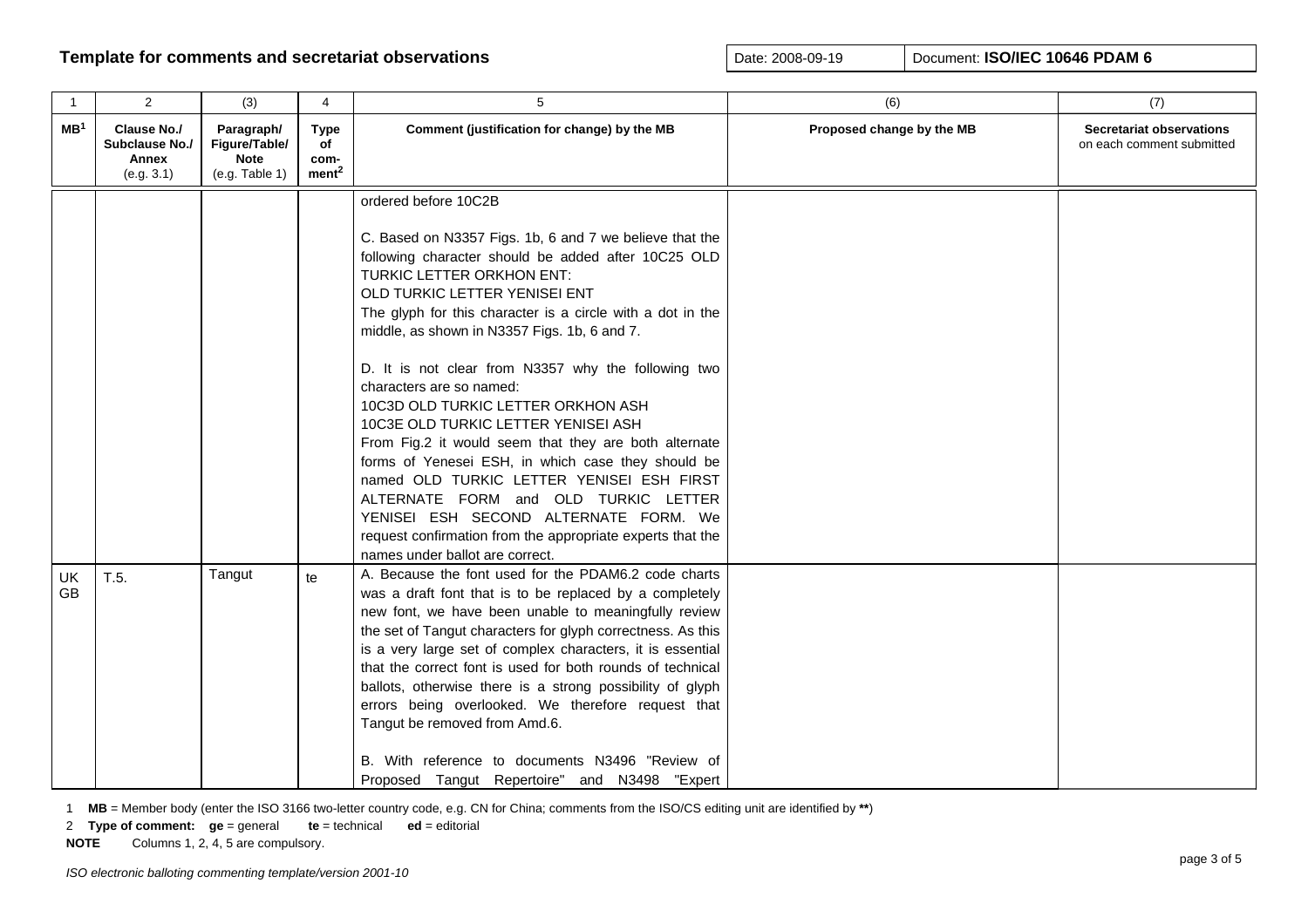| $\mathbf{1}$    | $\overline{2}$                                       | (3)                                                          | 4                                              | 5                                                                                                                                                                                                                                                                                                                                                                                                                                                                                                                                                                                                                                                                                                                                                                                                                                                                                                                                                                                                                                                                                                        | (6)                       | (7)                                                          |
|-----------------|------------------------------------------------------|--------------------------------------------------------------|------------------------------------------------|----------------------------------------------------------------------------------------------------------------------------------------------------------------------------------------------------------------------------------------------------------------------------------------------------------------------------------------------------------------------------------------------------------------------------------------------------------------------------------------------------------------------------------------------------------------------------------------------------------------------------------------------------------------------------------------------------------------------------------------------------------------------------------------------------------------------------------------------------------------------------------------------------------------------------------------------------------------------------------------------------------------------------------------------------------------------------------------------------------|---------------------------|--------------------------------------------------------------|
| MB <sup>1</sup> | Clause No./<br>Subclause No./<br>Annex<br>(e.g. 3.1) | Paragraph/<br>Figure/Table/<br><b>Note</b><br>(e.g. Table 1) | <b>Type</b><br>of<br>com-<br>ment <sup>2</sup> | Comment (justification for change) by the MB                                                                                                                                                                                                                                                                                                                                                                                                                                                                                                                                                                                                                                                                                                                                                                                                                                                                                                                                                                                                                                                             | Proposed change by the MB | <b>Secretariat observations</b><br>on each comment submitted |
|                 |                                                      |                                                              |                                                | Feedback on the proposed Tangut character set in PDAM<br>6.2", we believe that the currently proposed character<br>repertoire does not adequately meet the requirements of<br>the user community, and that the character repertoire<br>needs to be expanded to cover all graphically distinct<br>characters in use in all the major modern Tangut<br>dictionaries. We would not support adding Tangut to a<br>new amendment until there is consensus amongst all<br>parties as to the exact set of Tangut characters to be<br>encoded, and a revised proposal has been submitted to<br><b>WG2.</b><br>C. The UK affirms its opposition to the use of variation<br>sequences to represent graphically distinct characters<br>that are used contrastively in the same source. Since<br>variation selectors are default ignorable there is no<br>guarantee that a variation sequence comprising a base<br>character plus a variation selector will be rendered any<br>differently to the base character by itself. This means that<br>variation sequences are not a viable solution for Tangut<br>scholars. |                           |                                                              |
| UK<br><b>GB</b> | T.6.                                                 | Nushu                                                        | te                                             | A. Because the final font for Nushu was not available for<br>use in the<br>PDAM6.2 code charts, we have been unable to properly<br>evaluate the set of characters under ballot. We therefore<br>request that Nushu be removed from Amd.6.<br>B. With reference to document N3449 "Review of Nushu<br>Proposal", we are concerned that the character repertoire<br>is not yet stable, and that issues such as unification and<br>how to deal with attested characters that are not<br>proposed for encoding are not dealt with adequately in                                                                                                                                                                                                                                                                                                                                                                                                                                                                                                                                                              |                           |                                                              |

1 **MB** = Member body (enter the ISO 3166 two-letter country code, e.g. CN for China; comments from the ISO/CS editing unit are identified by **\*\***)

2 **Type of comment: ge** = general **te** = technical **ed** = editorial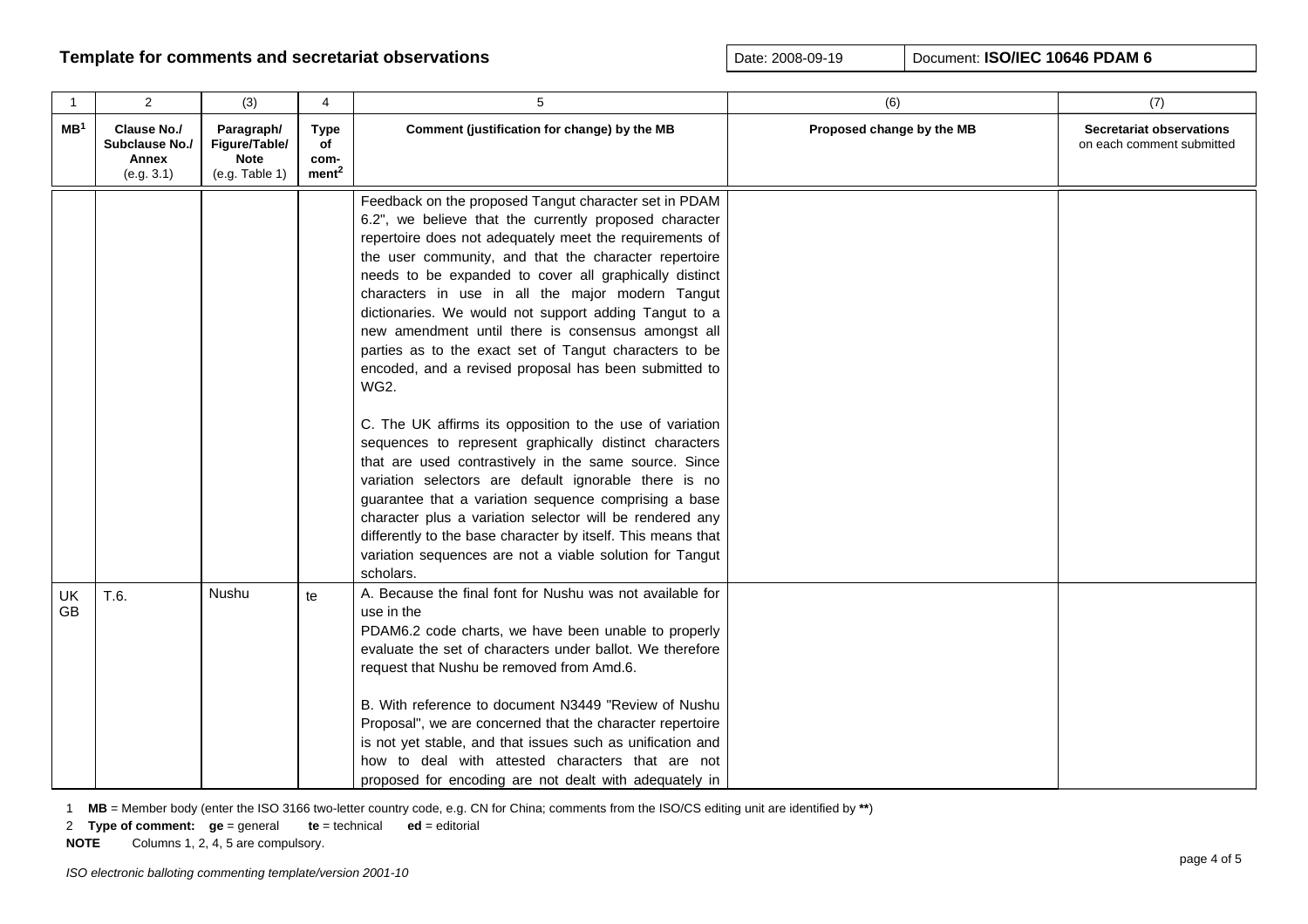|                 | $\mathcal{P}$                                        | (3)                                                          | 4                                       | 5                                                                                                                                                                                                                                                                                                                                                                                                                                                                                                                                                                                                                                                                                                                                                                                                                                                                                                                                                     | (6)                       | (7)                                                          |
|-----------------|------------------------------------------------------|--------------------------------------------------------------|-----------------------------------------|-------------------------------------------------------------------------------------------------------------------------------------------------------------------------------------------------------------------------------------------------------------------------------------------------------------------------------------------------------------------------------------------------------------------------------------------------------------------------------------------------------------------------------------------------------------------------------------------------------------------------------------------------------------------------------------------------------------------------------------------------------------------------------------------------------------------------------------------------------------------------------------------------------------------------------------------------------|---------------------------|--------------------------------------------------------------|
| MB <sup>1</sup> | Clause No./<br>Subclause No./<br>Annex<br>(e.g. 3.1) | Paragraph/<br>Figure/Table/<br><b>Note</b><br>(e.g. Table 1) | Type<br>оf<br>com-<br>ment <sup>2</sup> | Comment (justification for change) by the MB                                                                                                                                                                                                                                                                                                                                                                                                                                                                                                                                                                                                                                                                                                                                                                                                                                                                                                          | Proposed change by the MB | <b>Secretariat observations</b><br>on each comment submitted |
|                 |                                                      |                                                              |                                         | the latest proposal (N3463). Before Nushu is accepted<br>onto a new ballot we would like to see a clear set of<br>encoding principles defined that can be used as criteria<br>for evaluating both the current proposed repertoire and<br>any future proposal for additional Nüshu characters.<br>C. The current character names are not acceptable, as<br>the use of an appended letter A, B, C, etc. to differentiate<br>characters with the same pronunciation is ambiguous in<br>some cases. We suggest using a hyphen to separate the<br>pronunciation part of the name from an appended letter or<br>number. We request that a new list of character names is<br>provided before Nushu is accepted onto a new ballot.<br>D. We request that the code charts note that the correct<br>name of the script is "Nüshu", but that due to restrictions<br>on the characters allowed for script and block names it is<br>named "Nushu" in the standard. |                           |                                                              |

1 **MB** = Member body (enter the ISO 3166 two-letter country code, e.g. CN for China; comments from the ISO/CS editing unit are identified by **\*\***)

2 **Type of comment: ge** = general **te** = technical **ed** = editorial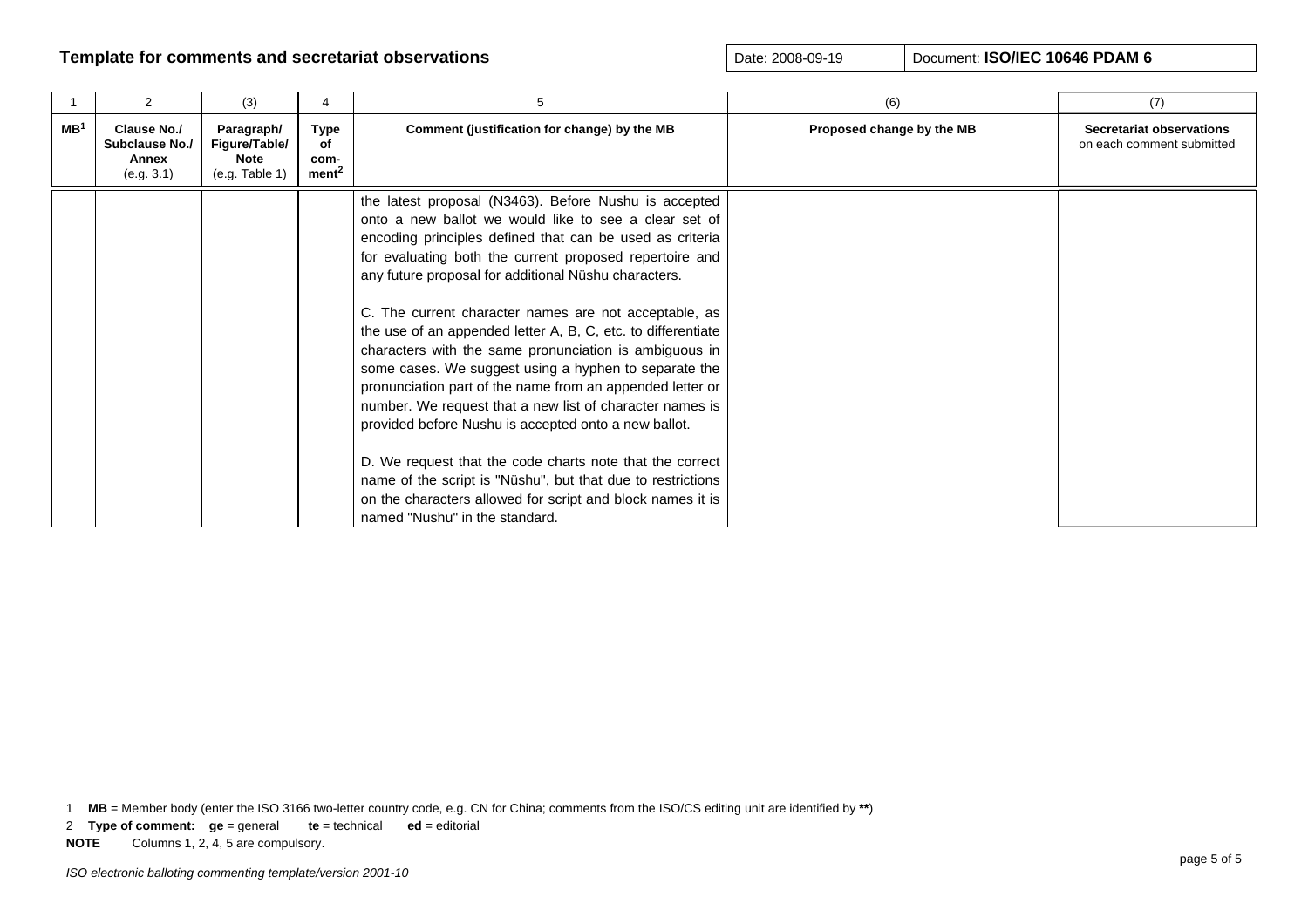#### **INCITS/L2/08- 330 Date: August 25, 2008 Title: Comments accompanying the U.S. negative vote on PDAM 6.2 to ISO/IEC 10646:2003 Source: INCITS/L2 Action: Forward to INCITS**

The U.S. National Body is voting No with comments on the following SC2 ballot: SC2N3943: Information technology -- Universal Multiple-Octet Coded Character Set (UCS) -- AMENDMENT 6.2: Javanese, Lisu, Meetei Mayek, Samaritan, and other characters. If T1, T2, T3, T5, and T7 are accommodated, the U.S. will change its vote to Yes.

#### **Technical Comments:**

#### **T.1. Devanagari, Vedic Extensions, and Devanagari Extended**

The U.S. is requesting the following new characters be added, with glyphs as shown in document N3488 (L2/08-273R2).

Devanagari 094E DEVANAGARI VOWEL SIGN PRISHTHAMATRA E

Vedic 1CD4 VEDIC SIGN YAJURVEDIC KASHMIRI SVARITA 1CE9 VEDIC SIGN ANUSVARA ANTARGOMUKHA 1CEA VEDIC SIGN ANUSVARA BAHIRGOMUKHA 1CEB VEDIC SIGN ANUSVARA VAMAGOMUKHA 1CEC VEDIC SIGN ANUSVARA VAMAGOMUKHA WITH TAIL 1CF1 VEDIC SIGN ANUSVARA UBHAYATO MUKHA

Devanagari Extended A8F9 DEVANAGARI GAP FILLER A8FB DEVANAGARI HEADSTROKE

The U.S. requests the following characters be moved: Devanagari 0973 DEVANAGARI SIGN PUSHPIKA move to: U+A8F8 0974 DEVANAGARI CARET move to: U+A8FA

Vedic 1CF1 VEDIC SIGN ARDHAVISARGA move to: U+1CF2

The above changes have been extensively reviewed by Vedic experts in the U.S. and India.

#### **T.2. Tibetan**

The U.S. requests changes in the names of the characters at code positions 0FD5-0FD8 in the amendment as follows: 0FD5 RIGHT-FACING SVASTI SIGN 0FD6 LEFT-FACING SVASTI SIGN 0FD7 RIGHT-FACING SVASTI SIGN WITH DOTS 0FD8 LEFT-FACING SVASTI SIGN WITH DOTS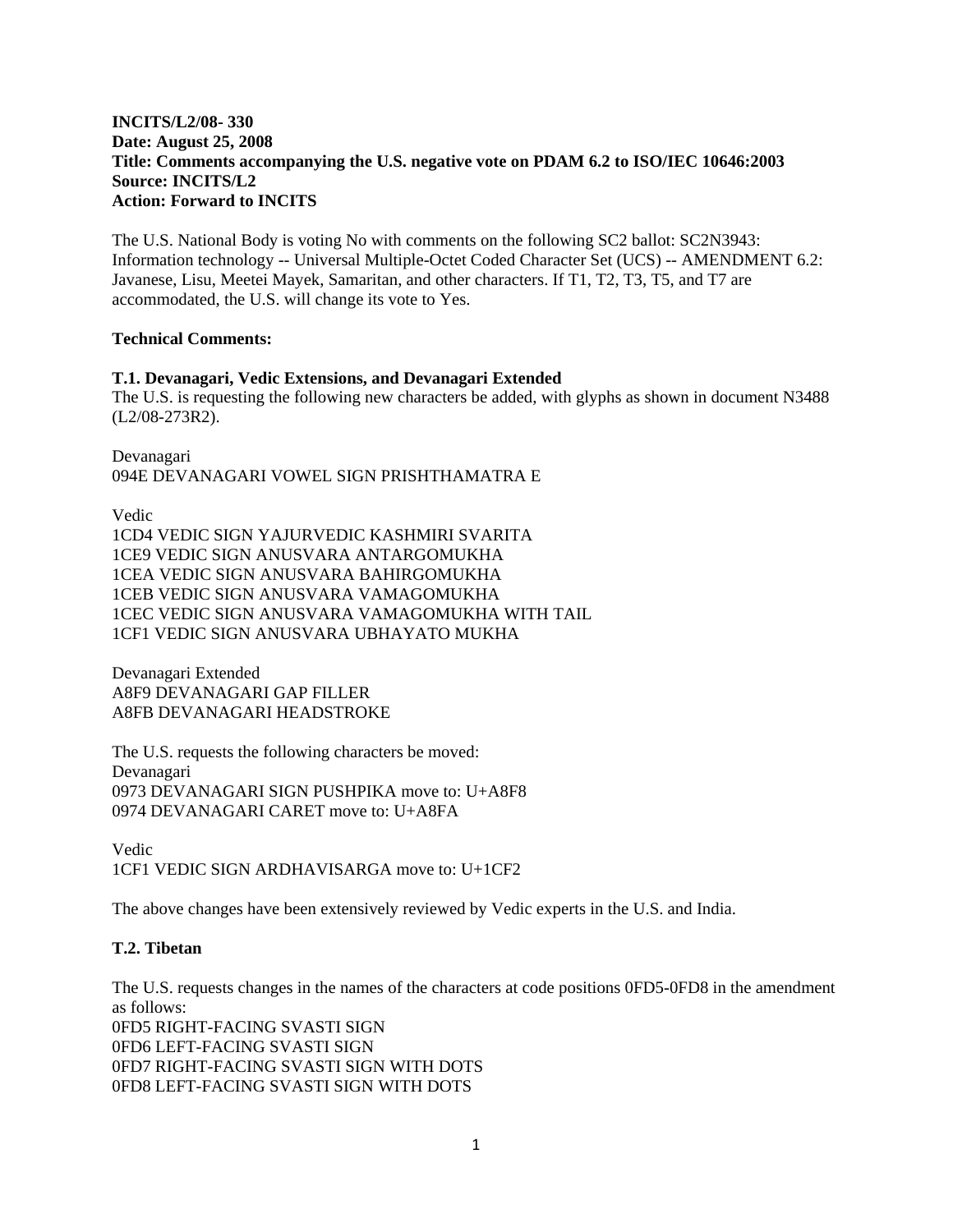This request comes after consultation with India and experts in the U.S., who find the new names more meaningful.

#### **T.3. Meetei Mayek**

The U.S. requests the 78 characters in the Meetei Mayek block, now at 1C80-1CCE, be removed from the amendment at this location.

A replacement block of Meetei Mayek characters, as listed in WG2 N3473R (L2/08-232R), should be placed at ABC0-ABFF. This block of 56 characters draws on a subset of the 55 characters currently on ballot plus one additional character (below). The order and names of the characters in the new set reflect those specified by the Education Department of the Government of Manipur.

The U.S. requests the addition of one character, MEETEI MAYEK I LONSUM, at position ABE2 in the new Meetei Mayek block.

Twenty-three historical characters, including 19 historical characters presently located in positions 1CBA to 1CCE and 1CAC MEETEI MAYEK DANDA and 1CAE MEETEI MAYEK QUESTION MARK, should be removed from the amendment for future study and possible future ballot.

The listing of Meetei Mayek characters in the Annex B List of combining characters should be updated to be consistent with the revised repertoire and code positions for Meetei Mayek characters in the amendment.

#### **T.4. Myanmar Extended-A**

The U.S. is in favor of adding the following characters as documented in WG2 N3492 (L2/08-276) in the Myanmar Extended-A block:

AA60 MYANMAR LETTER KHAMTI GA AA62 MYANMAR LETTER KHAMTI CHA AA63 MYANMAR LETTER KHAMTI JA AA64 MYANMAR LETTER KHAMTI JHA AA66 MYANMAR LETTER KHAMTI TTA AA67 MYANMAR LETTER KHAMTI TTHA AA68 MYANMAR LETTER KHAMTI DDA AA69 MYANMAR LETTER KHAMTI DDHA AA6A MYANMAR LETTER KHAMTI DHA AA6E MYANMAR LETTER KHAMTI HHA AA74 MYANMAR LOGOGRAM KHAMTI OAY AA75 MYANMAR LOGOGRAM KHAMTI QN AA76 MYANMAR LOGOGRAM KHAMTI HM

The U.S. is in favor of changing the following names as documented in N3492 (L2/08-276): (new codepoint) AA61 MYANMAR LETTER KHAMTI TSA change name to: MYANMAR LETTER KHAMTI CA

(new codepoint) AA70 MYANMAR SYMBOL KHAMTI REDUPLICATION change name to: MYANMAR MODIFIER LETTER KHAMTI REDUPLICATION

The U.S. is in favor of moving the following characters as documented in L2/08-276:

- AA60 (new name) MYANMAR LETTER KHAMTI CA to: AA61
- AA61 MYANMAR LETTER KHAMTI SA to: AA6C
- AA62 MYANMAR LETTER KHAMTI NYA to: AA65
- AA63 MYANMAR LETTER KHAMTI NA to: AA6B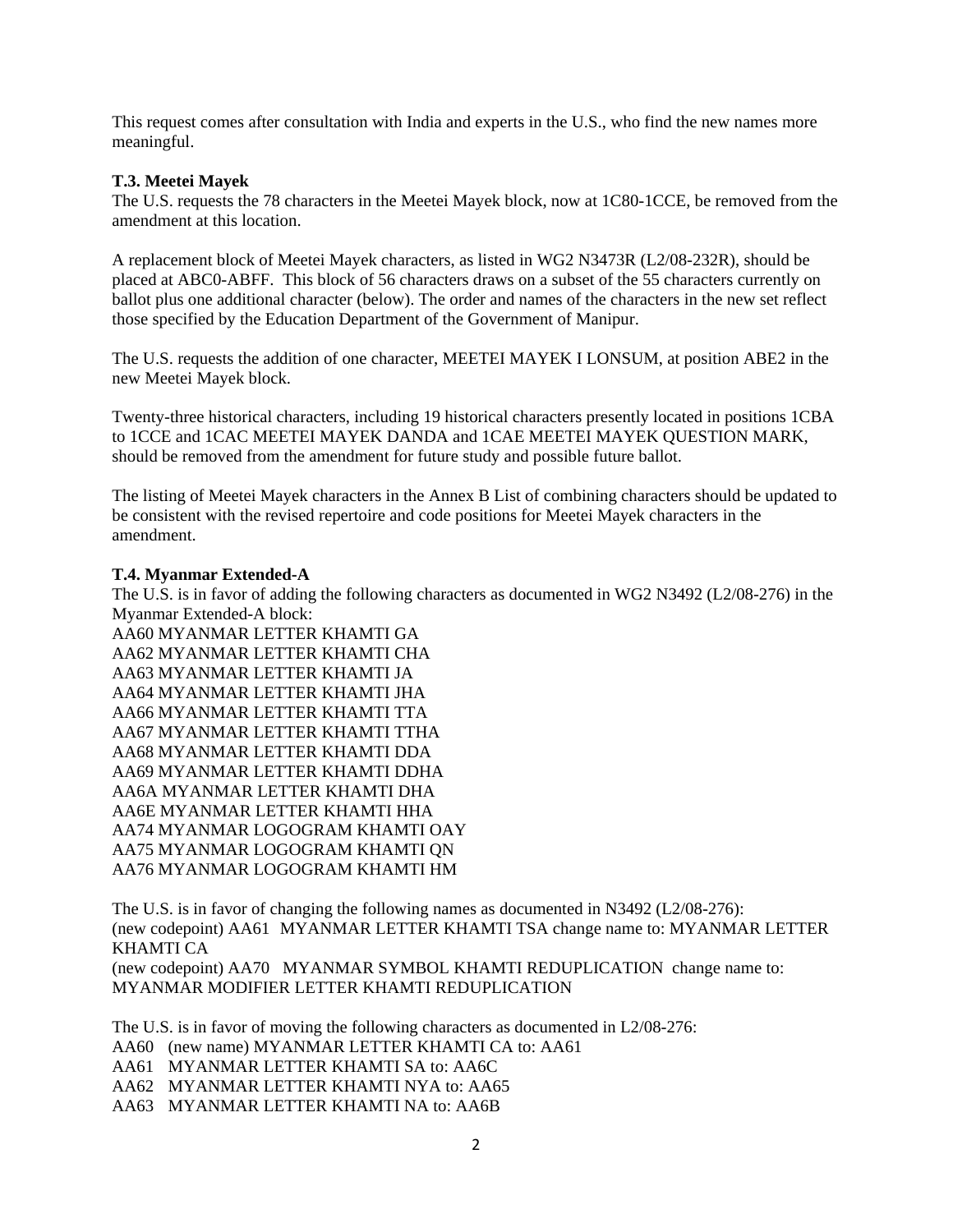- AA64 MYANMAR LETTER KHAMTI RA to: AA73
- AA65 MYANMAR LETTER KHAMTI HA to: AA6D
- AA66 MYANMAR LETTER KHAMTI XA to: AA71
- AA67 MYANMAR LETTER KHAMTI ZA to: AA72
- AA68 MYANMAR LETTER KHAMTI FA to: AA6F
- AA69 (new name) MYANMAR MODIFIER LETTER KHAMTI REDUPLICATION to: AA70
- AA6A MYANMAR LETTER AITON RA to: AA7A
- AA6B MYANMAR SYMBOL AITON EXCLAMATION to: AA77
- AA6C MYANMAR SYMBOL AITON ONE to: AA78
- AA6D MYANMAR SYMBOL AITON TWO to:AA79

#### **T.5. Myanmar Extended-A**

Consistent with the name change for AA69 MYANMAR SYMBOL KHAMTI REDUPLICATION to AA70 MYANMAR MODIFIER LETTER KHAMTI REDUPLICATION, the U.S. requests that the entry for AA69 be removed from the Annex B List of combining characters.

#### **T.6. Japanese TV Symbols**

The U.S. is in favor of the following name changes, based on feedback:

26CE TRAFFIC WARNING change to: HEAVY EXCLAMATION MARK SYMBOL 26D5 ALTERNATE ONE-WAY TRAFFIC change to: ALTERNATE ONE-WAY LEFT WAY TRAFFIC 26D6 BLACK TWO WAY TRAFFIC change to: BLACK TWO WAY LEFT WAY TRAFFIC 26D7 WHITE TWO WAY TRAFFIC change to: WHITE TWO WAY LEFT WAY TRAFFIC 26D8 BLACK LANE MERGE change to: BLACK LEFT LANE MERGE 26D9 WHITE LANE MERGE change to: WHITE LEFT LANE MERGE 26DA DRIVE SLOW change to: DRIVE SLOW SIGN 26DC CLOSED ENTRY change to: LEFT CLOSED ENTRY 26E0 RESTRICTED ENTRY 1 change to: RESTRICTED LEFT ENTRY 1 26E1 RESTRICTED ENTRY 2 change to: RESTRICTED LEFT ENTRY 2 26ED FACTORY change to: GEAR WITHOUT HUB 26EF LIGHTHOUSE change to: BEACON 26F4 BLACK BOAT change to: FERRY 26F5 WHITE SAILBOAT change to: SAILBOAT 26FC GRAVEYARD change to: HEADSTONE GRAVEYARD SYMBOL

#### **T.7. Nüshu**

The U.S. requests more time to evaluate Nüshu. Because the font was received after the deadline for the second PDAM, the U.S. has not had adequate time to evaluate the proposal and the font properly. The proposal needs some disambiguation in the character names. The U.S. supports moving Nüshu to a subsequent amendment, in order to provide all national bodies with the full period for technical review with the correct font.

#### **T.8. Tangut**

The U.S. reaffirms its strong support for the inclusion of Tangut in amendment 6. A revised multi-column chart now includes data from a font from PRC. This proposal has had extensive review.

#### **T.9. Miscellaneous Symbols**

The U.S. request the addition of one character to the Miscellaneous Symbols block: 26BD SOCCER BALL. This character is being added in this location as it fits semantically with other such symbols, such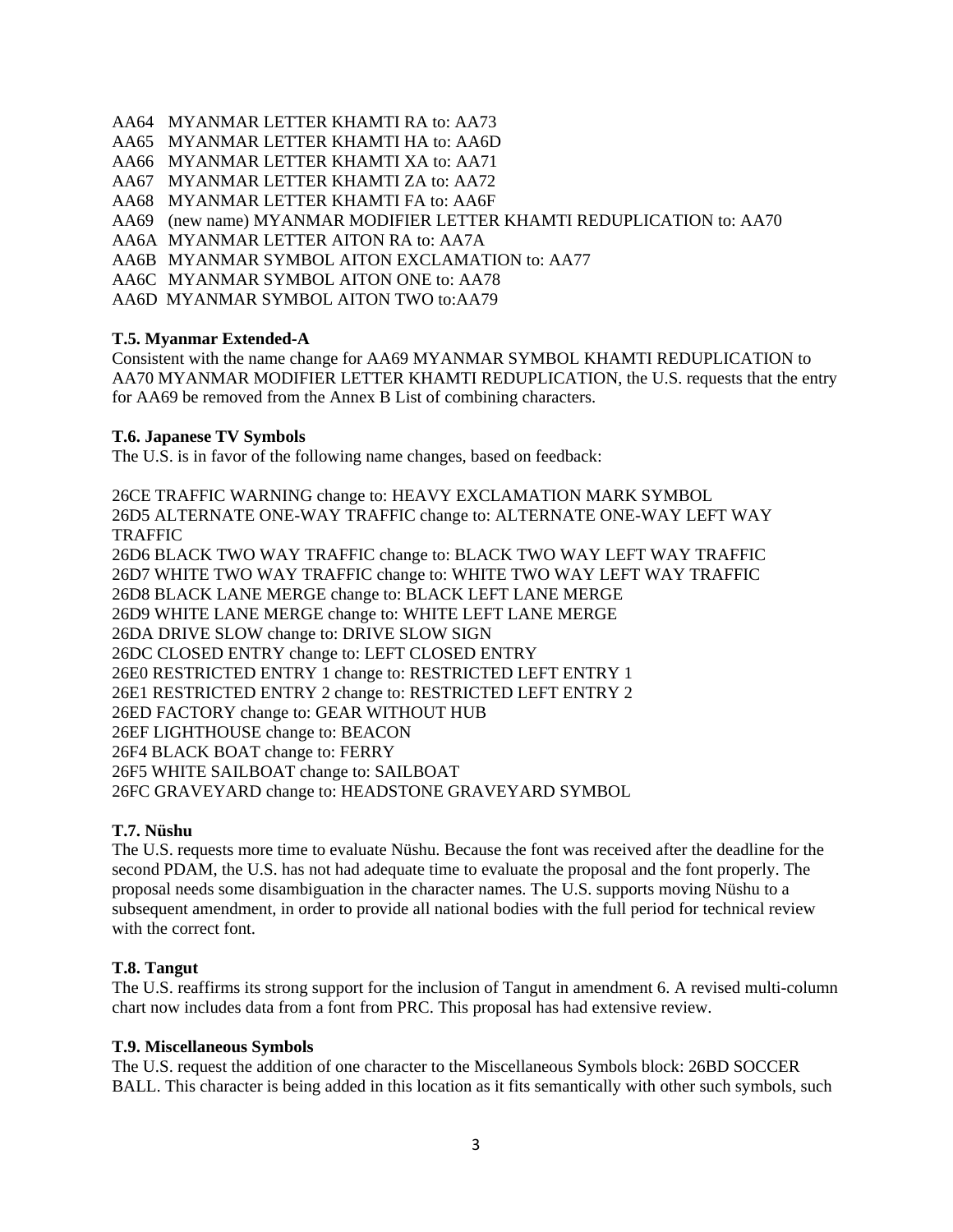as "baseball."

To accommodate this addition, the U.S. suggests that the following two characters in the amendment be moved down by one code position: 26BD BASEBALL change to: 26BE 26BE SQUARED LOCK change to: 26BF.

#### **Editorial Comments**

#### **E1. Devanagari, Vedic Extensions, and Devanagari Extended**

a. The U.S. requests the following changes to the annotations be made in the Devanagari block as given in document N3488:

097A: remove cross-reference to 09AF Bengali letter ya and amend the annotation from "used for an affricated glide" to "used for an affricated glide i.e., JJYA"

b. The following name aliases should be used in the Vedic Extensions and Devanagari Extensions blocks. These name aliases provide the Sanskrit names for these accents and signs, and have been requested by Vedic scholars in India to assist in identification of the characters.

Vedic Extensions 1CD3 VEDIC SIGN NIHSHVASA = vaidika saamagaana yogakaala

 1CD6 VEDIC TONE YAJURVEDIC INDEPENDENT SVARITA =vaidika svarita adhah konna

 1CD7 VEDIC TONE YAJURVEDIC KATHAKA INDEPENDENT SVARITA =vaidika svarita adho vakra rekhaa

 1CD8 VEDIC TONE CANDRA BELOW =vaidika svarita adho'rdha vakra

 1CD9 VEDIC TONE YAJURVEDIC KATHAKA INDEPENDENT SVARITA SCHROEDER =vaidika svarita adhah samyukta rekhaa

 1CDA VEDIC TONE DOUBLE SVARITA = vaidika svarita uurdhva dvi rekhaa

 1CDB VEDIC TONE TRIPLE SVARITA = vaidika svarita uurdhva tri rekhaa

 1CDF VEDIC TONE THREE DOTS BELOW = vaidika svarita adhas tri bindu

 1CE0 VEDIC TONE RIGVEDIC KASHMIRI INDEPENDENT SVARITA = vaidika uurdhva vakra rekhaa

 1CE1 VEDIC TONE ATHARVAVEDIC INDEPENDENT SVARITA = vaidika svarita dvi vakra khannda